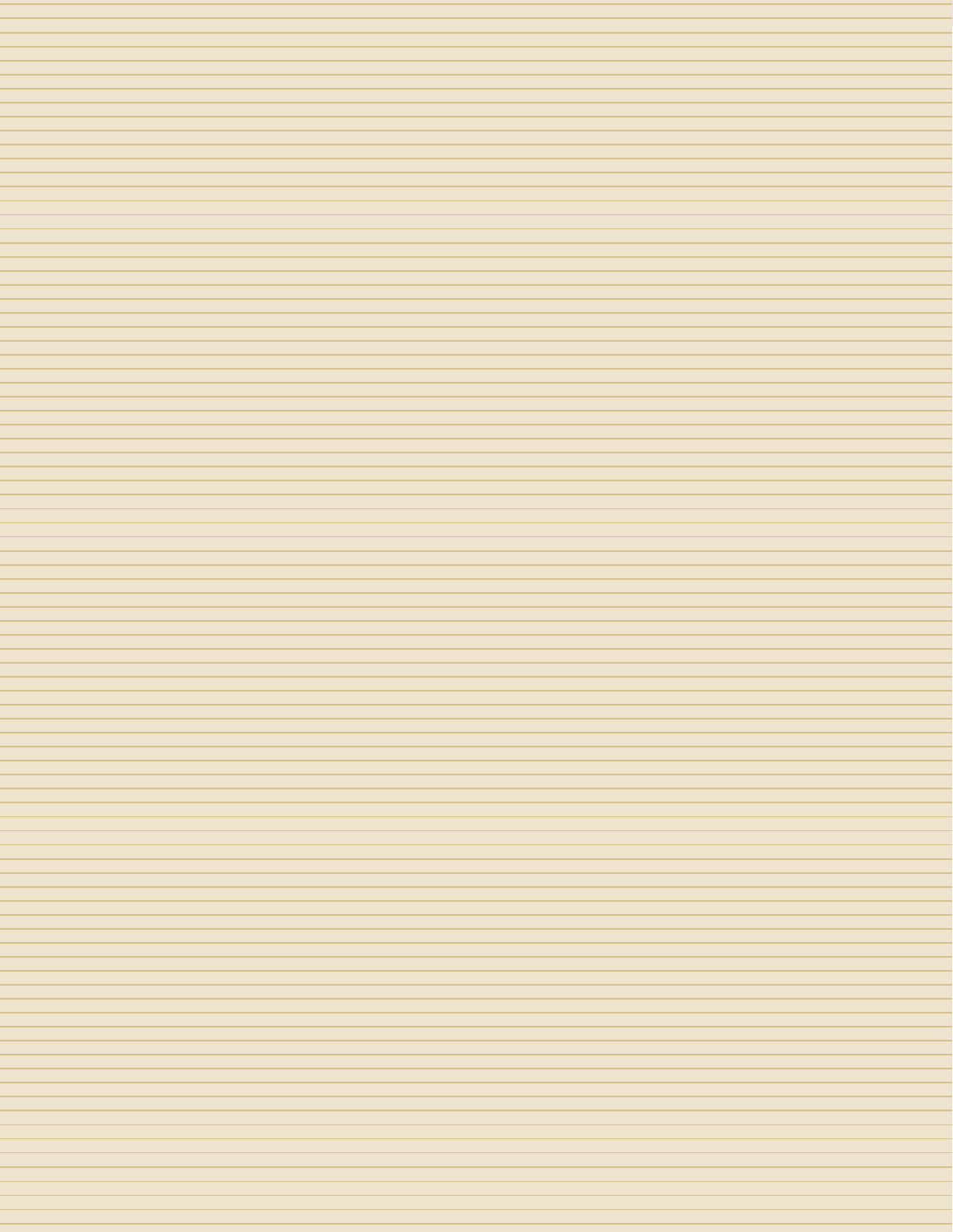UCSUR University Center for Social and Urban Research

# Annual Report july 1, 2011–june 30, 2012

3343 Forbes Avenue Pittsburgh, PA 15260

412-624-5442 Fax: 412-624-4810 E-mail: ucsur@pitt.edu www.ucsur.pitt.edu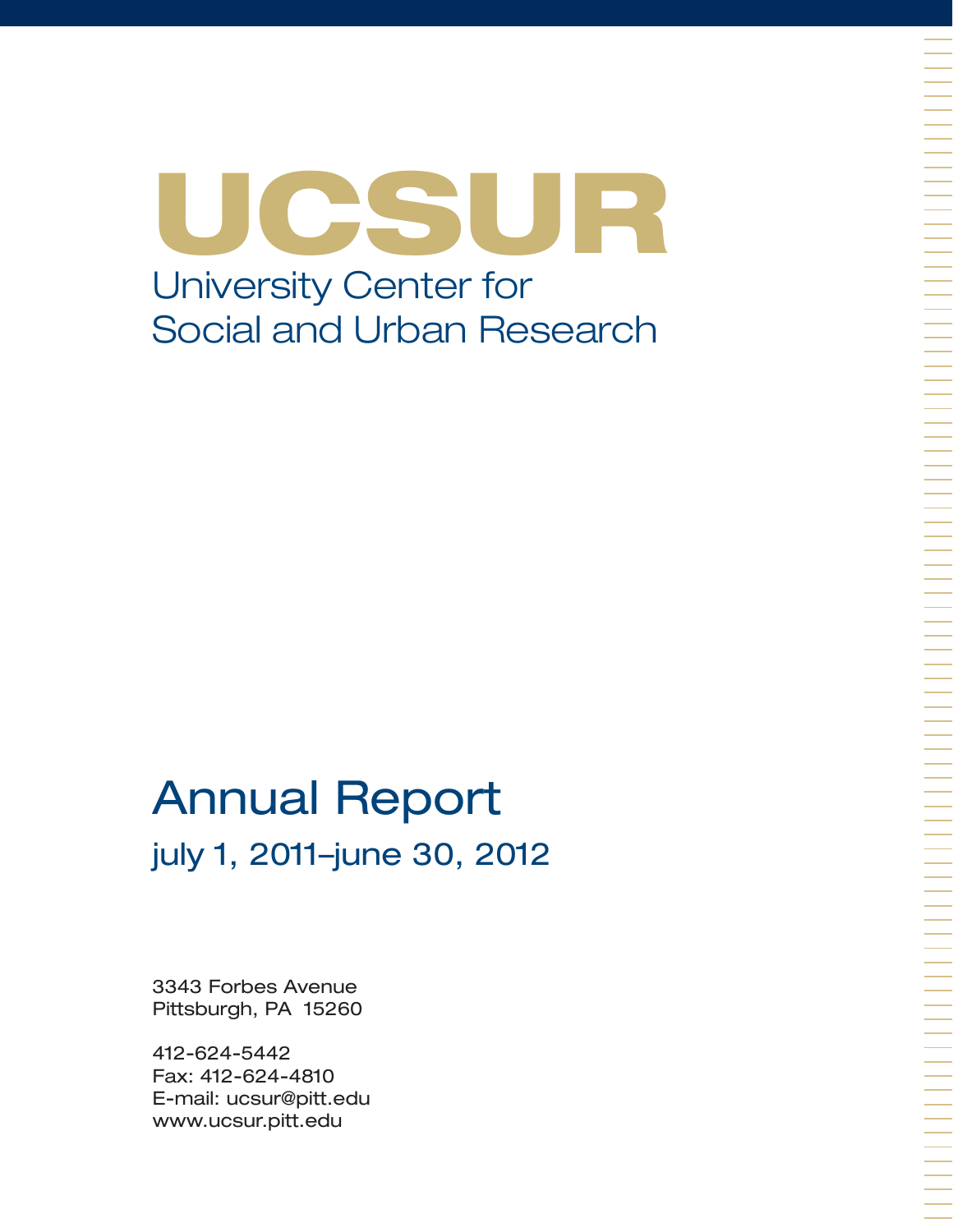# Table of Contents

N 1999 - PARTIE DE LA PRODUCTION DE LA PRODUCTION DE LA PRODUCTION DE LA PRODUCTION DE LA PRODUCTION DE LA PRO

| ➤ |                                      |
|---|--------------------------------------|
|   |                                      |
|   |                                      |
|   |                                      |
|   |                                      |
|   |                                      |
|   |                                      |
|   | Geographical Information Systems and |
|   |                                      |
|   |                                      |
|   |                                      |
|   |                                      |
|   |                                      |
|   |                                      |
| ▶ |                                      |
|   |                                      |
|   |                                      |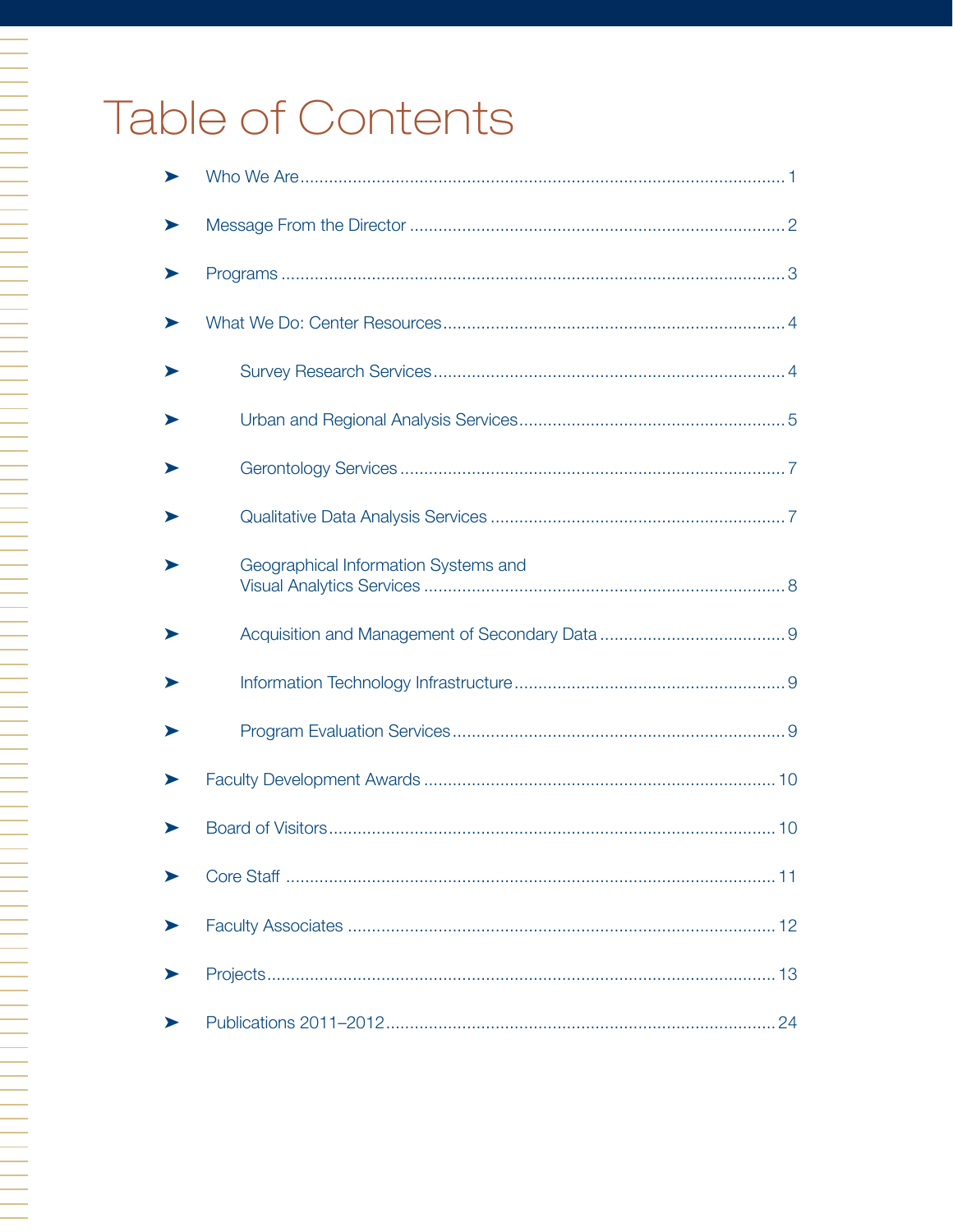# Who We Are

## University Center for Social and Urban Research

The University Center for Social and Urban Research (UCSUR) was established in 1972 to serve as a resource for researchers and educators interested in the basic and applied social and behavioral sciences. As a hub for interdisciplinary research and collaboration, UCSUR promotes a research agenda focused on the social, economic, and health issues most relevant to our society. UCSUR maintains a permanent research infrastructure available to faculty and the community with the capacity to:

- 1. Conduct all types of survey research, including complex web surveys;
- 2. Carry out regional econometric modeling;
- 3. Analyze qualitative data using state-of-the-art computer methods;
- 4. Obtain, format, and analyze spatial data;
- 5. Acquire, manage, and analyze large secondary and administrative data sets including Census data;
- 6. Design and carry out descriptive, evaluation, and intervention studies; and
- 7. Provide information technology services for the collection, management, and analysis of sensitive research data to assure the highest levels of security and privacy.

The long-term goals of UCSUR fall into three broad domains:

- 1. Provide state-of-the-art research and support services for investigators interested in interdisciplinary research in the behavioral, social, and clinical sciences;
- 2. Develop nationally recognized research programs within the center in a few selected areas; and
- 3. Support the teaching mission of the University through graduate student, postdoctoral, and junior faculty mentoring, teaching courses on research methods in the social sciences, and providing research internships to undergraduate and graduate students.

Achieving these goals requires that we continually upgrade and improve the research infrastructure of the center, and that we recruit, develop, and maintain a core staff of investigators capable of being leaders in their fields.

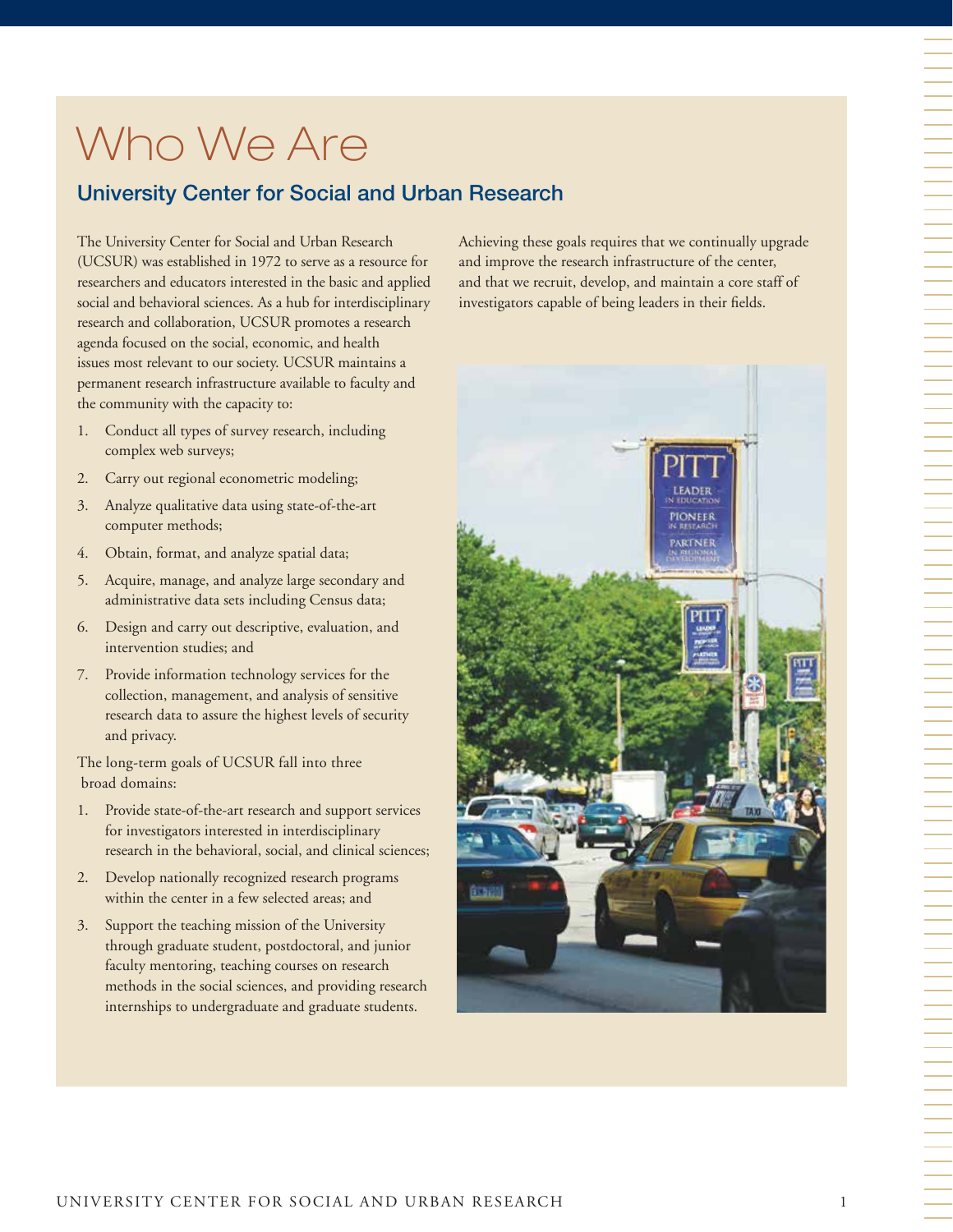# Message from the Director



*Richard Schulz*

The publication of this Annual Report for 2012 marks the 40th anniversary of the University Center for Social and Urban Research (UCSUR). It seems appropriate to pause for a moment and briefly reflect upon some of the people and events that have had a strong influence in shaping the organization as it exists today.

The center was established in 1972 as the University Center for Urban Research (UCUR) with a mandate to "bring together, in an organized and integrated fashion, the many research activities and some of the service activities of the University of Pittsburgh which focus on urban phenomenon." Drs. Brian Vargus and Clyde McDaniel served as founding codirectors.

In 1973, Dr. Jiri Nehnevajsa assumed the role of director, expanding the programmatic areas of research within the center and establishing the foundation for the development of the survey research program. In 1978, Dr. Vijai Singh accepted an appointment as director of UCUR. Through a series of discussions with a great many members of the faculty, it became clear that the University needed a high quality, multidisciplinary social science research facility with a

strong quantitative methodological orientation. This organization was to assist the University in fulfilling its urban mission by undertaking social and policy-oriented research and providing technical assistance to local governments and community organizations. Thus, in November 1978, with the approval of the Program Policy Committee, the chancellor, and the provost, the center was renamed the University Center for Social and Urban Research (UCSUR), and its mission was expanded.

I was recruited to the University of Pittsburgh in 1984 to serve as director of gerontology, a University-wide position with the goal of developing research on aging throughout the University. With appointments in the Department of Psychiatry and UCSUR, I had the privilege of helping to build a research capacity in aging that is second to none among U.S. universities. Having UCSUR as a home base for these initiatives was a key factor in achieving these successes. My commitment to the mission and goals of the center have grown over the years as my administrative responsibilities increased when I became associate director of the center in 1988 and director in 1999.

The center has undergone many changes over the last 40 years. It now occupies its seventh different campus location, as we continue to expand. Over the years, countless faculty from different disciplines have participated in UCSUR's research programs. While certain research areas, such as urban and regional analysis, have been a part of the center since its inception, the center continues to expand into new areas of inquiry reflecting the research interests of the faculty. Over the years, programs have included Risk and Emergency Management, Environmental Policy

Studies, Generations Together, Office of Child Development, Gerontology, Survey Research, and more recently GIS and Visual Analytics, and Qualitative Data Analysis. A major achievement of the last decade has been to put in place a permanent research infrastructure with the capacity to conduct all types of survey research; carry out regional econometric modeling; obtain, format, and analyze spatial data; acquire, manage, and analyze large secondary data sets; and carry out computer qualitative analysis. These services are used by faculty from every school of the University and provide a platform for training graduate students and postdoctoral fellows, and mentoring junior faculty and serving the community.

The center continues to aggressively pursue other opportunities to enhance its research infrastructure, broaden the range of support services available to faculty and the community, expand the participation of faculty and graduate students in center research programs, and strengthen University-community collaborations. The center serves as the interdisciplinary crossroads for schools throughout the University and has become a major resource in mentoring and supporting the research careers of junior faculty and postdoctoral students.

I am particularly proud of the academic productivity of the center. Staff of the center have been involved in hundreds of externally funded research projects and peer-reviewed publications, have published more than a dozen books, and have received major national awards for their achievements.

To all the faculty, staff, and students who make this center a vital part of the University community, I express my deepest and sincerest thanks.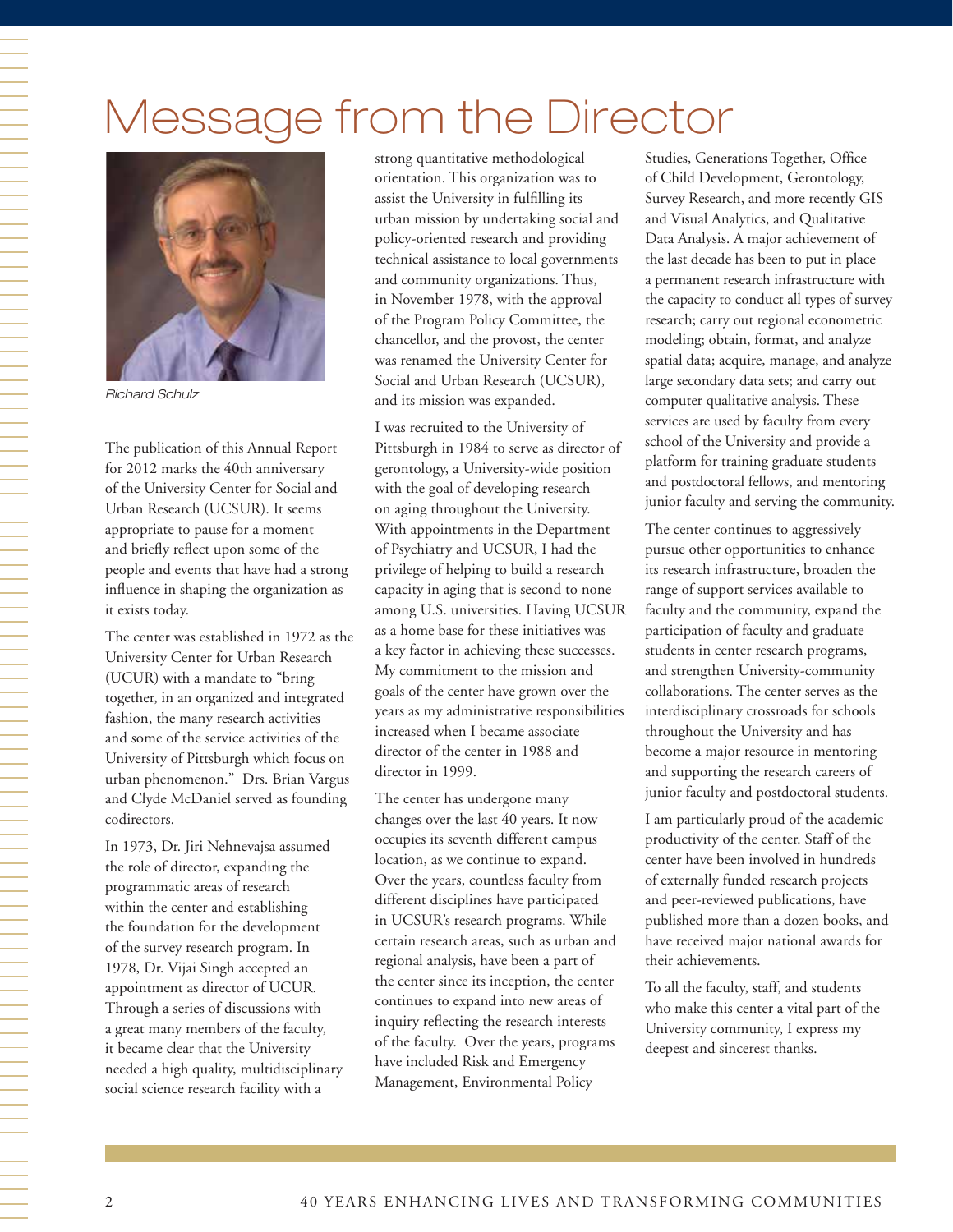## Programs

In response to faculty interests and current domestic policy issues, UCSUR develops interdisciplinary research programs that address regional and national policy issues. The resources described in the previous section are provided by one or more of these programs. As new policy issues emerge, UCSUR is prepared to facilitate and coordinate the development of additional programs identified by interested faculty. Existing research programs include:

## Survey Research Program (SRP)

Program Director **Scott Beach**

Maintains a highly experienced staff of survey professionals, trained interviewers, and data management specialists. Services are available to faculty, staff, and students throughout the University and to local, state, and federal agencies and others working in the public interest. Offers the capability to execute any or all phases of a survey research project, including sample design, questionnaire construction, data collection, data processing, statistical analysis, and reporting.

## Urban and Regional Analysis (URA)

Program Director **Sabina Deitrick**

#### Associate Program Director **Ralph Bangs**

Promotes scholarly analysis of urban and regional issues through multidisciplinary research in local, national, and international issues. Furthers our understanding of the causes and consequences of regional economic development and

social change, enhances the analytic basis for public policy decisions, and aids in the evaluation of policy alternatives.

## **Gerontology**

## Program Director **Richard Schulz**

Associate Program Director **Judith Matthews**

Initiates, coordinates, and facilitates research on aging. In collaboration with faculty in more than a dozen different disciplines (e.g., psychiatry, anesthesiology, rheumatology, nursing, epidemiology, engineering, computer science), program faculty and staff play an active role in developing proposals for research focused on psychosocial, behavioral, cognitive, and physical aspects of aging.



## Qualitative Data Analysis Program (QDAP) Program Director

## **Donald Musa**

Offers a rigorous approach to qualitative data collection and analysis including focus group facilitation; interviewing; analysis of textual or Web site information; audio and video transcription and analysis; data preparation, cleaning, and

management; codebook development and testing, coding and multi-coder adjudication; reliability and validity reporting; and results analysis and expression.

## **Geographical** Information Systems and Visual Analytics Program

#### Program Director **Ken Sochats**

Provides analytical services relating to mapping and visual display. Program staff has expertise in creating sophisticated maps and the analysis and mining of extremely large databases. The staff has expertise in applying these techniques to a wide variety of disciplines including education, medicine and health, crime, and emergency management.

*Projects conducted in these areas illustrate the center's commitment to enhancing scientific understanding of social phenomena while generating information for improved policymaking in both the public and private sectors.*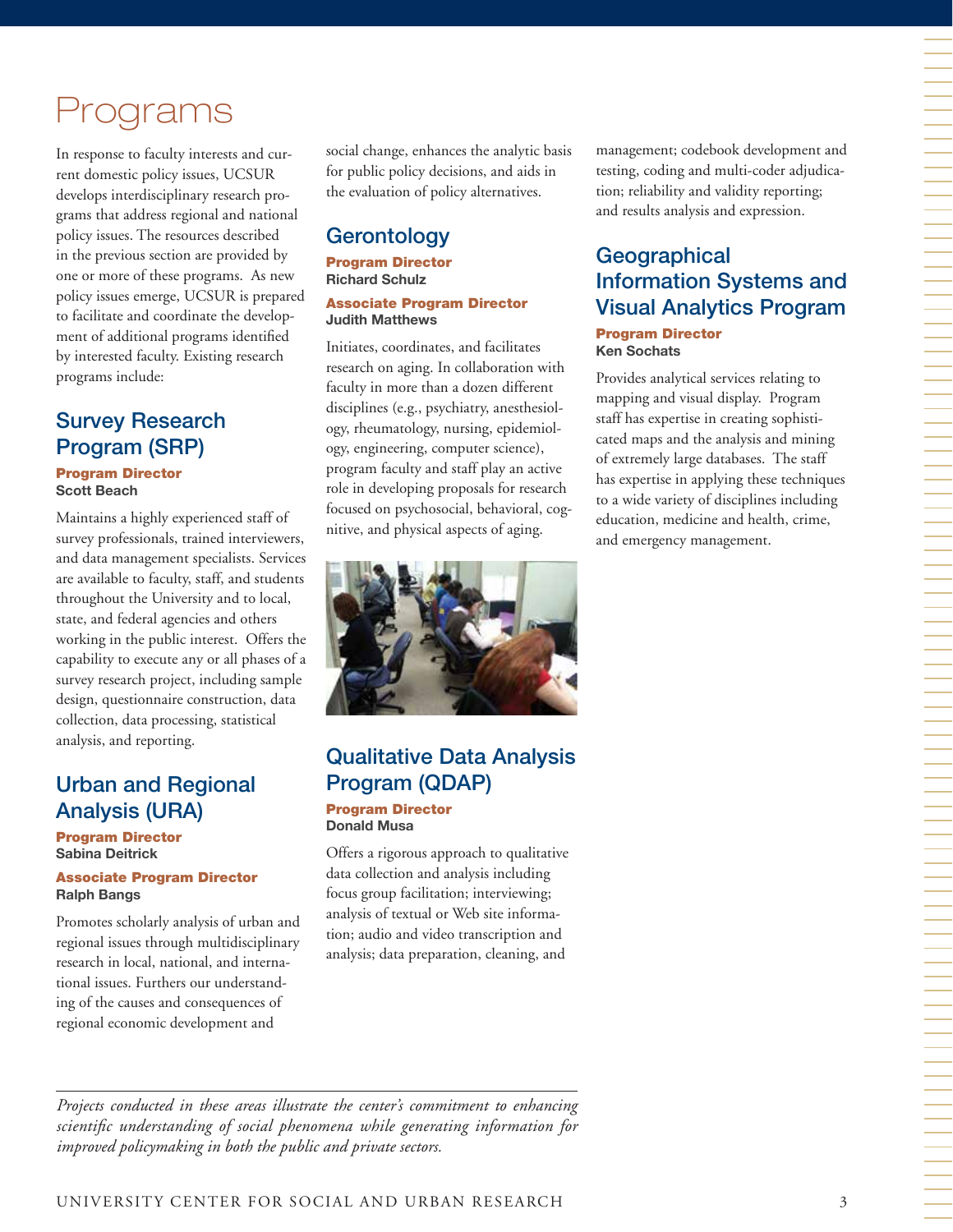# What We Do: Center Resources

## Survey Research **Services**

UCSUR provides survey research services through the Survey Research Program (SRP). SRP maintains a highly experienced staff of survey professionals, trained interviewers, and data management specialists. SRP services are available to faculty, staff, and students throughout the University and to local, state, and federal agencies and others working in the public interest.

SRP is able to carry out any or all phases of a survey research project, including sample design, questionnaire design, data collection, data processing, statistical analysis, and reporting. SRP staff have the training and experience to design scientifically valid studies customized to client research needs. SRP can help clarify study objectives and provide advice on how to obtain the highest quality data within available resource constraints. More specifically, SRP provides assistance in the following areas:

## Sample Design

SRP staff provide advice on sampling methodology and sample size to meet study objectives and budget. Services include in-house development of specialized sample frames, or consultation with commercial sampling firms to obtain an



appropriate sample. Examples of the types of samples provided include:

- **• Random digit dialing (RDD) samples**: particularly suited for telephone surveys of the general population, computer-generated telephone numbers are used to target specific geographic areas, including both listed and unlisted phone numbers. RDD sampling for any region of the United States is available.
- **• Targeted/listed samples**: samples to reach specific subgroups or rare populations. These are useful for telephone recruitment of participants for larger studies. They are also used for supplementing RDD samples with oversamples of rare populations.

## Data Collection Methodology

SRP staff can provide:

- • Advice on the most productive and cost-effective method of data collection (mail, telephone, in-person, or internet/Web-based), and the effective use of technology for surveys.
- • Specification of procedures for maximizing response rates within the framework of available resources. For example, recommended number of attempts to contact respondents, securing initial cooperation, followingup incomplete interviews, converting refusals into acceptances, and use of mixed-mode designs.

## Questionnaire Development

SRP staff can provide assistance with all aspects of the development of a reliable and valid instrument, including:

- • Writing, formatting, and ordering questions
- Asking sensitive questions
- • Instrument pre-testing

## Interviewing and Data **Collection**

SRP conducts local, regional, and national telephone and mail surveys with both



general and special populations, as well as in-person surveys in the Southwestern Pennsylvania region. SRP also conducts internet/Web-based surveys.

SRP relies on a pool of experienced interviewers for telephone and in-person surveys. These include both undergraduate and graduate students, as well as nonstudents under the management of senior field work supervisors.

**Interviewer training and quality control:** Interviewers are trained in general and project-specific interviewing techniques, such as maintaining objectivity, reading questions as written, and securing respondent cooperation. Training involves a combination of lecture, written hand-outs, video instruction, and roleplaying. Interviewers are continuously monitored during data collection for quality assurance, and periodic retraining sessions occur as necessary.

**Computer-assisted telephone interviewing (CATI):** A 45 line phone bank at UCSUR is dedicated to a computerassisted telephone interviewing (CATI) system. Interviewers read questions as they appear on the screen and enter the respondents' answers directly into the computer. CATI allows complex question contingencies, sample management, and call scheduling to be handled automatically.

**RDD cell phone surveys**: UCSUR has experience conducting random digit dialing (RDD) cell phone surveys in order to supplement traditional landline RDD telephone surveys. This methodology insures inclusion of cell-phone only households, estimated at 25 percent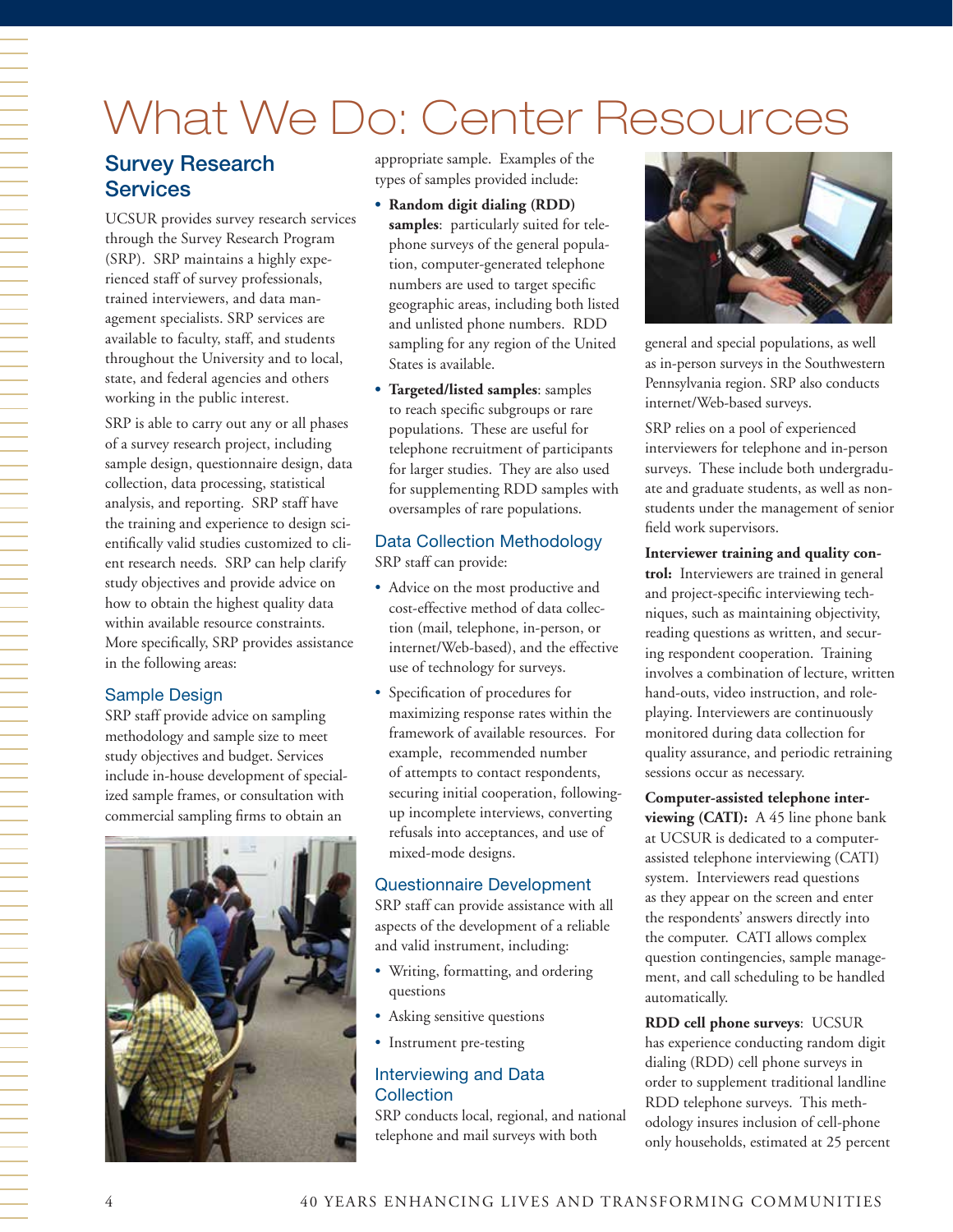of the U.S. population (and growing). Cell-phone only households are typically younger, more likely to be employed, and more ethnically diverse, and their exclusion can result in significant biases in landline-only surveys.

**Computer-assisted personal interview-**

**ing (CAPI):** With this type of interview an interviewer, using a laptop computer, reads questions to the respondent and then enters the answers directly into a database on the laptop computer. CAPI is programmed similar to computer-assisted telephone interviewing (CATI), and provides the same advantages (automated skips, randomized experiments, etc.).

**Audio computer-assisted self interviewing (Audio CASI, ACASI):** With this application a respondent operates a computer, the computer displays the questions on screen and plays recordings of the questions to the respondent who enters answers directly into a database on the computer. A respondent typically uses headphones with our Audio CASI solutions in order to maintain response privacy. ACASI enhances perceived privacy for sensitive questions and is ideal for less literate populations. ACASI is similar to CATI, CAPI, and CASI in programming requirements and function.

**Interactive voice response (IVR):** IVR is an automated system where a recorded voice administers survey questions/scripts and detects voice and keypad inputs from a home phone or cell phone. Privacy is enhanced by switching to IVR from a live interviewer for the administration of sensitive questions. IVR is also ideal for ecological momentary assessment.

**Web-based data collection:** SRP has the capability to conduct Web-based surveys and other online data collection and management. UCSUR operates secure servers that host such activities.

#### **Additional data collection services:**

Telephone surveys using paper/pencil methodology, mail surveys, and in-person surveys in the Southwestern Pennsylvania region are also available.

## Surveys of special and hard-toreach populations

UCSUR has conducted numerous surveys of special, hard-to-reach populations, including numerous clinical populations, children, and ethnically and linguistically diverse samples. UCSUR has conducted interviews in Spanish, Chinese, and Korean and has the capability to conduct international surveys.

## Data Management

Using a variety of computer programs, languages, database management software, and operating systems, SRP staff are available to perform a number of data management functions, including data base development, editing, coding, and survey data processing. SRP staff also have the capability to integrate survey respondent data with GIS-based spatial data, and with other secondary data sources.

## Statistical Analysis of Survey Data

SRP staff can perform statistical analyses of survey data, ranging from simple tabulations to relatively complex statistical modeling using a variety of statistical packages. Analytic capabilities include:

- • Descriptive statistical analyses of survey responses, including calculations of sampling error, and statistical adjustments for unequal selection probabilities and non-response.
- • Cross-classification analyses with demographic or other predictive factors.
- Multivariate analyses, including ANOVA, factor analysis, linear and non-linear regression, logistic regression, categorical methods, and structural equation modeling.
- • Longitudinal analyses.

## Report Preparation and Presentation

SRP staff have experience in the production of a variety of reports, including:

- Simple tabulations
- • Executive summaries
- In-depth narrative reports
- • Oral presentations of results to interested parties

## Urban and Regional Analysis Services

UCSUR's Urban and Regional Analysis Program (URA) analyzes major economic and demographic trends in the Pittsburgh region in national and international contexts. URA brings together faculty, research staff, and graduate students to examine important urban and regional issues, with the results disseminated widely to state and regional policymakers, local officials, and community and economic development organizations. URA also partners with other researchers and organizations across the globe to advance urban and regional knowledge. URA's research extends from regional development to community change and examines their consequences for regional restructuring, equity implications, and policy analysis. In addition to the performance of the regional economy, specific strategic economic sectors are examined through in-depth studies and their implications for workforce development and job creation. The program also fosters the development of new methods of data collection and analysis. URA research is published in scholarly journals and technical reports and has been an important element of UCSUR's commitment to providing regional economic development analysis to both the academic community and the Pittsburgh region. Through URA's work, UCSUR is one of two research affiliates of the Pennsylvania State Data Center, the official source of demographic and economic data for the state. UCSUR maintains a repository for electronic and printed Census data and publications. For the latest urban and regional developments, visit The Pittsburgh Urban Blog (The PUB) at www.ucsur.pitt.edu/thepub.php.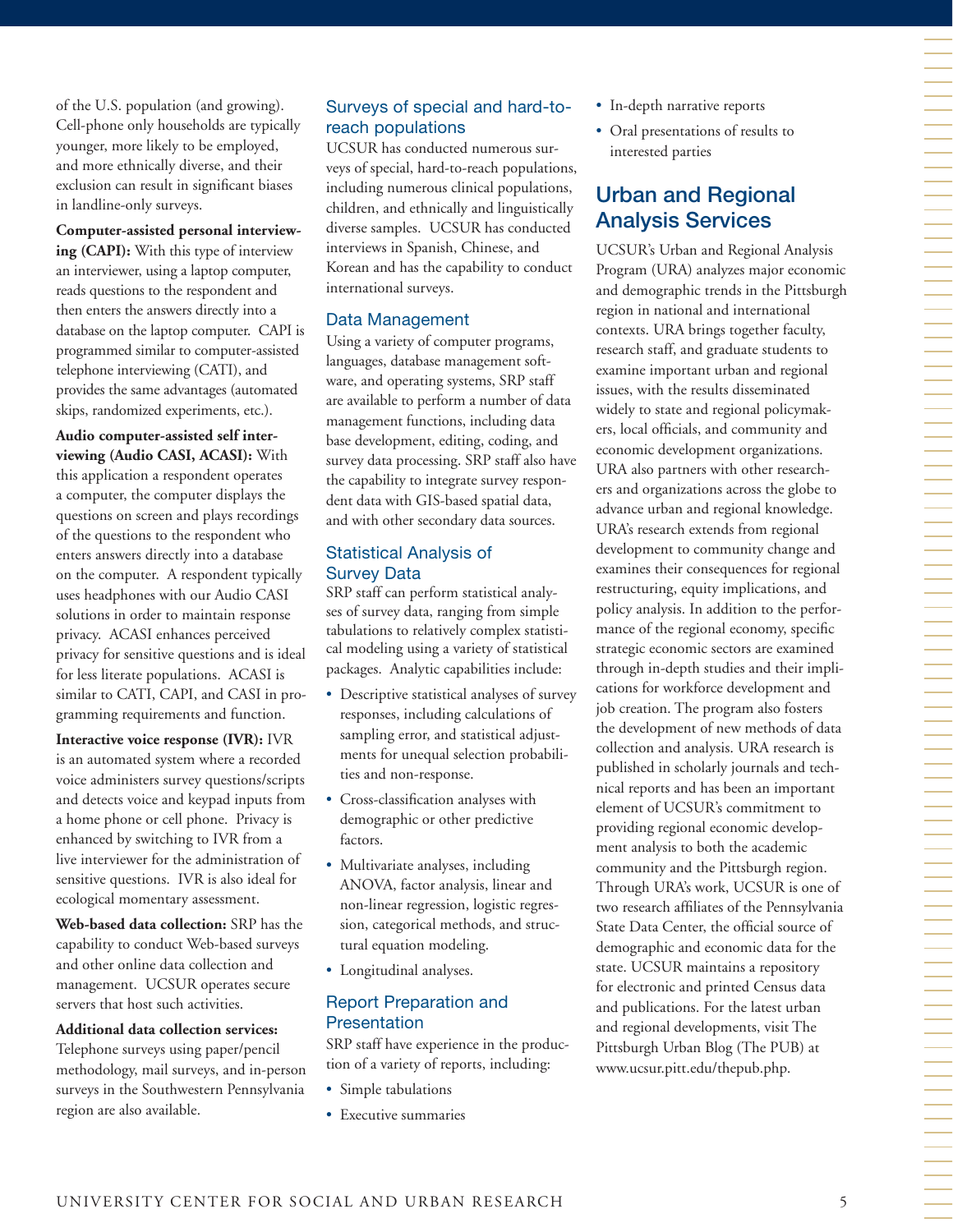# What We Do: Center Resources, continued

## The Pittsburgh Regional Economic Model

The Pittsburgh Regional Economic model is a large-scale regional econometric model developed by Regional Economic Models Inc. (REMI) and supported by UCSUR in partnership with the Southwestern Pennsylvania Commission. The REMI model provides a powerful framework for economic analysis related to structural change in the Pittsburgh region and complements a variety of activities undertaken by the center. The center continues to maintain this model and provide support to local agencies as needed as part of the need for quality regional economic forecasting and impact analysis in the region.

UCSUR staff calibrates the Pittsburgh REMI model based on local conditions and our 12 years of experience applying the model to the Pittsburgh region. This capability to forecast future regional economic conditions and conduct detailed impact analysis of potential changes in the regional economy is unique in the region.

The model includes the seven county Metropolitan Statistical Area (Allegheny, Armstrong, Beaver, Butler, Fayette, Washington, and Westmoreland) plus Greene and Indiana counties. This model enables us to analyze economic and demographic impacts across the SWPA region. Recently, the REMI model was used for projects for the University of Pittsburgh Cancer Institute, Allegheny Places - The Allegheny County Comprehensive Plan, and the Taxpayer Return on Investment in Pennsylvania Public Libraries Study.

## Support of the Southwestern Planning Commission (SPC)

UCSUR continues to support the Southwestern Planning Commission (SPC) in developing its forecast of regional population and employment for the region for SPC's long range planning. This is a primary function of the REMI model, which is essential to regional planning because of its extensive demographic modeling capabilities. UCSUR staff provides both technical and research consulting to SPC through the use of the REMI model and its applications to produce an accurate forecast for the region. SPC uses these baseline forecasts from the REMI model to evaluate a range of long term transportation projects for the region and decide on funding priorities. SPC is also required by federal mandate to provide 30-year projections of population and employment to the U.S. Department of Transportation as part of their planning process.

|                                                                                                                                                                 |                                                                                                                                                                                                                                                                                                                                                                                                                                                                                                                                                                                                                                                                                                                                                                                                                                                                                                                                                                                                      | <b>DECEMBER 2012</b>                                                                                                                                                                                                                                                                                                                                                                                                                                                                                                                                                                                                                                                                                                                                                                                                                                                                                                               |
|-----------------------------------------------------------------------------------------------------------------------------------------------------------------|------------------------------------------------------------------------------------------------------------------------------------------------------------------------------------------------------------------------------------------------------------------------------------------------------------------------------------------------------------------------------------------------------------------------------------------------------------------------------------------------------------------------------------------------------------------------------------------------------------------------------------------------------------------------------------------------------------------------------------------------------------------------------------------------------------------------------------------------------------------------------------------------------------------------------------------------------------------------------------------------------|------------------------------------------------------------------------------------------------------------------------------------------------------------------------------------------------------------------------------------------------------------------------------------------------------------------------------------------------------------------------------------------------------------------------------------------------------------------------------------------------------------------------------------------------------------------------------------------------------------------------------------------------------------------------------------------------------------------------------------------------------------------------------------------------------------------------------------------------------------------------------------------------------------------------------------|
|                                                                                                                                                                 | <b>Pittsburgh Economic Quarterly</b><br>University of Pittsburgh                                                                                                                                                                                                                                                                                                                                                                                                                                                                                                                                                                                                                                                                                                                                                                                                                                                                                                                                     |                                                                                                                                                                                                                                                                                                                                                                                                                                                                                                                                                                                                                                                                                                                                                                                                                                                                                                                                    |
| <b>Inside This Issue</b><br>uCtruth's Pittsburgh<br>Neighborhood<br>and Community<br>Intermation System to<br>Co-sponsor "Codefeat"<br>In February              | University Center for Social and Urban Research<br>Pittsburgh Employment Trends<br>by Industry<br>By Christopher Beiern<br>How did employment shift over the recent recession<br>period? How did different industrial sectors fare over these                                                                                                                                                                                                                                                                                                                                                                                                                                                                                                                                                                                                                                                                                                                                                        | The CPS is the primary source of statistics on the activities<br>of the labor tonce, including unemployment and the nation's<br>In summery, the CES is date collected from employers<br>unemployment rate.                                                                                                                                                                                                                                                                                                                                                                                                                                                                                                                                                                                                                                                                                                                         |
| Alegheny County Property<br>Tax Delinquency<br>- Wil<br>n 201<br><b>Spring 2013 Urban and</b><br>Regional Errori <sup>o Bag</sup> ness (1990)<br>Seminar Senies | years? This article examines recent employment mends in<br>the Pittsburgh regional economy.<br>We examine changes in employment over the five<br>year period 2007-2012 for the Pittsburgh Metropolitan<br>Statistical Area (MSA) that constriats the seven coun-<br>ties in Systhwastern Pennsylvania: Allegheny, Armstrong,<br>Beaver, Buster, Farene, Washington, and Westerstelland.<br>Data have are compiled from the Bureau of Labor<br>Statistics Coment Employment Statistics (CES) on estab-<br>(ishment payroll across the nation.<br>The CES is based on a street of approximately 141,000<br>businesses and government agencies representing approx-<br>institute 486,000 worksites throughout the United States-<br>The primary statistics derived from the survey are monthly<br>extinstes of employment, boars, and earnings for detailed<br>industry sectors covering the nation, states, and major<br>The CES is distinct from the Current Population Survey<br>metropolitan areas. | and reflects data on jobs by place of employment. In<br>contrast, the CPS is data on individuals, reflecting workers'<br>primary employment compiled by place of residence-<br>CES dark are reported by major industry as defined<br>by the North American Industry Cassatication System<br>(NAVCS). Not all two-digit industry groups can be reported<br>at all peographic levels.<br>Employment data for yome industries in the Pittsburgh<br>MSA are reported only for "supersectors" due to data<br>suppression. Data are suppressed to prevent disclosure of<br>confidential information on specific firms, and the resulting<br>summers and the combinations of related industries. For<br>ingtance, the two-digit NAICS code sectors Finance and<br>interprise (NA/CS code 52) and Real estate and rental and<br>leasing (NAICS code 53) together (erm the supersector<br>Financial activities."<br>*** continued on page 2 |
|                                                                                                                                                                 | (CPS), which is a sinner of households, not workplaces.                                                                                                                                                                                                                                                                                                                                                                                                                                                                                                                                                                                                                                                                                                                                                                                                                                                                                                                                              | .<br>Participa de la construcción de la construcción de la construcción de la construcción de la construcción de la<br>Quality of Life in Allegheny County:<br>Differences by Race from UCSUR's                                                                                                                                                                                                                                                                                                                                                                                                                                                                                                                                                                                                                                                                                                                                    |
|                                                                                                                                                                 | <b>Quality of Life Survey</b><br>B By Sabina Delmick<br>How is quality of life related to neighborhood condi-<br>yions in the City of Pictaburgh and nearby communities<br>in Alleghamy County? How does contenantly satisfaction<br>differ by rack and other demographic conditions and how<br>are these related to conditions in these neighborhoods<br>and commensions? Results from the UCSUR 2011 Quality<br>of Life (00L) Survey and the Pitpsburgh Neighborhood and<br>Constitutiby Information System can be used to understand<br>some of these relationships and differences by rece.<br>Quality of tire is affected by a broad range of condi-<br>yong across human life and is represented by regidents'                                                                                                                                                                                                                                                                                 | perceptions and attitudes about their environments. The<br>2011 Pittsburgh Regional Quality of Life (QQL) Survey<br>covered a range of ODL topics over the "Power of 32" region<br>(see March 2012 PED for survey design and overview).<br>This shalyals focuses on QDL differences in Allegheny<br>County. The Presidential Regional GOL Survey conducted<br>an thermomote of Atrican Americans to be able to under-<br>stend and statistically analyze differences by race. Over<br>30 percent of African American survey respondents (\$1.8)<br>percent) resided in Adegivery County.<br>*** continued on page 4                                                                                                                                                                                                                                                                                                                |
|                                                                                                                                                                 |                                                                                                                                                                                                                                                                                                                                                                                                                                                                                                                                                                                                                                                                                                                                                                                                                                                                                                                                                                                                      | $\mathbf{I}$                                                                                                                                                                                                                                                                                                                                                                                                                                                                                                                                                                                                                                                                                                                                                                                                                                                                                                                       |
|                                                                                                                                                                 |                                                                                                                                                                                                                                                                                                                                                                                                                                                                                                                                                                                                                                                                                                                                                                                                                                                                                                                                                                                                      |                                                                                                                                                                                                                                                                                                                                                                                                                                                                                                                                                                                                                                                                                                                                                                                                                                                                                                                                    |

## Pittsburgh Economic Quarterly

UCSUR publishes the *Pittsburgh Economic Quarterly (PEQ)* to support organizations and staff involved with economic development throughout the region. *PEQ* highlights important economic and demographic trends that impact the regional economy and the competitiveness of the regional economy. *PEQ* is an extension of the continuing work done at UCSUR. Each issue includes the latest data on regional employment and economic conditions. Feature articles cover a variety of issues relating to the regional economy and how it is changing, along with analyses of other economic and social factors that directly impact the future of the region. Significant positive response to *PEQ* has resulted in substantial press coverage and has filled a major need in the region for ongoing study of current economic

trends. Recent issues of *PEQ* addressed these key topics:

- • Characteristics of the Unemployed in Pittsburgh in 2012
- • Profile of the Foreign-Born Population in the Pittsburgh Region
- Migration and Employment in the Pittsburgh Region
- • Brownfield, Greenfield: Remediation and Redevelopment at Nine Mile Run
- • Projecting the Impact of Demographic Change in Pittsburgh's Labor Force
- Who Moves to Lawrenceville and Why?
- • Foreclosure, Vacancy and Crime
- • Transit and Commuting Patterns in Southwestern Pennsylvania
- Demographic Features of Neighborhood Change in Pittsburgh
- • Keep Pennsylvania Beautiful Illegal Dump Survey Program Results
- • Foreclosures in Pittsburgh's Hilltop Neighborhoods

## Pittsburgh Neighborhood and Community Information System (PNCIS)

The Pittsburgh Neighborhood and Community Information System (PNCIS) is a property-based information system that has collected, curated, and shared over one hundred indicators from more than twenty data sets vital to community planning and revitalization efforts in Allegheny County and the City of Pittsburgh. Data available through the PNCIS include land use, vacancy, property ownership, crime, foreclosure, tax delinquency, and real estate sales. The data are made available to over 800 trained users representing 200 different organizations through the PNCIS Web site. Training is also provided in-class to students at local universities, many of whom have continued to use PNCIS in their careers. PNCIS promotes and assists in neighborhood development and revitalization through research and analysis to reduce blight,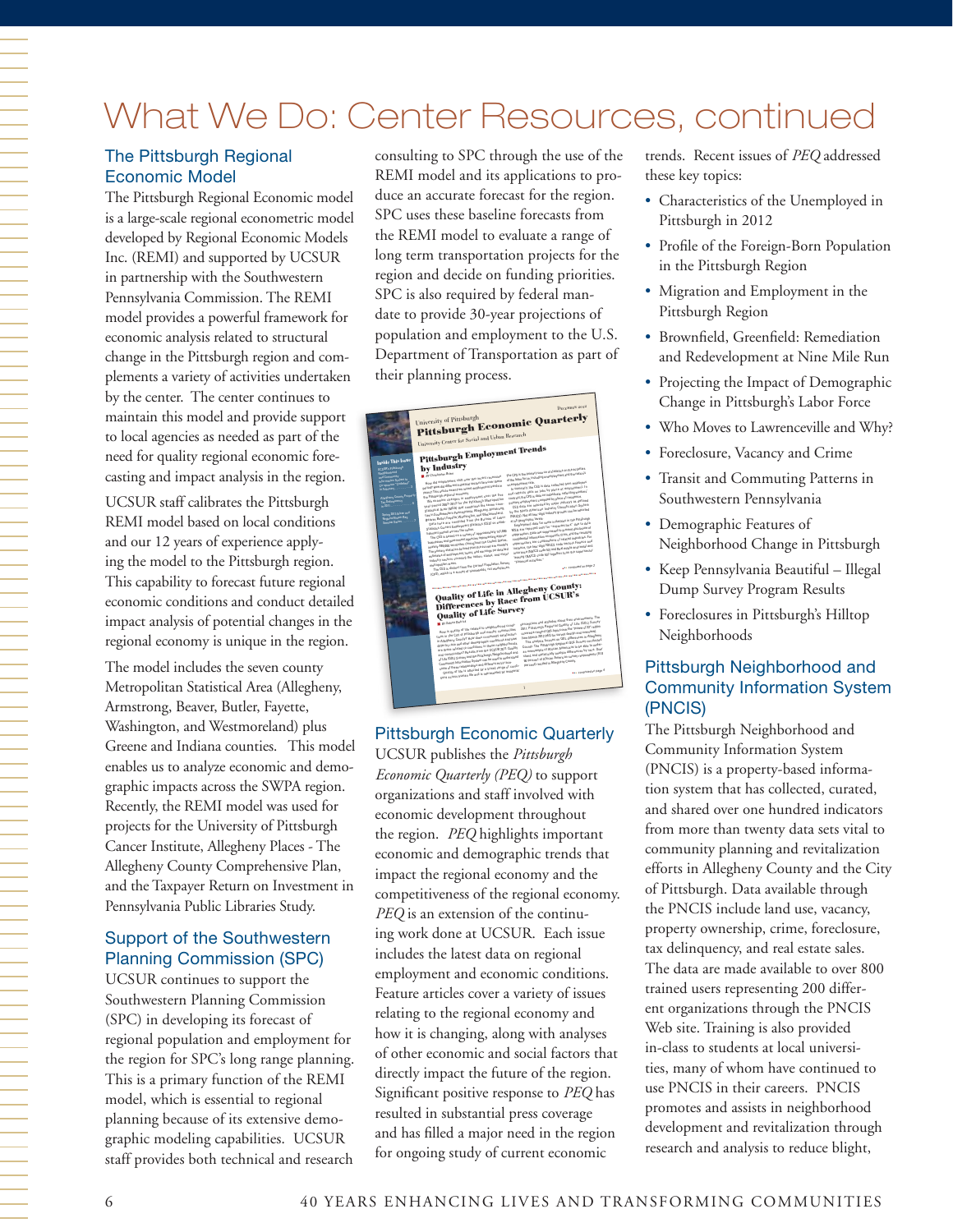promote neighborhood investment, and improve communities. UCSUR operates PNCIS in agreement with the Pittsburgh Partnership for Neighborhood Development (PPND) and the City of Pittsburgh. PNCIS is also a partner in the National Neighborhood Indicators Partnership, a consortium of over 35 local partners across the USA, based at the Urban Institute in Washington, D.C.

## Pittsburgh Indicators Project: PittsburghTODAY.org

PittsburghTODAY.org is an in-depth journalism and regional indicators program that compares Greater Pittsburgh with 14 other regions in hundreds of measures. The statistical indicators provide reliable and timely information that shows this region's strengths and weaknesses and how it compares with other regions. Additionally, PittsburghTODAY.org undertakes indepth journalistic projects in subjects that are important to the region's future.

In 2012, projects included the Pittsburgh Regional Quality of Life Survey, the most detailed survey of life in the region that has been performed in decades. Along with our UCSUR colleagues, we surveyed more than 1,800 residents of the 32-county "Power of 32" region to determine residents' attitudes and behaviors. We have also produced several major journalistic reports and series in 2012 on immigrants in Pittsburgh, entrepreneurial Pittsburgh, the Marcellus Shale, and young adults in the region.

## Gerontology Services

## Gerontology Research Registry

The Gerontology Program at the University of Pittsburgh has been conducting federally-funded research on critical issues related to health, aging, and family caregiving for the past 20 years. Much of what is known about living with different illnesses has resulted from medical and psychological research such as that conducted in our program. This program is recognized as one of the leading social gerontology

research programs in the nation.

As part of our mission, we have created the Gerontology Program Research Registry, made up of individuals who are willing to be contacted for participation in future research studies on various issues.

## Graduate Certificate in **Gerontology**

This program is designed to serve individuals from diverse educational, employment, and professional backgrounds who are interested in acquiring basic knowledge about gerontology and geriatrics and specialized knowledge of aging and aging processes. Students may focus broadly on a course of study in a general multidisciplinary track, or they may select a track focused on prevention and healthy aging. They may instead choose to concentrate in areas of specialization including dentistry, gerontechnology, law, mental health, nursing, occupational therapy/rehabilitation, public health, and social work.

Whether to gain credentials and skills for a competitive advantage in the marketplace or to enhance understanding of aging to inform the delivery of services, programs, or products, students may solely enroll in this certificate program or they may pursue the certificate in conjunction with a degree program. Credits earned for the certificate may often be applied toward a degree program.

The general multidisciplinary track is also available through Pitt Online (visit www.online.pitt.edu), and more information about this Graduate Certificate in Gerontology can be found at: www.ucsur. pitt.edu/gerontology\_certificate.php.

## Technology and Aging

Several projects within the Gerontology Program are examining the utility and acceptability of emerging technologies intended to enable older adults to live as independently as possible and to support family caregivers. With input from potential end-users and other stakeholders, social scientists and health professionals are partnering with technology

developers to ensure the usability of intelligent systems and devices for these target populations. This effort is supported by the Quality of Life Technology Center, an engineering research center funded by the National Science Foundation which involves multidisciplinary collaboration among a cadre of researchers from the University of Pittsburgh and Carnegie Mellon University.

In addition to privacy concerns and policy issues related to collection of personal data and technology adoption, our team investigates how target users interact with novel hardware and software for monitoring safety, health, and functional status as a basis for intervention. Technologies being studied include a multi-user health kiosk for community-residing older adults with limited access to personal computers for health monitoring and information, computer vision technology that enables in-home assessment of functional capabilities and caregiving quality, and a virtual coaching system to promote adherence to recommended health behaviors.

## Qualitative Data Analysis Services

The Qualitative Data Analysis Program (QDAP) at UCSUR provides a resource to the University community in all aspects of qualitative data collection and analysis. Experienced QDAP staff can carry out or assist with all phases of a qualitative research project including study design; project management and coordination; data collection utilizing interviews; focus groups; and document or Web site analysis; audio and video transcription; data coding and analysis; and results reporting.

## Data Collection and Management

QDAP staff has the expertise to collect and manage a range of qualitative data utilizing a variety of methods and sources. This includes conducting in-depth interviews, facilitating focus groups, and collecting qualitative data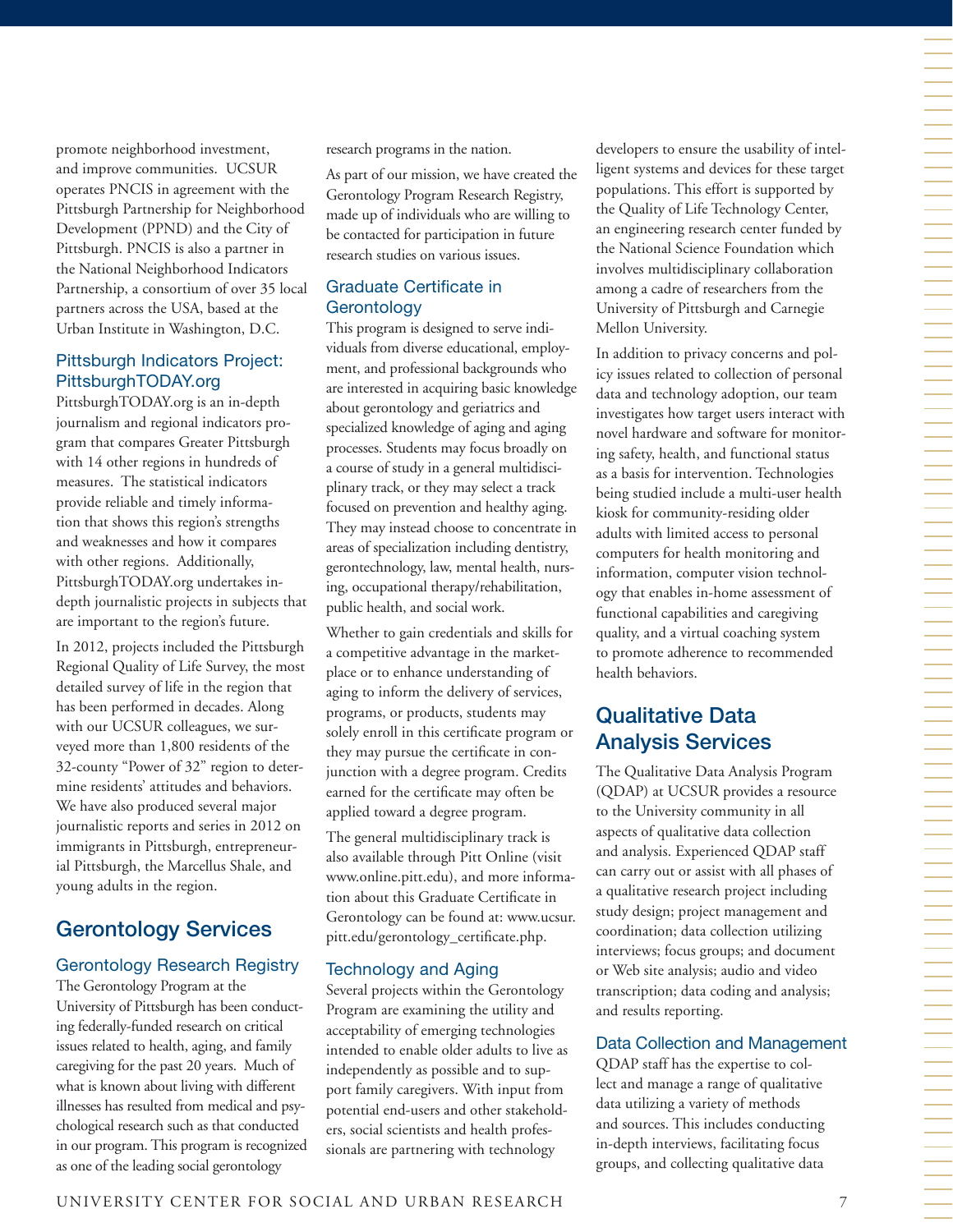## What We Do: Center Resources, continued

from both traditional and innovative sources such as document and textual material, videos, images and other visual material, and Web sources such as Web sites, blogs, and e-mails. QDAP provides high quality transcription of audio and video recordings for further analysis. QDAP staff can provide management services ranging from full project management to assistance in the management of data collection including recruitment, screening, and scheduling of participants, depending on project needs. Using qualitative data analysis and management software, QDAP staff can also organize and manage qualitative data in preparation for analysis.

#### Value-Added Coding

Accurate and reliable coding is central to qualitative and mixed methods analysis. QDAP offers a rigorous approach to analyzing a variety of qualitative materials. Experienced coders deliver the data you need in a timely and expert manner from a wide variety of sources. Original material for analysis might include in-depth interviews, open-ended survey answers, field notes, transcripts from focus groups, Web blogs, e-mails, Web site content, videos and images, results from database searches (such as LexisNexis™), congressional testimony, historical texts, and a host of other unstructured but digitized data sets. QDAP staff works with your research team to craft an analysis plan and codebook with a tailored methodology designed to code the material for key concepts and relationships. Multiple coders can quickly and reliably extract the data you need to reach valid inferences.

QDAP employs University of Pittsburgh students and UCSUR professional staff trained in data collection and in using qualitative analysis software. We maintain a 15-station transcription and qualitative data coding lab which utilizes Olympus transcription software; ATLAS.ti, a widely used qualitative data analysis software package that supports project management, enables multiple

coders to collaborate on a single project, and generates output that facilitates the analysis process; Transana, a video coding software package; and a specialized, in-house program for quality control which calculates inter-coder reliability statistics and simplifies adjudication of coder disagreement. On the QDAP Web site, we support the Coding Analysis Toolkit (CAT), a Web-based suite of tools which facilitates post-coding analysis of qualitative data. In addition, we offer training seminars and one-on-one training sessions for faculty, staff, and students in using ATLAS.ti, Transana, and other qualitative data analysis software.

## Services Provided

- • Study design, management, and coordination
- Interviewer training and management
- Participant recruitment
- Data collection including focus group facilitation, in-depth interviewing, and document analysis
- Transcription of audio and video recordings
- • Data preparation, cleaning, and management
- Codebook development and testing
- Coding and coding adjudication
- Coder reliability and validity reporting
- Results analysis and expression
- Software training for qualitative data analysis software (ATLAS.ti, Transana, Coding Analysis Toolkit)

## **Geographical** Information Systems and Visual Analytics Services

## **Geographic Information Services**

A Geographic Information System (GIS) is an information system designed to work with data referenced by spatial or geographic coordinates. GIS technology has proven to be invaluable in many areas of application, including municipal and federal government operations, health care, business management, and the social and natural sciences. It is a complex technology with many subtle nuances that requires considerable training, tools, and experience to fully exploit.



*Sample analytic map showing where impoverished students reside.*

## Visual Analytics

Visual Analytics (VA) is the use of graphical, image, and other pictographic techniques to display and navigate large sets of data for the purpose of discovering relationships among the data. Analysts are quickly overwhelmed by large listings or tables of data. Through visualization techniques, millions of data points can be summarized in displays such as dashboards, maps, and diagrams. Color, size, position, orientation, and other features are used to represent characteristics of the data. Specialized tools have been developed to highlight relationships and changes in relationships. Anomalies are easily detectable. Real time and varying data can be shown by animation.

#### Services Provided

- GIS needs analysis
- GIS system design and implementation
- • Custom GIS programming
- • Digital spatial database design, development, and maintenance
- Network analysis
- Global positioning systems
- • Web-based systems
- Spatial and simulation modeling
- Integration of artificial intelligence techniques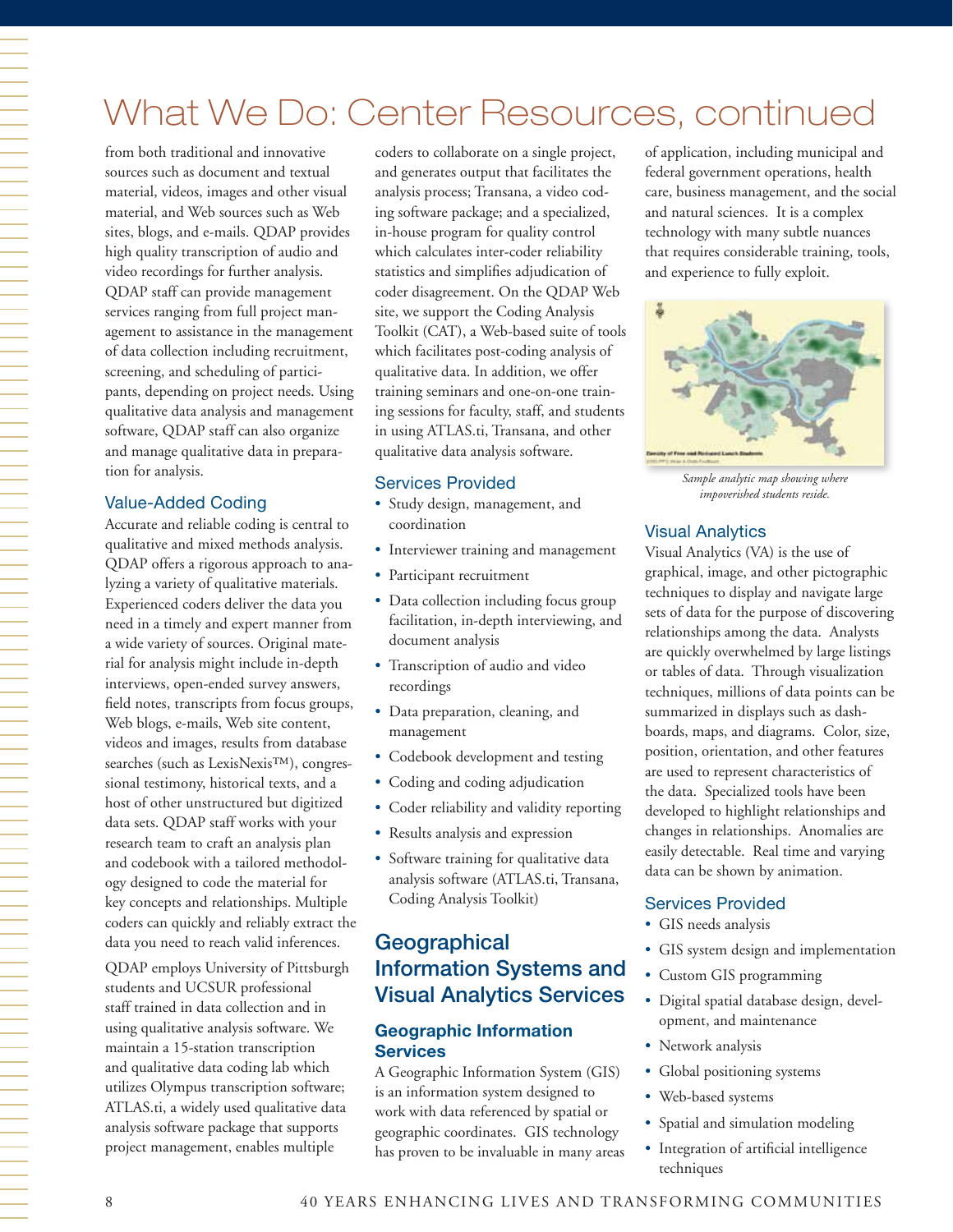- Consulting
- Training
- Education
- Satellite and aerial imagery
- System integration
- Real time GIS

## **Experience**

UCSUR has decades of experience in applying GIS technology to many situations. Our efforts have consistently withstood the test of time and post-project scrutiny. Refer to Web site for specific examples: www.ucsur.pitt.edu.

## Acquisition and Management of Secondary Data

UCSUR provides assistance for secondary data acquisition and management to the academic community and to the Pittsburgh region as a whole. As an affiliate of the Pennsylvania State Data Center, the official source of demographic and economic data for the state, UCSUR is a repository for electronic and printed Census information, including Census 2010 data. UCSUR also acquires and maintains a variety of government statistics, economic and labor market data, and other types of secondary information on a regular basis. This information is available to the academic community and to the general public.

The data acquisition and management services UCSUR provides include:

- Assistance in acquiring secondary data stored at UCSUR to interested individuals and organizations.
- Assistance in locating and acquiring a variety of other types of secondary information.
- • Expertise and consultation in the appropriate use and understanding of various secondary data sources.
- Evaluation and interpretation of policy relevant secondary information data

for government, business, labor, media, and other organizations.

UCSUR also conducts demographic, economic, and policy research and analysis and reports on secondary data and data trends relevant to the Pittsburgh region, both alone and in combination with various primary data sources. This research is reported through a number of venues, including research reports and newsletters, such as the *Pittsburgh Economic Quarterly*, and up-to-date neighborhood information on the UCSUR Web site (www.ucsur.pitt.edu)

## Information Technology **Infrastructure**

In 2009 UCSUR invested over \$200,000 in its information technology (IT) infrastructure. UCSUR provides a robust data management system that focuses on security and data integrity for the programs housed at UCSUR.

Utilizing the latest technology, UCSUR provides its staff and researchers the tools needed to stay on the cutting-edge. The information technology systems deployed are redundant and reliable. The technology that UCSUR uses to support its mission is enterprise level software. UCSUR uses the latest techniques in data storage, virtualization, and remote access, enabling the center to cut costs, increase security, and provide the greatest flexibility to continue to support research in a fluid environment.

Relying on the University of Pittsburgh's infrastructure provided by CSSD, UCSUR's IT infrastructure works closely with its CSSD counterpart to ensure that the latest security and network trends are met.

## Program Evaluation Services

UCSUR can assist faculty at the University of Pittsburgh and community agencies with their program evaluation

needs. We provide assistance in developing and designing evaluation plans, collecting and analyzing data, and writing evaluation reports. Depending on the focus of the project, these services can be provided by the Survey Research Program, Qualitative Data Analysis Program, Urban and Regional Analysis Program, or Gerontology Program. UCSUR's interdisciplinary staff has evaluation experience in a wide range of content areas, including social service programs, behavioral and mental health services, public health programs, and educational services. UCSUR has conducted evaluations on family support, home visiting, after school and youth development, conflict resolution, developmental disabilities, maternal and child health, fatherhood, and parent education programs, among many others.

In addition, UCSUR has expertise in developing and implementing management information systems and needs assessments. UCSUR provides training and technical assistance to increase the capacity of staff to carry out evaluations, either independently or in collaboration with program evaluation specialists. Specific evaluation services offered include:

- Development of evaluation designs, including process and outcome evaluations.
- Assistance with program design, focusing on connecting program activities to expected outcomes (program logic models).
- Needs assessments.
- • Selection of appropriate outcomes and measurement methods.
- Identification of assessment instruments.
- Development of surveys for program evaluation.
- • Data analysis consultation and research design.
- • Referral to evaluation consultants with expertise in specific content areas.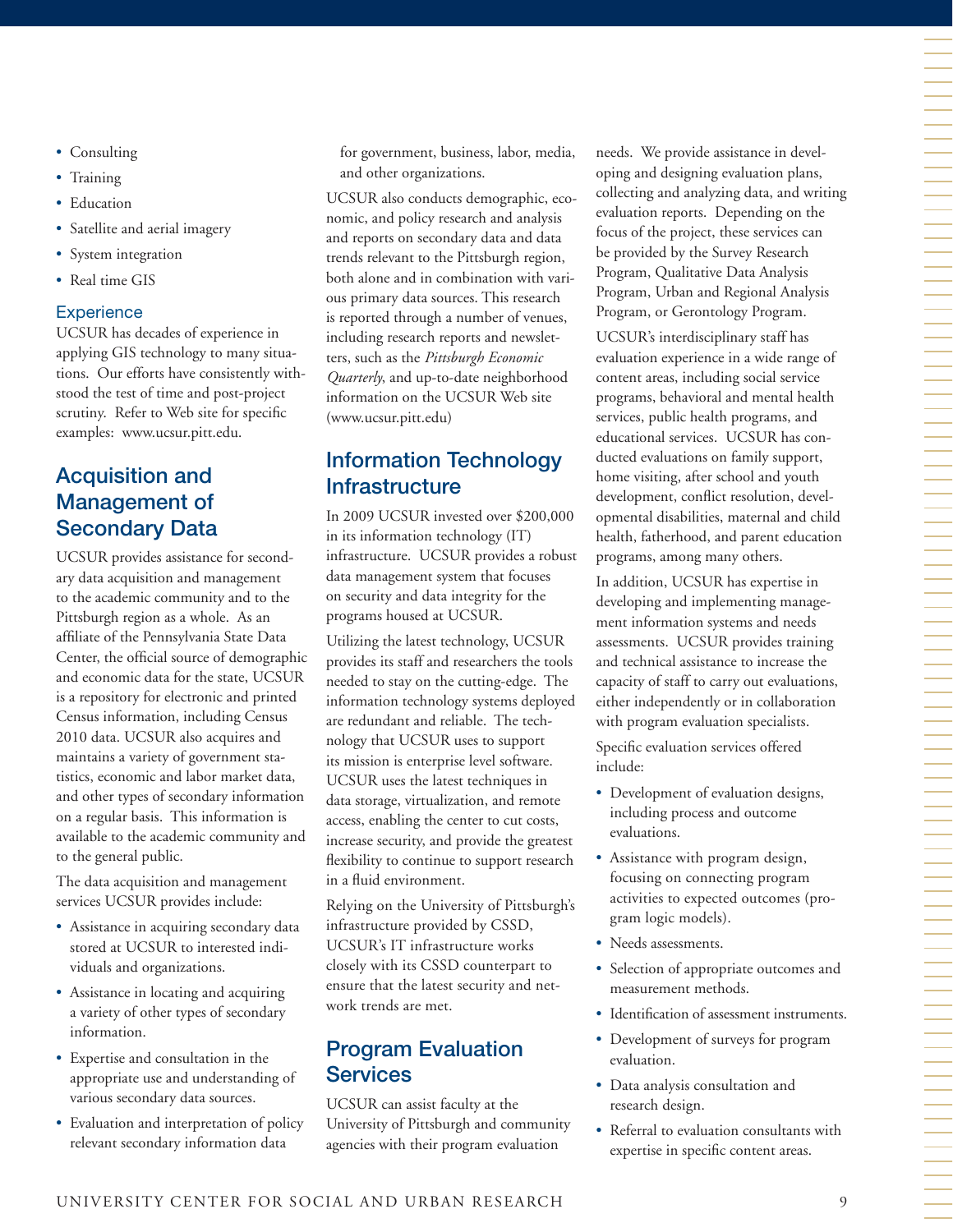# Faculty Development Awards



*Steven D. Manners*

In memory of Steven D. Manners, who began working at the center in 1974 and served as its assistant director from 1989 until his death in September 2000, UCSUR initiated a Faculty Development Awards program in recognition of Mr. Manners' contributions to the center and the University community. UCSUR offers annually two awards of up to \$10,000 each. Faculty may apply for awards in two categories: (1) Research Development Grants to support pilot research in the social, behavioral and policy sciences; and (2) Infrastructure Development Awards aimed at enhancing faculty capabilities to carry out interdisciplinary research in the social, behavioral and policy sciences.

- 2012 awardee: Nicholas Castle, Graduate School of Public Health.
- 2011 awardees: Jane Clougherty, Graduate School of Public Health; Fengyan Tang, School of Social Work.
- • 2010 awardees: Shanti Gamper-Rabindran, Graduate School of Public and International Affairs; Jennifer H. Lingler, School of Nursing; Werner Troesken and Randall Walsh, Economics; Jennifer Nicoll Victor, Political Science.
- 2009 awardees: Irina Murtazashvili, Economics; Brian A. Primack, Medicine and Pediatrics.
- • 2008 awardees: Peter J. Gianaros and J. Richard Jennings, Psychiatry; Keith Morgenlander, Medicine.
- • 2007 awardees: Patricia Isabel Documet, Behavioral and Community Health Sciences; Jeffrey Shook and Michael Vaughn, School of Social Work.
- 2006 awardees: Shanti Gamper-Rabindran and Aaron Swoboda, Graduate School of Public and International Affairs; Larissa Myaskovsky, VA Pittsburgh Healthcare System.
- 2005 awardees: Charlotte Brown, Center on Race and Social Problems; Bruce S. Ling, Institute for Doctor-Patient Communication; Eva Marie Shivers, School of Education.
- 2004 awardees: Ellen Olshansky, School of Nursing; Seung-Hyun Yoo, Graduate School of Public Health; Susan Zickmund, Medicine.
- Due to the large number of 2003 applications, UCSUR funded six awards: Pamela Peele, Health Economics; William Klein, Psychology; Daniel Rosen, School of Social Work; Lisa Brush, Sociology; Audrey Murrell, Joseph M. Katz Graduate School of Business; Jeannette Trauth, Graduate School of Public Health.
- 2002 awardees: Maureen Porter, Administrative and Policy Studies; Scott F. Kiesling, Linguistics.
- 2001 awardees: Miriam Hertz, Health Information Management; Paul E. Griffiths, History and Philosophy.

# Board of Visitors

#### Mr. Michael A. Bryson

Chair, UCSUR's Board of Visitors University of Pittsburgh Trustee Pittsburgh, PA

## Anderson Dodd Smith, PhD

Georgia Institute of Technology Atlanta, GA

#### Mr. Earl F. Hord

Emeritus Trustee University of Pittsburgh Queen Creek, AZ

### James House, PhD

ISR, University of Michigan Ann Arbor, MI

#### Larry C. Ledebur, PhD

Cleveland State University Cleveland, OH

#### Ms. Cynthia L. Roth

Vice Chancellor, University of Pittsburgh Pittsburgh, PA

一个人,我们就是一个人,我们就是一个人,我们就是一个人,我们就是一个人,我们就是一个人,我们就是一个人,我们就是一个人,我们就是一个人,我们就是一个人,我们就是一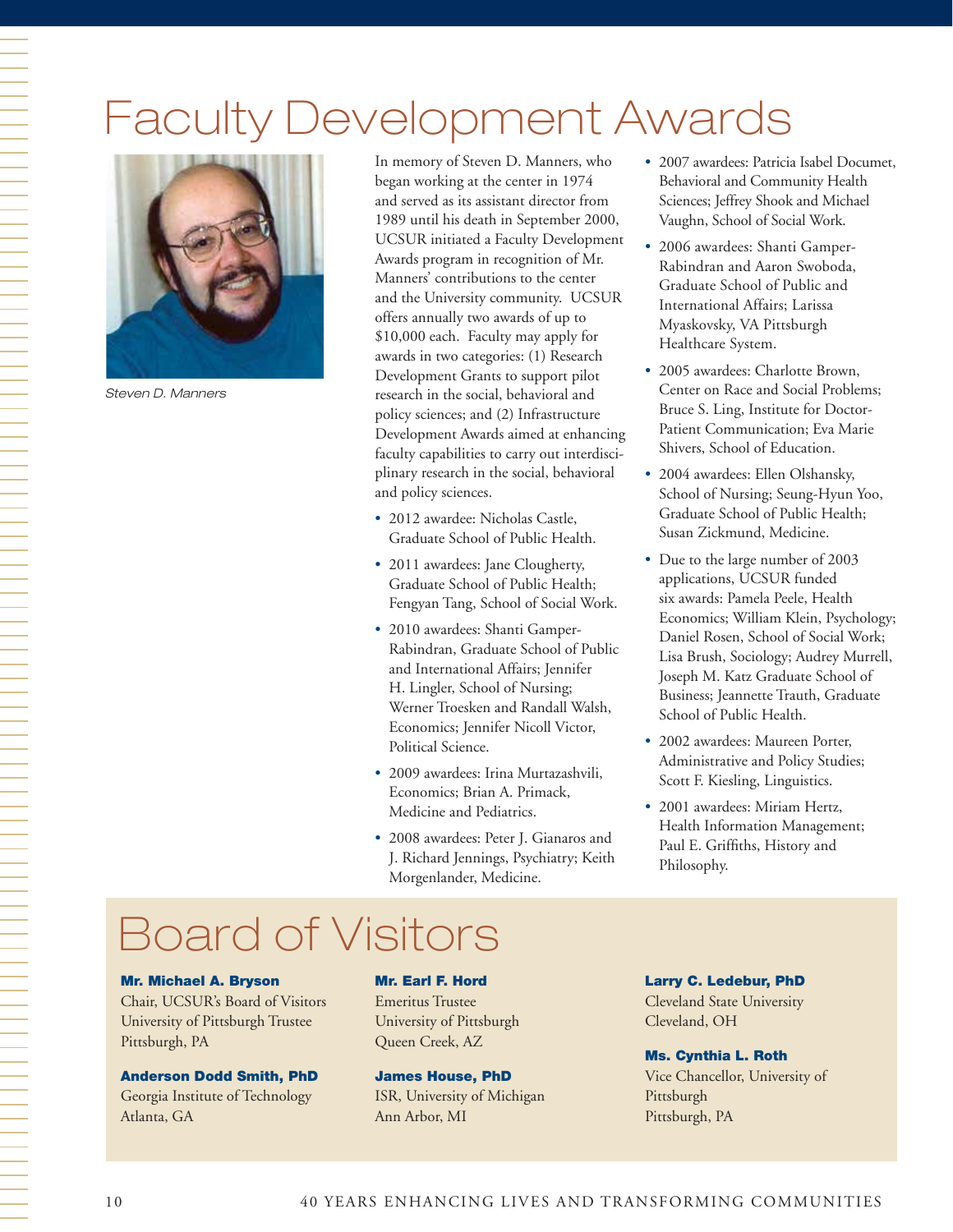# Core Staff

## **Administration**

**Director Richard Schulz** 

Associate Director **Scott Beach**

Business Manager **Greg Six** 

Administrators **Anna Aivaliotis, Donna M. King** 

Administrative Assistant **Philip Crain** 

Systems Administrator **James R. Lefcakis**

Systems Support **Eric J. Wolfe**

## Survey Research

Program Director **Scott Beach**

Research Associate **Donald Musa** 

Senior Research Specialists **Janet Schlarb, Stephen Strotmeyer**

Database Programmer/Database Administrator **Robert Keene**

Senior Fieldwork Supervisor **Lynda Connelly**

Fieldwork Supervisors **Olivia Kirsch, Olivia Wilson**

Fieldwork Supervisors/Research **Specialists Amber Barton, Carrie Rodzwicz** 

Research Specialists **Brian Alley, Christine Byerly, Patricia Lietz** 

## **Urban and Regional Analysis**

Program Director **Sabina Deitrick\*\***

Associate Program Director **Ralph Bangs\*\***

Regional Economist **Christopher Briem**

Research Specialist **Robert Gradek**

SWPA Indicators Project Director **Douglas Heuck**

SWPA Indicators Research **Manager Milana Nick**

SWPA Indicators Research **Coordinator Emily Craig**

## **Gerontology**

Program Director **Richard Schulz** 

Associate Program Director **Judith Matthews**

Associate Program Director, Geriatric Education Center **John Hennon** 

Statistician/Data Manager **Scott Sankey**

Project Coordinators **Amber Barton, Jennifer Bissell, Sally Hostein, Julie Klinger**

## **Qualitative Data Analysis**

Program Director **Donald Musa**

Program Assistant Director **Laurel Person Mecca**

Research Specialists **David Halpern, Kevan Schultz**

## **Geographical Information Systems and Visual Analytics Program**

Program Director **Ken Sochats\*\*** 

## **Generations Together**

Emeritus Director/Journal Editor **Sally Newman\*\***

*\*\* Indicates participating faculty, not UCSUR staff* 

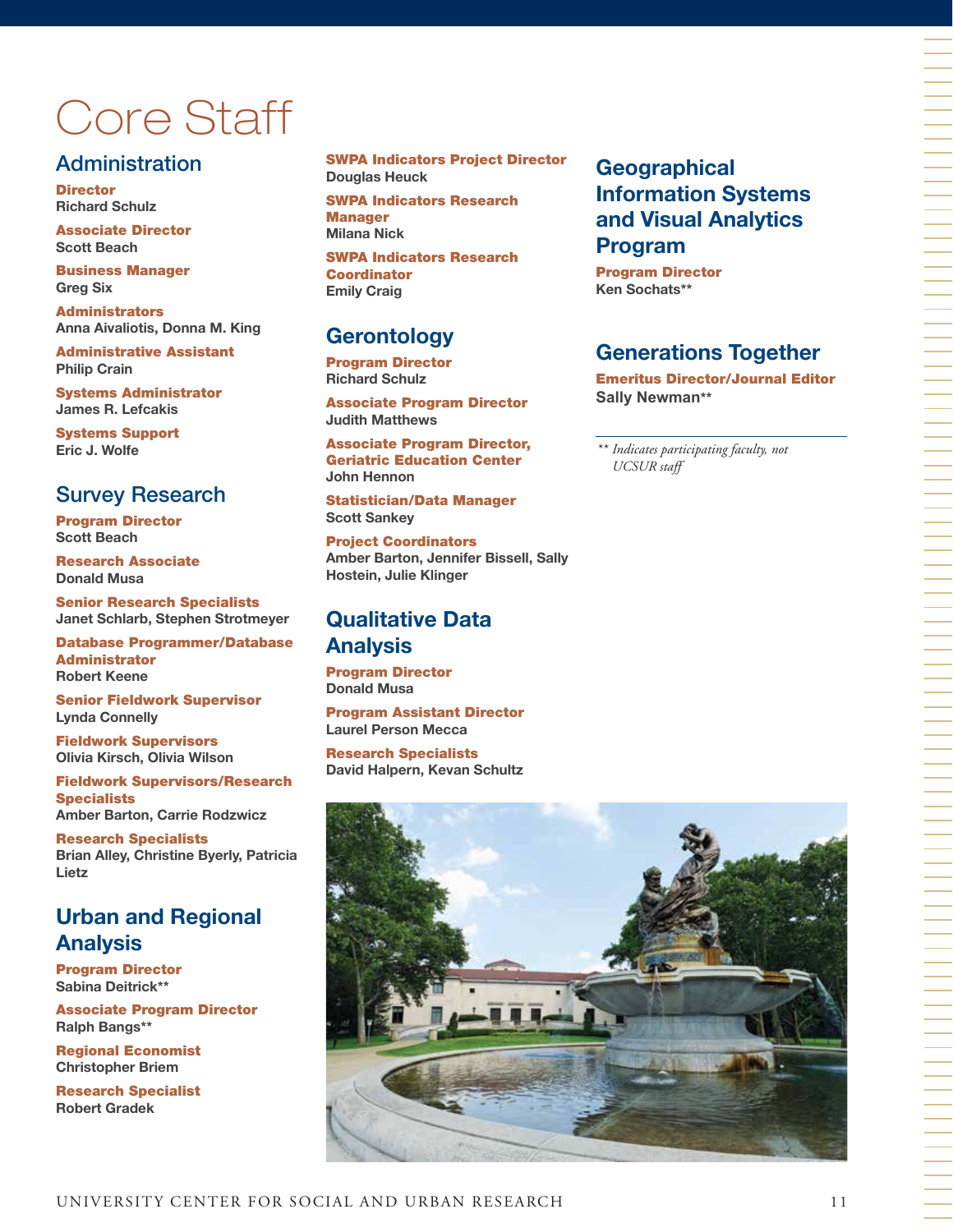# Faculty Associates

*The following individuals serve as faculty associates, representing numerous schools, departments, institutes, and centers.*

Mark Redfern *Bioengineering* Gary M. Marsh *Biostatistics* Vijai P. Singh *Chancellor Office* Frank A. Ghinassi *Clinical Administration* Rami Melhem *Computer Science* Daniel Mosse *Computer Science* Taieb Znati *Computer Science* James Guggenheimer *Dental Medicine* Mary Marazita *Dental maraMedicine* Titus Schleyer *Dental Medicine* Robert Weyant *Dental Medicine* Frank Giarratani *Economics* Gene Gruver *Economics* Carl I. Fertman *Education* Michael Gunzenhauser *Education* Meryl K. Lazar *Education* Steven R. Lyon *Education*

Maureen Porter *Education* Joan I. Vondra *Education* Vince N. Mosesso Jr. *Emergency Medicine* Paul M. Paris *Emergency Medicine* Marcia Landy *English*

Steven H. Belle *Epidemiology* Joyce T. Bromberger *Epidemiology* Jane A. Cauley *Epidemiology* Andrea Kriska *Epidemiology* Joel L. Weissfeld *Epidemiology* William B. Kory *Geography*

Judith R. Lave *Health Policy and Management*  Beaufort B. Longest Jr *Health Policy and Management* 

Charles David Boucek *Anesthesiology* John P. Williams *Anesthesiology* Hugo Nutini *Anthropology* Richard Scaglion *Anthropology* Steven Albert *Behavioral and Community Health Sciences* Jessica Griffin Burke *Behavioral and Community Health Sciences* Mary Hawk *Behavioral and Community Health Sciences* Edmund Ricci *Behavioral and Community Health Sciences* Ravi Sharma *Behavioral and Community Health Sciences* William R. Love *Business Information Systems* Stanley J. Kabala *Center for Environmental Research and Education* Melissa Bilec *Civil and Environmental Engineering* Amy Landis *Civil and Environmental Engineering* **Civil and Environmental Engineering** Catherine V. Palmer *Communication Science and Disorders* Connie A. Tompkins *Communication Science and Disorders* J. Scott Yaruss *Communication Science and Disorders* John Wilds *Community/Government Relations* Jane Clougherty *Environmental and Occupational Health* Jonathon Erlen *Falk Library/Public Health* Carolyn Ban *Graduate School of Public and International Affairs*  Louise Comfort *Graduate School of Public and International Affairs*  Sabina Deitrick *Graduate School of Public and International Affairs* David Y. Miller *Graduate School of Public and International Affairs* Jennifer Brach *Health and Rehabilitation Sciences* Nicholas Castle *Health Policy and Management* Howard B. Degenholtz *Health Policy and Management*

Ronald A. Brand *Law* Mary Crossley *Law* Vivian Curran *Law* Lawrence A. Frolik *Law* David Herring *Law* Alan Meisel *Law* Derek C. Angus *Medicine* Robert M. Arnold *Medicine*<br> **Amber Barnato** *Medicine* Amber Barnato *Medicine* Cindy L. Bryce *Medicine* Michael Fine *Medicine* John Kellum Jr. *Medicine* Anne B. Newman *Medicine* P. Sudhakar Reddy *Medicine* Linda Robertson *Medicine* **Eric Rodriguez** Robert E. Schoen *Medicine* Rakesh Sindhi *Medicine* Stephanie Studenski *Medicine* Galen Switzer *Medicine* Mark Unruh *Medicine* Debra K. Weiner *Medicine* Andrew N. Weintraub *Music* Edward Stricker *Neuroscience* Catherine Bender *Nursing* JiYeon Choi *Nursing* Rose E. Constantino *Nursing* Willa M. Doswell *Nursing* Jacqueline Dunbar-Jacob *Nursing* Judith A. Erlen *Nursing* Jennifer Lingler *Nursing* Faith Luyster *Nursing* Ann M. Mitchell *Nursing* Jill Radtke *Nursing* Elizabeth A. Schlenk *Nursing* Paula Sherwood *Nursing* Joan C. Rogers *Occupational Therapy* Patricia Beeson *Office of the Provost* Juan Manfredi *Office of the Provost* Alberta Sbragia *Office of the Provost* James J. Irrgang *Orthodpedic Surgery* **Bruce S. Rabin** *Pathology*<br>**Parmieet Randhawa** *Pathology* Parmjeet Randhawa *Pathology* Raymond Pitetti *Pediatrics* Abhay Vats *Pediatrics* Selma F. Witchel *Pediatrics* Pouran Famili *Periodontics* Roberta Farrah *Pharmacy* Jessie VanSwearingen *Physical Therapy* John Hurwitz *Political Science* Boris Birmaher *Psychiatry*  David Brent *Psychiatry* 

Margaret Potter *Health Policy and Management*  Seymour Drescher *History* Laurence A. Glasco *History* Edward K. Muller *History* Lisa S. Parker *Human Genetics* Anthony J. Silvestre *Infectious Diseases/Microbiology* Mary Besterfield-Sacre *Industrial Engineering* Kenneth Sochats *Information Sciences* Terry Miller *Institute of Politics* Christine Kush *Katz Graduate School of Business* Carrie R. Leana *Katz Graduate School of Business* Marick F. Masters *Katz Graduate School of Business* John E. Prescott *Katz Graduate School of Business* Richard P. Correnti *Learning Research and Development Center* Mary Kay Stein *Learning Research and Development Center* James M. Roberts *Magee-Women's Research Institute* Aletha Akers *Obstetrics, Gynecology and Reproductive Services*

Charlotte Brown *Psychiatry* Tammy Chung *Psychiatry* Duncan Clark *Psychiatry* Patricia Cluss *Psychiatry* Ronald Dahl *Psychiatry* Mary Amanda Dew *Psychiatry* Andrea Dimartini *Psychiatry* Linda J. Ewing *Psychiatry* Amy Herschell *Psychiatry* Jordan Karp *Psychiatry* Robert S. Marin *Psychiatry* Karen A. Matthews *Psychiatry* Timothy Monk *Psychiatry* Lisa A. Morrow *Psychiatry* **Jennifer Morse** Richard Morycz *Psychiatry* Benoit H. Mulsant *Psychiatry* Edward P. Mulvey *Psychiatry* Vishwajit Nimgaonkar *Psychiatry* Paul Pilkonis *Psychiatry* Bruce Pollock *Psychiatry* Charles F. Reynolds III *Psychiatry* Jules Rosen *Psychiatry* Neal Ryan *Psychiatry* **Magda Stouthamer-Loeber** Peter Gianaros *Psychology* Martin Greenberg *Psychology* Christina Groark *Psychology* Thomas Kamarck *Psychology* William Klein *Psychology* John Levine *Psychology* Robert McCall *Psychology* Kathryn Roecklein *Psychology* Daniel Shaw *Psychology* **Katherine Wisner** *Psychology*<br>**Steven E. Stern** *Psychology* Ralph Bangs *Social Work* Larry E. Davis *Social Work* Rafael J. Engel *Social Work* Rachel Fusco *Social Work* Catherine Greeno *Social Work* Lovie Jackson *Social Work* Lambert Maguire *Social Work* Helen Petracchi *Social Work* Mary Rauktis *Social Work*  Tracy M. Soska *Social Work* Hide Yamatani *Social Work* Joyce Bell *Sociology* Kathleen M. Blee *Sociology* Lisa D. Brush *Sociology* Akiko Hashimoto *Sociology* Daniel Hall *Surgery* James D. Luketich *Surgery* Ron Shapiro *Surgery* Carolyn J. Carson *Urban Studies Program*

Steven E. Stern *Psychology-Johnstown* Mary Goldberg *Rehabilitation Science and Technology* Nancy Condee *Slavic Languages and Literatures* Vladimir Padunov *Slavic Languages and Literatures* Larry Feick *University Center for International Studies*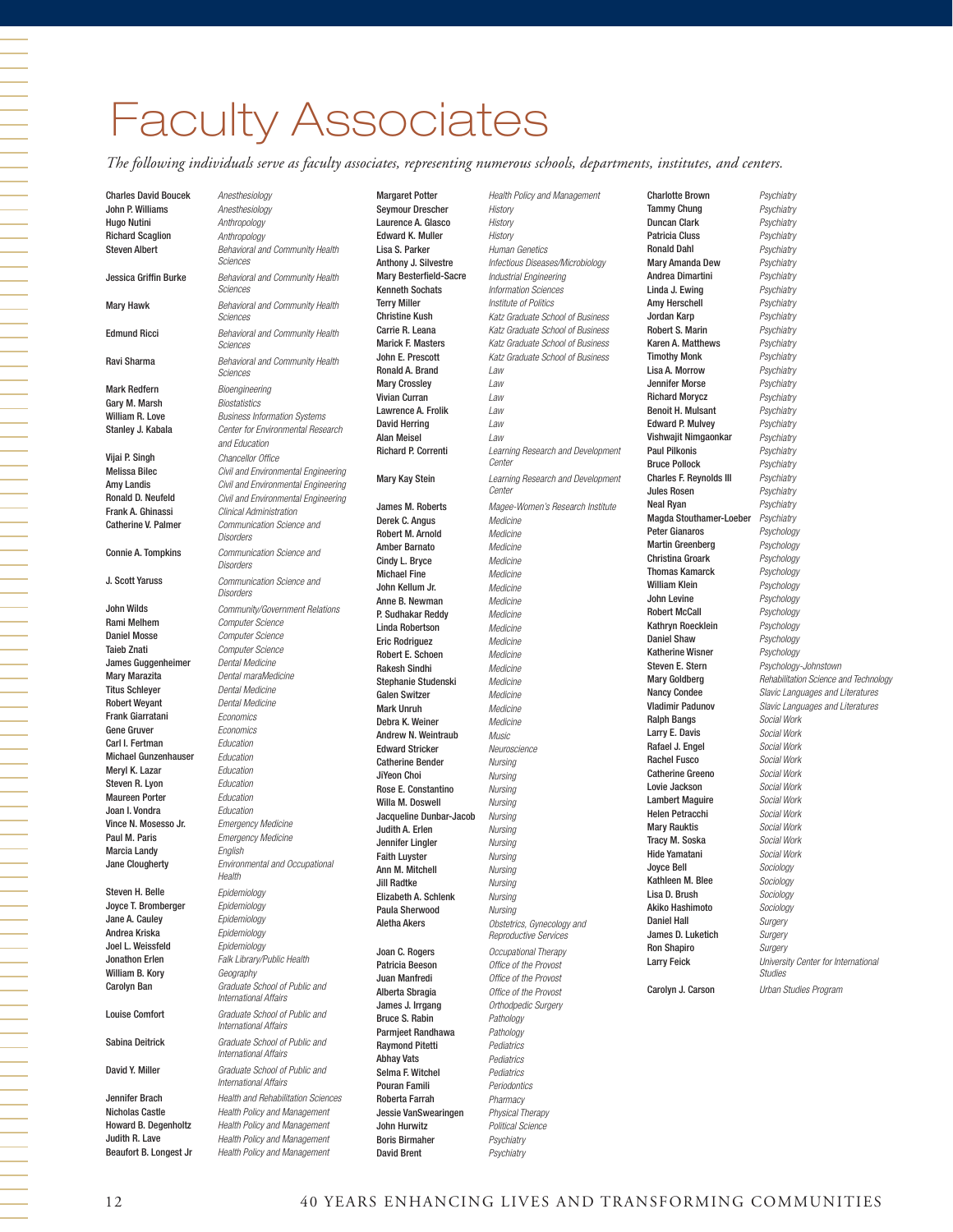# Projects\*

#### A Multi-Institutional Study of Hematopoietic Stem Cell Donor Safety **Principal**

Investigators: **Scott Beach,** *SRP, UCSUR*

**Janet Schlarb,** *SRP, UCSUR* **Galen Switzer,** *Medicine* 

*Funder: National Institutes of Health Period: 12/08-11/13*

Telephone surveys of 400 adult and child stem cell donors before and after donation to assess quality of life and other donationrelated outcomes.

## Adult to Adult Living Donor Liver (A2ALL) Transplantation Study: Health-Related Quality of Life Sub-Study

Principal Investigators: **Scott Beach,** *SRP, UCSUR* **Janet Schlarb,** *SRP, UCSUR* **Mary Amanda Dew,** *Psychiatry* **Andrea Dimartini,** *Psychiatry Funder: National Institutes of Health Period: 09/10-08/14*

Telephone interviews of 900 liver donors to explore health-related quality-of-life outcomes associated with donation over three years.

## An Examination of Residential Abuse in Assisted Living Facilities

Principal

Investigators: **Scott Beach,** *SRP, UCSUR* **Nicholas Castle,** *Health Policy and Management Funder: Department of Justice Period: 01/11-12/12*

Consultation on a national study of resident-to-resident abuse in assisted living facilities.

### Asbury Heights Senior Living Community Telephone Survey **Principal**

Investigators: **Scott Beach,** *SRP, UCSUR* **Janet Schlarb,** *SRP, UCSUR* **John Zanardelli,** *Asbury Heights Funder: United Methodist Services for the Aging Period: 04/12-06/12*

Telephone survey of 900 baby-boomers and older adults to ascertain need for and awareness of local senior living communities.

## Assessing Instructional Content and Interaction at Scale

**Principal** Investigators: **Scott Beach,** *SRP, UCSUR* **Stephen Strotmeyer,** *SRP, UCSUR* **Richard P. Correnti,** *LRDC*

*Funder: National Institutes of Health0 Period: 06/08-05/12*

Assist in the development and administration of Web-based data collection tools for 120 K-12 teachers to assess instructional activities and the nature of interaction with students.

## Developing a GIS-based Survey Instrument to Examine Multiple Exposures in Neighborhood Health Research **Principal**

Investigators: **Scott Beach,** *SRP, UCSUR*

**Robert Keene,** *SRP, UCSUR* **Jane Clougherty,** *Environmental and Occupational Health*

*Funder: Graduate School of Public Health*

*Period: 07/11-12/12*

Web survey of 200 individuals from Pittsburgh, Pa. and New York City, N.Y. designed to help researchers better understand how people perceive the size and shape of their neighborhoods and how perceived "neighborhood scale" may differ across each city.

## Does a New Supermarket Improve Dietary Behaviors of Low-Income African Americans? **Principal**

Investigators: **Scott Beach,** *SRP, UCSUR*

**Stephen Strotmeyer,** *SRP, UCSUR* **Tamara Dubowitz,** *RAND Corporation Funder: National Institutes of Health Period: 05/10-04/14*

Interviewer training, data management; and collection of 24-hour dietary recall telephone data in a study of the impact of a new grocery store on dietary behavior in 1,600 residents of low-income neighborhoods.

## EFRI-SEED: BUILD - Barriers, Understanding, Integration - Life Cycle Development **Principal**

Investigators: **Scott Beach,** *SRP, UCSUR*

**Robert Keene,** *SRP, UCSUR* **Melissa Bilec,** *Civil and Environmental Engineering Funder: National Science Foundation Period: 08/10-07/14*

Design and conduct of a web-based survey of 2,000 architects, engineers, and construction professionals focused on knowledge and attitudes toward Life Cycle Assessment methodology as a tool for sustainable design.

*\*In alphabetical order by UCSUR principal investigator*

一个人,我们就是一个人,我们就是一个人,我们就是一个人,我们就是一个人,我们就是一个人,我们就是一个人,我们就是一个人,我们就是一个人,我们就是一个人,我们就是一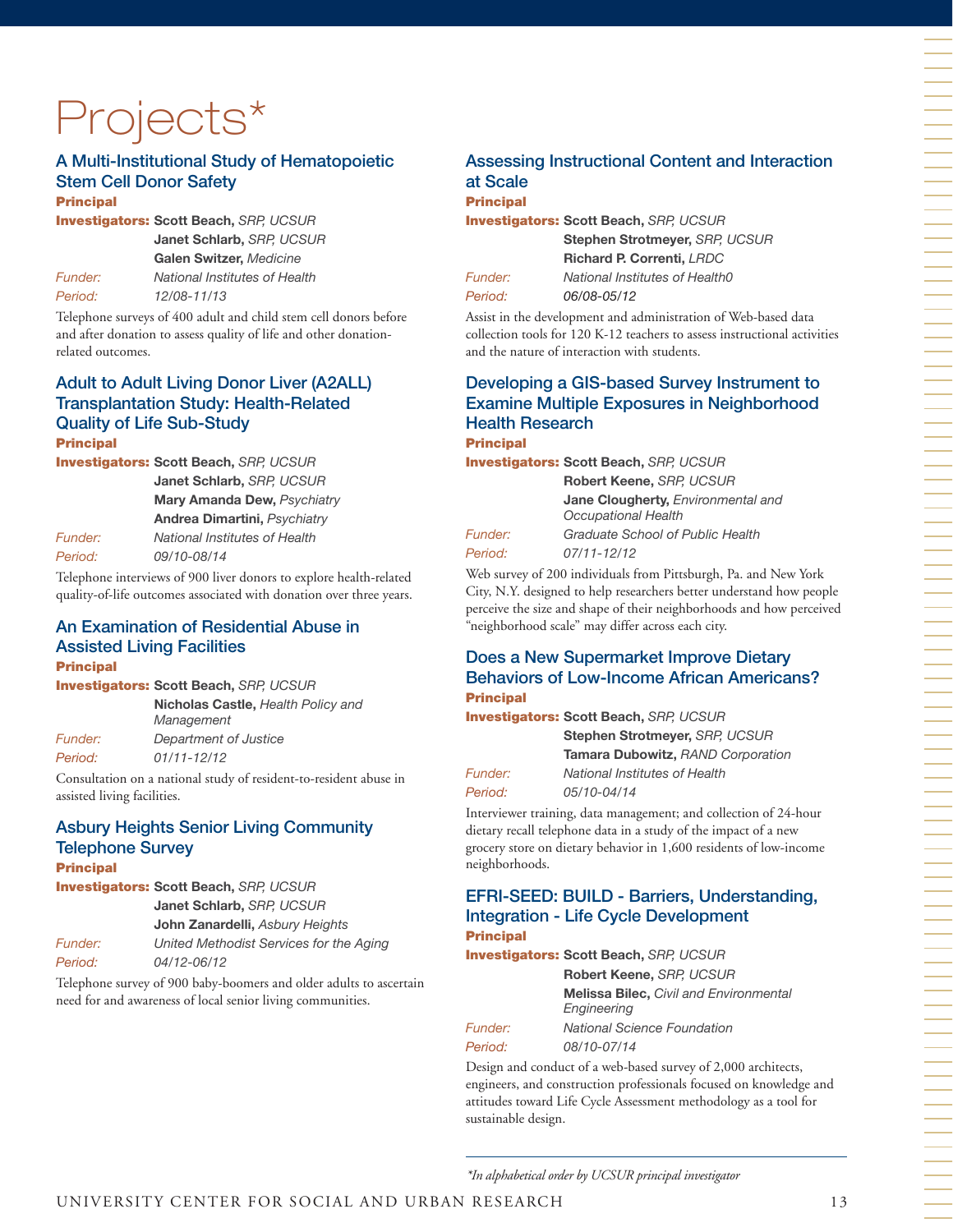## Projects, continued

#### Ethnicity and Culture in Unrelated Stem Cell Donation **Principal**

Investigators: **Scott Beach,** *SRP, UCSUR* **Janet Schlarb,** *SRP, UCSUR* **Galen Switzer,** *Medicine Funder: National Institutes of Health Period: 04/06-09/11* 

Conduct telephone surveys of 1600 stem cell donors to determine the role of ethnic and cultural factors on donor-related outcomes.

## Factors Contributing to Oral Health Disparities in Appalachia

## **Principal**

Investigators: **Scott Beach,** *SRP, UCSUR*

**Stephen Strotmeyer,** *SRP, UCSUR* **Mary Marazita,** *Dental Medicine*

*Funder: National Institutes of Health Period: 04/11-03/15*

Conduct prenatal and five post-birth follow-up telephone interviews of 1,000 new mothers—500 in Pittsburgh and 500 in West Virginia—to explore factors related to childhood oral health disparities.

#### Genetic Predictors of Seasonal Affective Disorder **Principal**

Investigators: **Scott Beach,** *SRP, UCSUR*

**Stephen Strotmeyer,** *SRP, UCSUR* **Kathryn Roecklein,** *Psychology Funder: Faculty Award Period: 01/12-05/12*

Recruitment of 120 community controls for investigating sequence variations in the gene for the photopigment melanopsin as a possible explanation for the relationship between season, environmental light levels, and depression.

## Global/International Programs and Activities **Principal**

Investigators: **Scott Beach,** *SRP, UCSUR*

**Robert Keene,** *SRP, UCSUR*

**Larry Feick,** *University Center for International Studies (UCIS)*

*Funder: UCIS Period: 10/11-12/11* 

Web survey of 430 University of Pittsburgh faculty members about the University's current strengths and weaknesses in its global/international programs and activities, and faculty perceptions of how the University should move forward.

#### Health Literacy Consumer Survey **Principal**

## Investigators: **Scott Beach,** *SRP, UCSUR* **Janet Schlarb,** *SRP, UCSUR* **Terry Miller,** *Institute of Politics Funder: Hospital Council of Western Pennsylvania and Highmark Period: 10/11-09/12*

Telephone interviews of 1000 residents of Southwestern Pennsylvania to determine the level of health literacy in the region and ascertain preferred sources of health information.

## Impact of Nocturnal Hemodialysis on Sleep Apnea, Sleep Quality, and Daytime Symptoms Principal

Investigators: **Scott Beach,** *SRP, UCSUR* **Janet Schlarb,** *SRP, UCSUR*

|         | <b>Mark Unruh, Medicine</b>  |  |
|---------|------------------------------|--|
| Funder: | National Institute of Health |  |
| Period: | 07/07-05/12                  |  |

Conduct telephone interviews assessing sleep quality of 100 patients receiving nocturnal hemodialysis. Patients also provide daily diary data (four times/day for one week) via IVR (interactive voice response) technology.

### Interpersonal Functioning and Emotion in Borderline Personality **Principal**

Investigators: **Scott Beach,** *SRP, UCSUR*

|                | Janet Schlarb, SRP, UCSUR     |  |
|----------------|-------------------------------|--|
|                | Paul Pilkonis, Psychiatry     |  |
| <i>Funder:</i> | National Institutes of Health |  |
| Period:        | 07/07-06/12                   |  |

Recruitment of 150 community subjects across the range of Borderline Personality Disorder for a study of interpersonal functioning and emotion in borderline personality.

## IVR Falls Intervention

#### **Principal**

Investigators: **Scott Beach,** *SRP, UCSUR* **Robert Keene,** *SRP, UCSUR*

**Steven Albert,** *Behavioral and Community Health Sciences Funder: Centers for Disease Control*

*Period: 10/10-01/13*

Monthly Interactive Voice Response (IVR) telephone interviews over two years with 100 older adults participating in a falls prevention trial.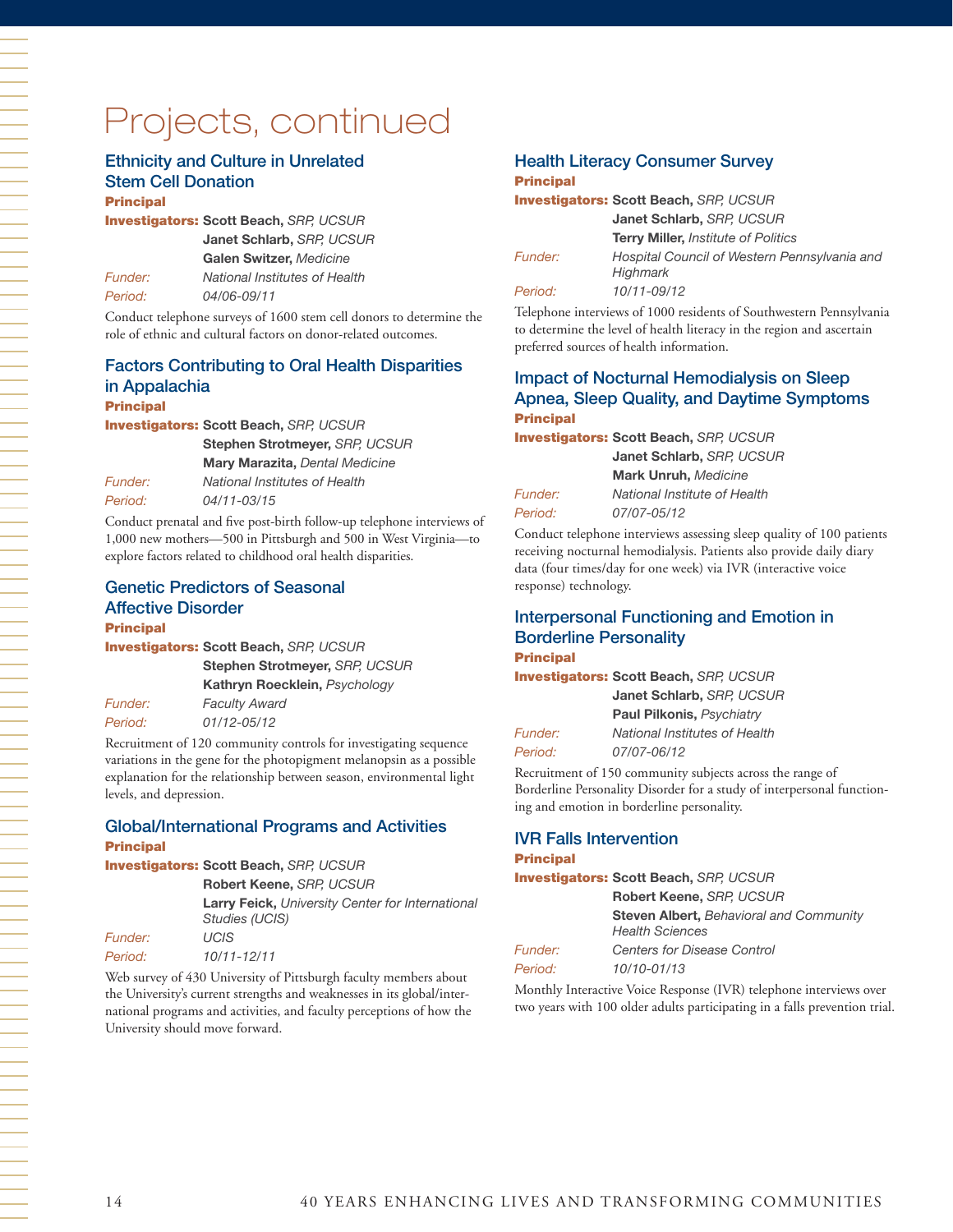## Phase Shift Tolerance in the Elderly Principal

Investigators: **Scott Beach,** *SRP, UCSUR* **Janet Schlarb,** *SRP, UCSUR* **Timothy Monk,** *Psychiatry Funder: National Institute on Aging Period: 04/07-03/13*

Telephone interviews with 1600 Allegheny County residents age 65 and older over four years to study the impact of former shift work on long-term sleep quality and health outcomes.

### Pittsburgh Project on Brain Pathways to Heart Health Principal

Investigators: **Scott Beach,** *SRP, UCSUR*

| Stephen Strotmeyer, SRP, UCSUR |
|--------------------------------|
| Peter Gianaros, Psychology     |
| National Institutes of Health  |
| 02/12-01/17                    |
|                                |

Recruitment of 120 community controls for a study on blood pressure reactivity to psychological stress and greater preclinical carotid atherosclerosis.

## Pittsburgh Public Schools' Excellence for All **Principal**

Investigators: **Scott Beach,** *SRP, UCSUR*

**Stephen Strotmeyer,** *SRP, UCSUR* **Shannah Tharp-Taylor,** *RAND Corporation Funder: Fund for Excellence (consortium of Pittsburgh foundations) Period: 03/08-09/11* 

Conduct web-based and paper surveys of 30 principals, 120 teachers, and 2000 students from Pittsburgh Public Schools (K-12) as part of an evaluation of the Instructional Improvements Initiative.

## Social Behaviors and Health in Older Adulthood: A Secure Base from which to Thrive **Principal**

Investigators: **Scott Beach,** *SRP, UCSUR*

**Janet Schlarb,** *SRP, UCSUR*

**Brooke Feeney,** *Carnegie Mellon University*

*Funder: National Institutes of Health Period: 04/11-03/13*

Telephone recruitment of 250 older couples over two years for a study of specific social behaviors that are responsible for the effects of social relations on health and well-being in older adulthood.

## The Challenge of Providing Care to People with Multiple Sclerosis **Principal**

Investigators: **Scott Beach,** *SRP, UCSUR* **Janet Schlarb,** *SRP, UCSUR*

**Elizabeth Morrison,** *University of California, Irvine*

**Aileen Wiglesworth,** *University of California, Irvine*

*Funder: North American Research Committee*

*on Multiple Sclerosis Period: 09/11-04/12*

Telephone interviews of 200 persons with MS to learn how persons with multiple sclerosis are treated by their caregivers.

## The Pittsburgh Regional Quality of Life Survey Principal

Investigators: **Scott Beach,** *SRP, UCSUR*

| <b>Richard Schulz, Gerontology, UCSUR</b> |
|-------------------------------------------|
| Douglas Heuck, PittsburghToday, UCSUR     |
| PittsburghToday, UCSUR                    |
| 07/11-present                             |
|                                           |

Telephone interviews of 2200 residents in the 32-county region surrounding Pittsburgh about a variety of topics to assess quality of life.

#### Tropman Soundings Principal

Investigators: **Scott Beach,** *SRP, UCSUR*

**Janet Schlarb,** *SRP, UCSUR*

**Diana Bucco,** *The Forbes Fund*

*Funder: The Forbes Fund Period: 01/12-12/12*

Web-based surveys of 200 Pittsburgh area human service organizations about topics relevant to the non-profit sector.

### Undergraduate Student Satisfaction and Retention Study **Principal**

Investigators: **Scott Beach,** *SRP, UCSUR*

**Donald Musa,** *QDAP, UCSUR* **Juan Manfredi,** *Office of the Provost Funder: Office of the Provost*

*Period: 09/97-present*

Conduct telephone and W eb-based surveys of University of Pittsburgh undergraduate students (n=1800 per year) and withdrawing students (n=400 per year) to determine factors related to student satisfaction and retention.

一个人,我们就是一个人,我们就是一个人,我们就是一个人,我们就是一个人,我们就是一个人,我们就是一个人,我们就是一个人,我们就是一个人,我们就是一个人,我们就是一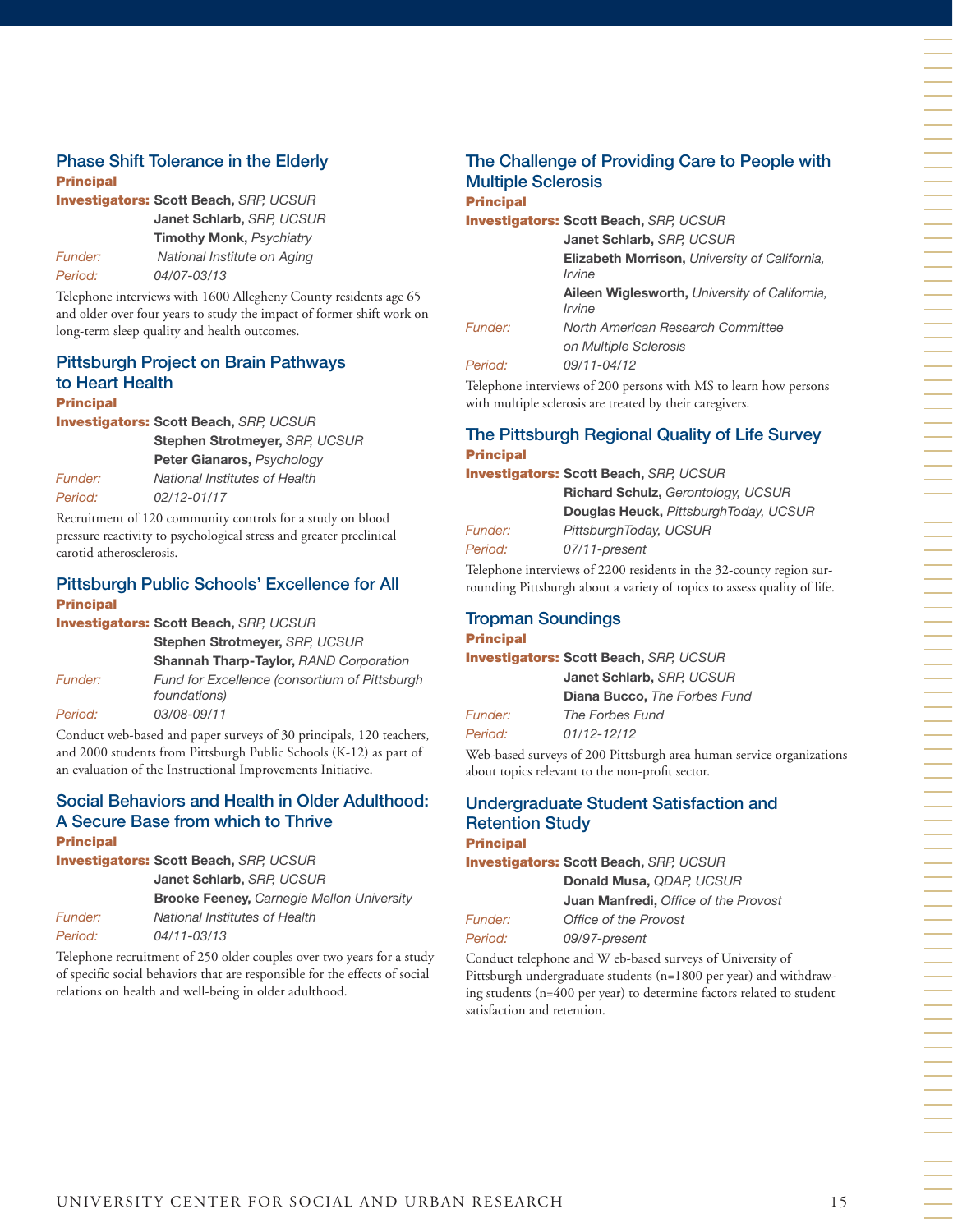## Projects, continued

## Understanding Race and Culture in Living Donor Kidney Transplantation

**Principal** 

Investigators: **Scott Beach,** *SRP, UCSUR*

**Stephen Strotmeyer,** *SRP, UCSUR*

**Larissa Myascovsky,** *Pittsburgh VA Healthcare System*

*Funder: National Institutes of Health Period: 09/09-08/14*

Telephone interviews with 1200 kidney transplant candidates focusing on attitudes, knowledge, and family factors in transplant decision-making.

## Understanding Race and Culture in Living Donor Kidney Transplantation Among Veterans Principal

Investigators: **Scott Beach,** *SRP, UCSUR*

**Stephen Strotmeyer,** *SRP, UCSUR* **Larissa Myascovsky,** *Pittsburgh VA Healthcare System*

*Funder: Pittsburgh VA Healthcare System Period: 04/10-07/12* 

Telephone interviews with 600 veteran kidney transplant candidates focusing on attitudes, knowledge, and family factors in transplant decision-making.

### University of Pittsburgh Off-campus Living Survey **Principal**

Investigators: **Scott Beach,** *SRP, UCSUR*

**Robert Keene,** *SRP, UCSUR* **Deborah Bon,** *University of Pittsburgh* **Julie Gismondi,** *University of Pittsburgh Funder: University of Pittsburgh*

*Period: ongoing*

一个人,我们就是一个人,我们就是一个人,我们就是一个人,我们就是一个人,我们就是一个人,我们就是一个人,我们就是一个人,我们就是一个人,我们就是一个人,我们就是一

Web survey of 2400 University of Pittsburgh students not residing in campus housing focused on evaluations of off-campus apartments and landlords to be used in the development of a landlord "report card" Web site.

## Veterans Impact of Chronic Pruritus Principal

Investigators: **Scott Beach,** *SRP, UCSUR* **Janet Schlarb,** *SRP, UCSUR*

**Suephy Chen,** *Atlanta VA Funder: Atlanta VA Healthcare System*

*Period: 04/10-12/11*

Conduct telephone surveys of 2000 veterans across the United States to asses the prevalence and impact of chronic pruritis.

## Western Pennsylvania Manufacturing Industry Study **Principal**

Investigators: **Scott Beach,** *SRP, UCSUR*

**Robert Keene,** *SRP, UCSUR* **Christine Kush,** *Katz Graduate School of Business Funder: Katz Graduate School of Business - Institute for Entrepreneurial Excellence Period: ongoing*

Assist with the conduct and statistical analysis of a bi-annual webbased survey of 100 local manufacturing firms focusing on their performance and business practices

## PA CleanWays

Principal Investigator: **Sabina Deitrick,** *URA, UCSUR Funder: PA CleanWays Period: Completed 07/12* Provide "as-needed" GIS mapping services for the PA CleanWays sites.

## Pittsburgh Neighborhood and Community Information System **Principal**

|                 | <b>Investigator: Sabina Deitrick, URA, UCSUR</b>        |
|-----------------|---------------------------------------------------------|
| <b>Funders:</b> | Pittsburgh Partnership for Neighborhood<br>Development, |
|                 | multiple funders                                        |
| Period:         | 07/03-12/12                                             |

Enhance and expand access to data and information to help Pittsburgh and Allegheny County residents, organizations, and governments improve their communities.

## Small Colleges and Universities and Their Economic and Community Impacts **Principal**

| <b>Investigators: Sabina Deitrick, URA, UCSUR</b> |                                      |  |
|---------------------------------------------------|--------------------------------------|--|
|                                                   | William Lafe, Independent Consultant |  |
| Funder:                                           | <b>McCune Foundation</b>             |  |
| Period:                                           | 10/09-09/11                          |  |

The study assessed the economic and community impact of small, private liberal arts colleges located in Western Pennsylvania and West Virginia on the towns in which they are located. The study extended a pilot study conducted from 11/09-01/10 to focus on prototype colleges in order to test the proposed methodology and determine what factors play a key role in determining the colleges' economic and community impact.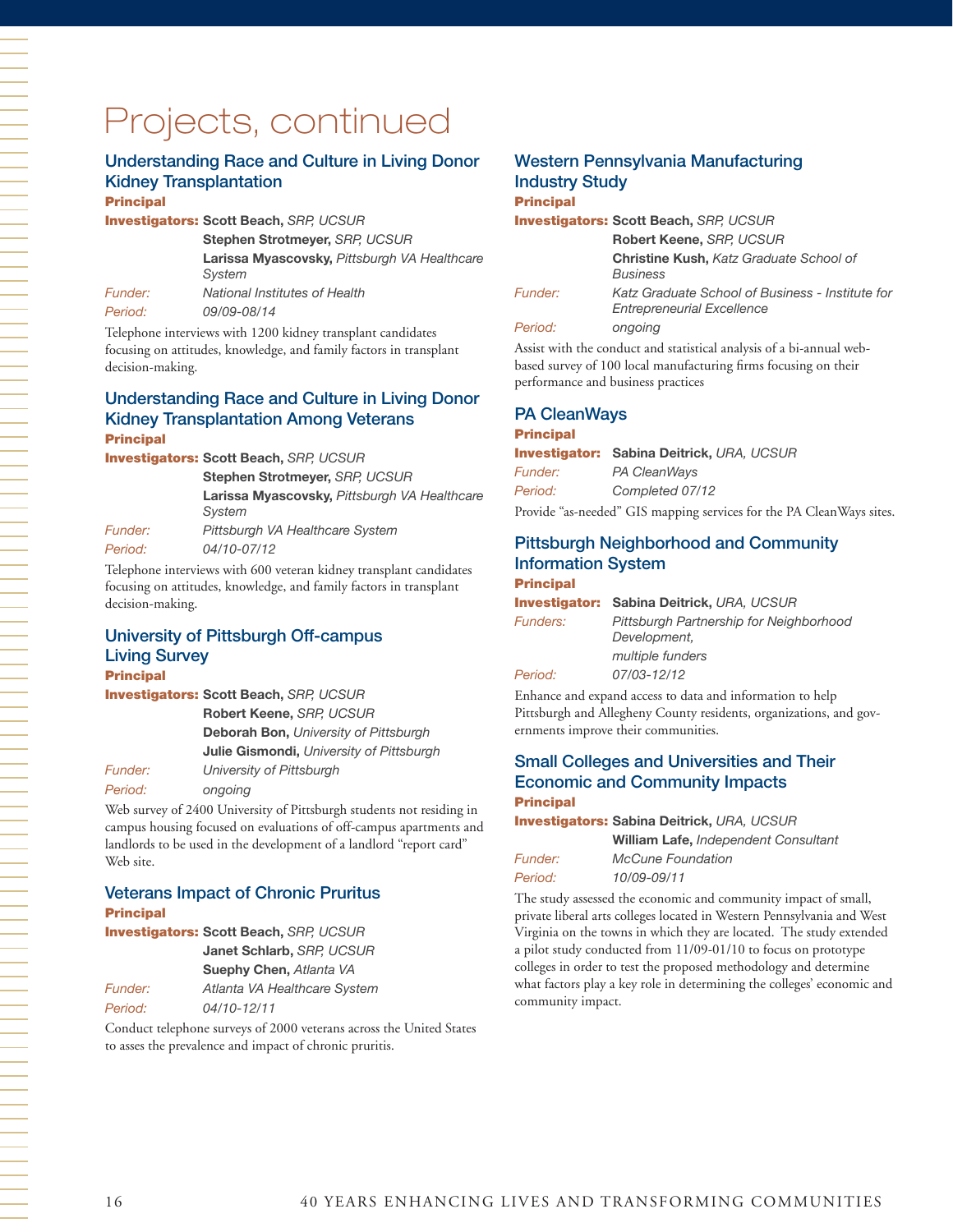## City of Pittsburgh Land Bank Business Plan Principal

Investigator: **Robert Gradeck,** *URA, UCSUR Funder: The Urban Redevelopment Authority of Pittsburgh Period: 03/12-11/12*

Provided information on tax delinquent properties in support of business planning efforts for the City of Pittsburgh's land bank.

## Hazelwood Neighborhood Profile **Principal**

Investigator: **Robert Gradeck,** *URA, UCSUR Funder: The Heinz Endowments Period: 11/11-06/12*

Developed a report describing conditions in the Hazelwood neighborhood, and delivered a presentation to community stakeholders.

## Hill District Vacant Property Plan Principal

Investigator: **Robert Gradeck,** *URA, UCSUR Funder: Hill District Consensus Group Period: 03/12-11/12*

Provide information on property in the Hill District in support of a plan for managing vacant land in the neighborhood.

### Hilltop Foreclosure Analysis Principal

Investigator: **Robert Gradeck,** *URA, UCSUR Funder: NeighborWorks Western Pennsylvania Period: 04/11-10/12*

Provided a demographic profile of property owners in foreclosure using deed and mortgage data.

## Lawrenceville New and Former Resident Survey **Principal**

Investigator: **Robert Gradeck,** *URA, UCSUR*

*Funder: Urban Redevelopment Authority of Pittsburgh Period: 02/11-12/11* 

Survey of recent movers to and from the Lawrenceville neighborhood in Pittsburgh to help the community understand changes in neighborhood residents and why movers move to Lawrenceville.

#### Pittsburgh Public School Realignment **Principal**

| <b>Investigator:</b> | Robert Gradeck, URA, UCSUR       |
|----------------------|----------------------------------|
| Funder:              | <b>Pittsburgh Public Schools</b> |
| Period:              | 04/11-09/12                      |

Provided an analysis of school enrollment data and demographic and neighborhood trends in the City of Pittsburgh; provided GIS and technical services in support of the district's realignment process.

## Pittsburgh Youth Study

## Principal

Investigator: **Robert Gradeck,** *URA, UCSUR Funder: Life History Studies Program/WPIC Period: 04/12-12/12*

Provided geocoding services and other data to support research efforts at the Youth Study.

## Evaluation of a First-person Vision Technology Principal

Investigators: **Judith Matthews,** *Gerontology, UCSUR*

**Scott Beach,** *SRP, UCSUR* **Martial Hebert,** *Carnegie Mellon University* **Laurel Person Mecca,** *QDAP, UCSUR* **Richard Schulz,** *Gerontology, UCSUR Funder: National Science Foundation Period: 06/10-05/12*

Wearable devices equipped with audio and video sensors enable inferences to be made about what individuals are doing, when they might need or want assistance, and the nature of their interaction. Older adults, their spouses, and caregiving dyads dealing with moderate to severe dementia engage in usability testing of prototype first-person vision devices at home.

## First Person Vision for Objective Evaluation of Caregiving Quality **Principal**

Investigators: **Judith Matthews,** *Gerontology, UCSUR* **Jennifer Lingler,** *Nursing* **Martial Hebert,** *Carnegie Mellon University* **Scott Beach,** *SRP, UCSUR* **Laurel Person Mecca,** *QDAP, UCSUR* **Richard Schulz,** *Gerontology, UCSUR Funder: National Institute of Nursing Research*

## *Period: 03/12-02/14*

This project explores the use of first person vision (FPV) technology to assess the interaction between persons with moderate to severe dementia and their family caregivers, as a basis for nurse-delivered intervention as well as development of an automated, intelligent assessment and intervention tool to reduce problem behaviors and decrease caregiver burden.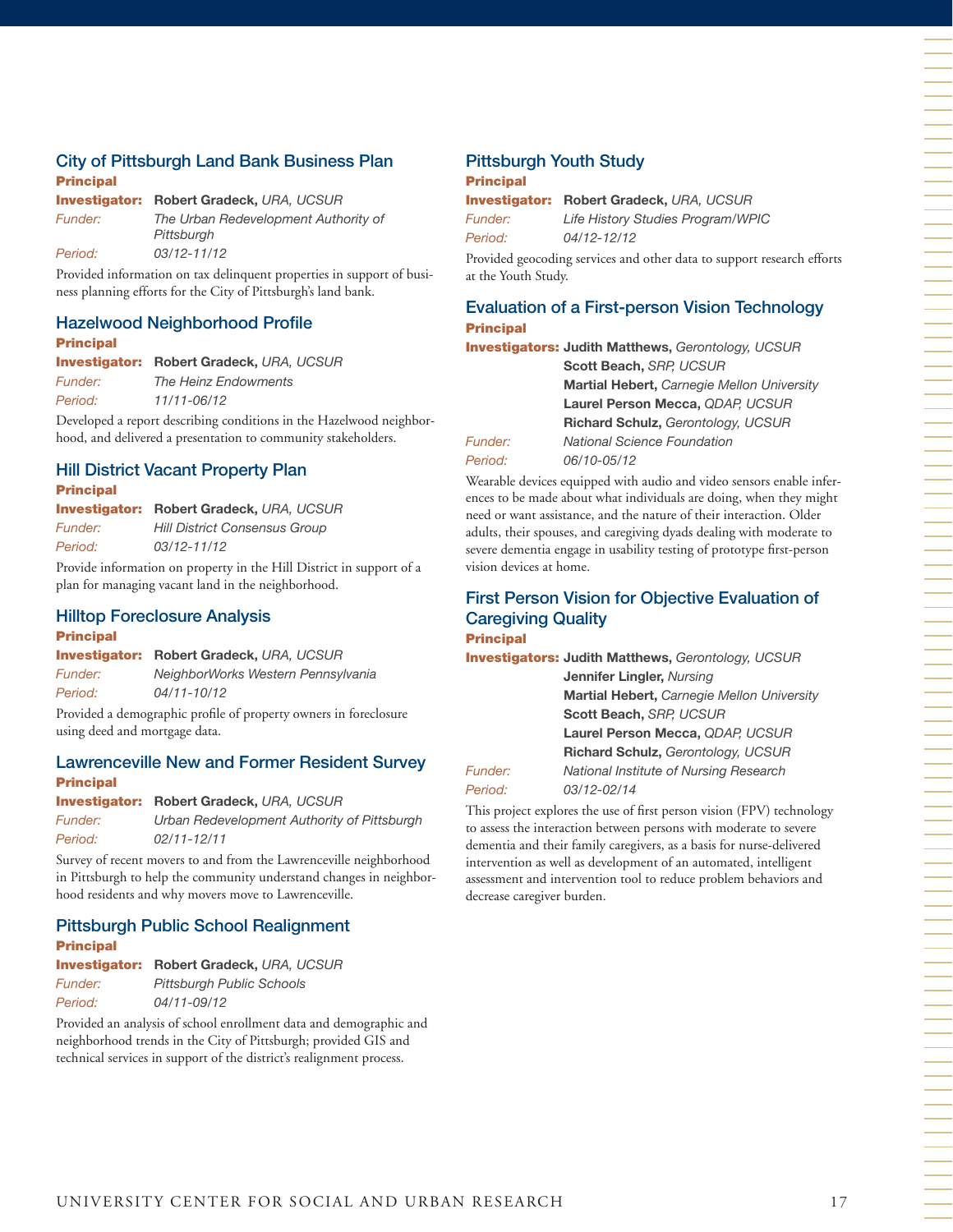## Projects, continued

### Monitoring Human Performance with Wearable Accelerometers **Principal**

Investigators: **Judith Matthews,** *Gerontology, UCSUR* **Jennifer Brach,** *Health and Rehabilitation Sciences* **Jessica Hodgins,** *Carnegie Mellon University* **Mark Redfern,** *Bioengineering Funder: National Science Foundation*

*Period: 09/09-08/12* 

Motion capture studies of persons with and without mobility disability, in order to learn how they perform complex actions involving locomotion and balance and to explore the utility of a wearable motion capture device for evaluation of mobility in non-clinical settings.

## Usability of a Multi-user Health Kiosk **Principal**

Investigators: **Judith Matthews,** *Gerontology, UCSUR* **Scott Beach,** *SRP, UCSUR* **Karen Courtney,** *University of Victoria* **Laurel Person Mecca,** *QDAP, UCSUR* **Richard Schulz,** *Gerontology, UCSUR* **Daniel Siewiorek,** *Carnegie Mellon University* **Asim Smailagic,** *Carnegie Mellon University Funder: National Science Foundation Period: 06/10-05/12*

Laboratory and community-based testing of a prototype multi-user health kiosk designed for older adults to self-monitor selected physiologic and physical parameters, self-report health and functional ability, and share these data with designated health care providers.

## Virtual Coaching of Therapeutic Exercise for Knee Osteoarthritis

**Principal** 

Investigators: **Judith Matthews,** *Gerontology, UCSUR* **Elizabeth Schlenk,** *Nursing* **Reid Simmons,** *Carnegie Mellon University Funder: National Science Foundation Period: 06/10-05/12* 

Preliminary evaluation of responsiveness of persons with osteoarthritis of the knee and healthy controls to a virtual coach system that provides instruction, guidance, and feedback during performance of therapeutic exercise. Addresses the challenge of nonadherence to home-based regimens typically prescribed as an adjunct to outpatient physical therapy and for maintenance of functional gains achieved during intensive treatment.

## Adolescent Maternal Functioning

### **Principal**

Investigators: **Laurel Person Mecca,** *QDAP, UCSUR* **Kevan Schultz,** *QDAP, UCSUR* **Katherine Wisner,** *Psychology Funder: Research Development Funds Period: 07/11-02/12*

Transcribed and coded focus groups with mothers and adolescents regarding participation in the RAPP study and ways in which the RAPP study sessions could be improved.

## Enhancing Motivation for CPAP Adherence in Obstructive Sleep Apnea (OSA) **Principal**

Investigators: **Laurel Person Mecca,** *QDAP, UCSUR* **David Halpern,** *QDAP, UCSUR*

| $=$ $\alpha$ , $\alpha$ , $\alpha$ , $\beta$ , $\alpha$ , $\alpha$ , $\beta$ , $\alpha$ , $\beta$ , $\alpha$ , $\beta$ |
|------------------------------------------------------------------------------------------------------------------------|
| <b>Faith Luyster, Nursing</b>                                                                                          |
| National Institutes of Health                                                                                          |
| 01/12-present                                                                                                          |
|                                                                                                                        |

Facilitation, transcription and coding of focus groups with OSA patients and their significant others to explore critical factors for adoption and use of CPAP to inform modification of a motivational intervention for CPAP.

### Experiential Learning for Veterans in Assistive Technology and Engineering (ELeVATE) **Principal**

Investigators: **Laurel Person Mecca,** *QDAP, UCSUR*

**Mary Goldberg,** *Rehabilitation Science and Technology Funder: National Science Foundation Period: 03/11-02/12*

Conduct a series of semi-structured interviews with ELeVATE student interns and mentors and code results to gauge satisfaction with the program and to assess students' domain knowledge and research skills.

## Freedom from Racism or Free to be Racist: Racial Harassment Policy in Higher Education **Principal**

Investigators: **Laurel Person Mecca,** *QDAP, UCSUR* **David Halpern,** *QDAP, UCSUR* **Joyce Bell,** *Sociology Funder: Center on Race and Social Problems Period: 04/12-10/12*

Coded the top 100 U.S. universities' anti-discrimination policies to explore how racial harassment is defined and how discrimination is balanced with freedom of speech.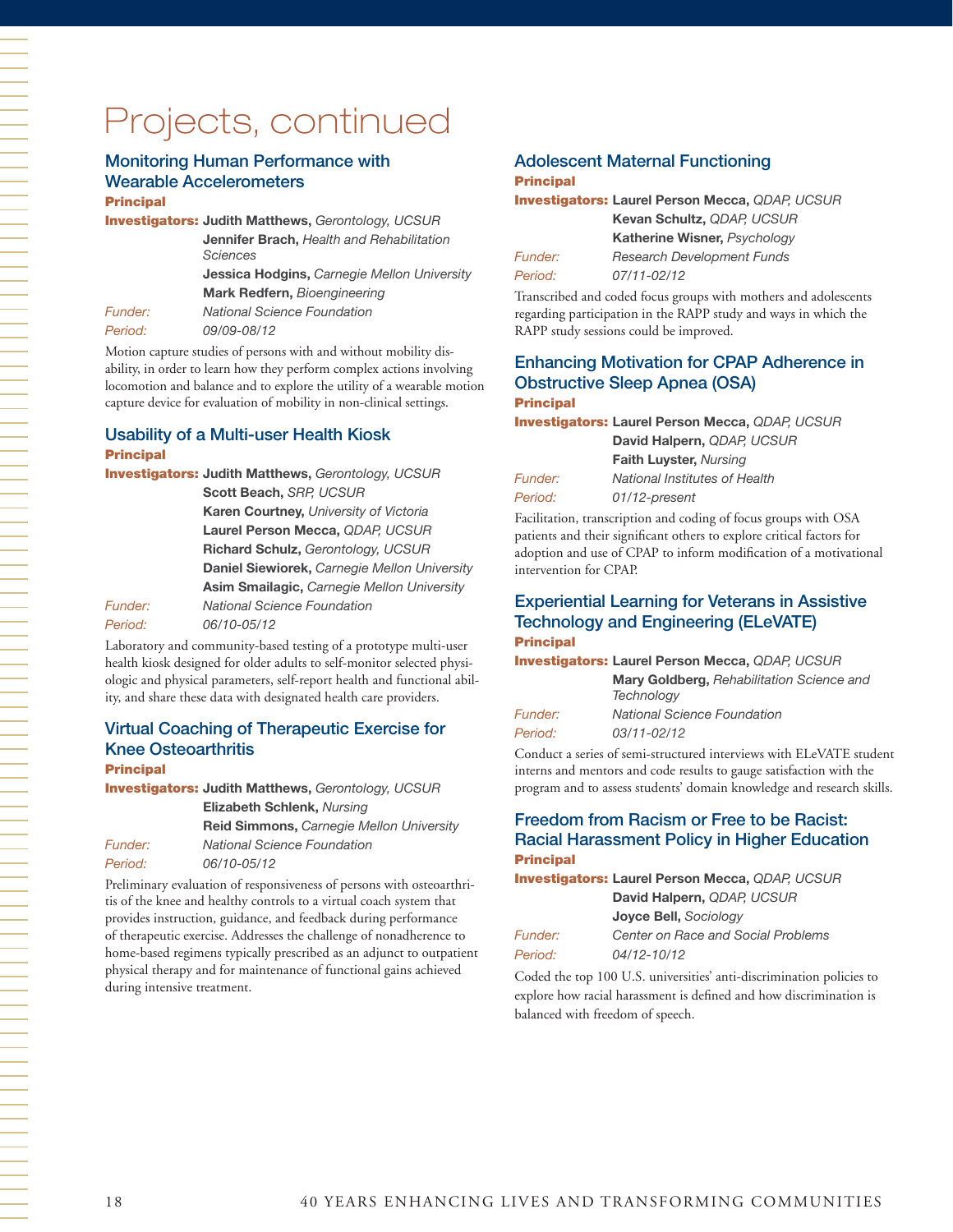## Reaching Adolescents by Partnering with Parents (RAPP)

#### **Principal**

Investigators: **Laurel Person Mecca,** *QDAP, UCSUR* **David Halpern,** *QDAP, UCSUR*

**Aletha Akers,** *Obstetrics, Gynecology and Reproductive Services Funder: Robert Wood Johnson Foundation Period: 02/12-08/12*

Conducted and transcribed interviews with mothers and adolescents regarding participation in the RAPP study and ways in which the RAPP study sessions could be improved.

## A Vulnerable Population within a Vulnerable Population: LGBTQ Youth in Child Welfare **Principal**

Investigators: **Donald Musa,** *QDAP, UCSUR*

|         | Kevan Schultz, QDAP, UCSUR        |  |
|---------|-----------------------------------|--|
|         | Rachel Fusco, Social Work         |  |
| Funder: | Central Research Development Fund |  |
| Period: | 05/12-07/12                       |  |

Transcribed interviews to inform training for public child welfare workers and to provide the foundation for future work in improving services and outcomes for child welfare involved LGBTQ youth in Pennsylvania.

## An Educational Intervention for Patients with Invasive Bladder Cancer

**Principal** 

| <b>Investigators: Donald Musa, QDAP, UCSUR</b> |                                         |
|------------------------------------------------|-----------------------------------------|
|                                                | David Halpern, QDAP, UCSUR              |
|                                                | Nihal Mohamed, The Mount Sinai Hospital |
| Funder:                                        | <b>American Cancer Society</b>          |
| Period:                                        | 03/12-09/12                             |

Transcribed focus groups and interviews with invasive bladder cancer patients regarding treatment decisions, self-care behavior, and subsequent quality of life.

#### Barriers, Understanding, Integration - Life Cycle Development (BUILD) **Principal**

Investigators: **Donald Musa,** *QDAP, UCSUR*

```
Laurel Person Mecca, QDAP, UCSUR
              Kevan Schultz, QDAP, UCSUR
              Melissa Bilec, Civil and Environmental 
              Engineering
              Amy Landis, Civil and Environmental 
              Engineering
Funder: National Science Foundation
Period: 09/10-08/11
```
Facilitated, transcribed, and coded focus groups with members of the architecture, engineering, and construction (A/E/C) communities regarding barriers and possible solutions to life cycle assessment (LCA).

## Breastfeeding in Late Preterm Infant: A Grounded Theory Study **Principal**

Investigators: **Donald Musa,** *QDAP, UCSUR*

**Kevan Schultz,** *QDAP, UCSUR* **Jill Radtke,** *Nursing Funder: National Institute of Nursing Research Period: 02/11-01/12*

Transcribe interviews with mothers of late preterm infants (34-37 weeks gestation) regarding the process of breastfeeding initiation and continuation.

## Caregivers of Persons on Prolonged Mechanical Ventilation: Mind-Body Interaction Model **Principal**

Investigators: **Donald Musa,** *QDAP, UCSUR* **Kevan Schultz,** *QDAP, UCSUR* **JiYeon Choi,** *Nursing Funder: Central Research Development Fund Period: 06/12-08/12*

Transcribed interviews with family caregivers of persons on PMV to understand the extent of negative psychological and behavioral responses in caregivers.

## Child Protection, Free Speech and the Internet **Principal**

|                 | <b>Investigators: Donald Musa, QDAP, UCSUR</b>       |
|-----------------|------------------------------------------------------|
|                 | Kevan Schultz, QDAP, UCSUR                           |
|                 | <b>Monica Bulger, Oxford University</b>              |
| <b>Funders:</b> | Oak Foundation, Oxford University Press Fell<br>Fund |
| Period:         | $01/12 - 02/12$                                      |

Transcribed a forum and interviews with high-level members of representative NGOs to discuss both familiar and newly-emerging policy issues with a view to promoting a better understanding of the different groups' (advocates of online child protection and advocates of freedom of expression) positions and sharing perspectives and information.

### Community Stressors and Susceptibility to Air Pollution in Urban Asthma **Principal**

Investigators: **Donald Musa,** *QDAP, UCSUR*

**Laurel Person Mecca,** *QDAP, UCSUR* **Kevan Schultz,** *QDAP, UCSUR* **Jane Clougherty,** *Environmental and Occupational Health Funder: U.S. Environmental Protection Agency*

*Period: 05/12-present*

Transcription in English and transcription in Spanish and translation to English focus groups with New York City residents regarding key stressors in diverse NYC neighborhoods.

一个人,我们就是一个人,我们就是一个人,我们就是一个人,我们就是一个人,我们就是一个人,我们就是一个人,我们就是一个人,我们就是一个人,我们就是一个人,我们就是一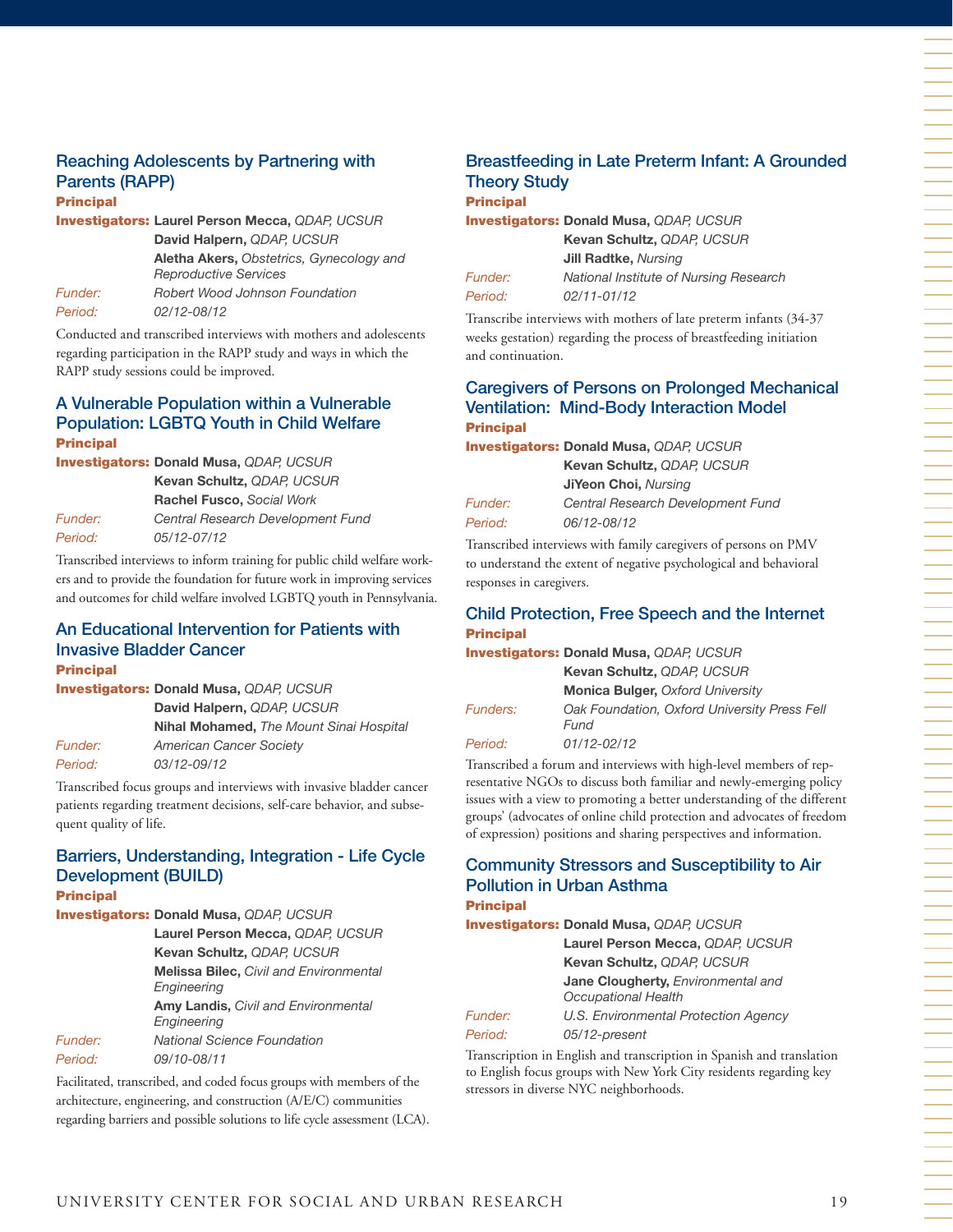# Projects, continued

## Course Curriculum and Laboratory Improvement in Engineering

#### **Principal**

Investigators: **Donald Musa,** *QDAP, UCSUR* **David Halpern,** *QDAP, UCSUR* **Mary Besterfield-Sacre,** *Industrial Engineering*

*Funder: National Science Foundation Period: 03/12-08/12*

Transcribed recordings of teams of engineering students solving an engineering problem.

## Decision Making Processes Regarding a Preventative Vaccine for Colorectal Cancer **Principal**

Investigators: **Donald Musa,** *QDAP, UCSUR* **Kevan Schultz,** *QDAP, UCSUR*

**Linda Robertson,** *Medicine Funder: Start-up Funds*

*Period: 08/11-03/12*

Coded interviews with adults regarding their decision to participate in a clinical trial for the MUC1 vaccine.

## Evaluation of Horizon Healthcare Innovations' (HHI) Patient-Centered Medical Homes Principal

|                | <b>Investigators: Donald Musa, QDAP, UCSUR</b>                                |
|----------------|-------------------------------------------------------------------------------|
|                | Kevan Schultz, QDAP, UCSUR                                                    |
|                | <b>Jeanne Ferrante, University of Medicine and</b><br>Dentistry of New Jersey |
| <i>Funder:</i> | <b>Horizon Healthcare Innovations</b>                                         |
| Period:        | 05/12-present                                                                 |

Transcription of interviews with clinical staff regarding the process of transforming primary care practices into Patient-Centered Medical Homes and use of HHI's intervention.

## HEALTH for Families

#### **Principal**

| <b>Investigators: Donald Musa, QDAP, UCSUR</b> |                                                                     |  |  |  |
|------------------------------------------------|---------------------------------------------------------------------|--|--|--|
|                                                | David Halpern, QDAP, UCSUR                                          |  |  |  |
|                                                | Laurel Person Mecca, QDAP, UCSUR                                    |  |  |  |
|                                                | Patricia Cluss, Psychiatry                                          |  |  |  |
|                                                | <b>Linda Ewing, Psychiatry</b>                                      |  |  |  |
| Funder:                                        | National Center on Minority Health and Health<br><b>Disparities</b> |  |  |  |
| Period:                                        | 09/10-09/11                                                         |  |  |  |

Transcribed and coded interviews with primary caregivers of lowincome obese children ages 2-11 years regarding a weight management intervention program.

#### Implementation of a Global Studies Certificate **Principal**

|                | <b>Investigators: Donald Musa, QDAP, UCSUR</b> |
|----------------|------------------------------------------------|
|                | David Halpern, QDAP, UCSUR                     |
|                | <b>Michael Gunzenhauser, Education</b>         |
| <i>Funder:</i> | <b>Research Development Funds</b>              |
| Period:        | 06/10-11/11                                    |

Transcribed interviews with a local school district's teachers and administrators in order to understand the process of starting a new Global Scholars' program in place of the International Baccalaureate program.

## International Study of Parking Enforcement Principal

#### Investigators: **Donald Musa,** *QDAP, UCSUR*

|                | Kevan Schultz, QDAP, UCSUR                                   |
|----------------|--------------------------------------------------------------|
|                | Danielle van Jaarsveld, Univerity of British<br>Columbia     |
| <i>Funder:</i> | Social Sciences and Humanities Research<br>Council of Canada |
| Period:        | 05/12-present                                                |

Transcription of focus groups with parking enforcement officers to identify factors that will improve workforce engagement, job satisfaction, job performance, and employee well-being.

## Japanese Women's Resistance to Pap Smears in the U.S.

## **Principal**

Investigators: **Donald Musa,** *QDAP, UCSUR* **David Halpern,** *QDAP, UCSUR* **Kohhei Nakagawa,** *UPMC Funder: UPMC Shadyside Hospital Competitive Research Fund*

*Period: 05/11-09/11*

Coded focus groups with indigenous Japanese women currently living in the U.S. regarding their knowledge of and potential resistance to cervical cancer screenings.

## Lapsed Use of the Internet Amongst Young People in the UK: Digital Choice or Digital Exclusion?

#### Principal

Investigators: **Donald Musa,** *QDAP, UCSUR* **Kevan Schultz,** *QDAP, UCSUR* **Rebecca Eynon,** *Oxford University Funder: The Nominet Trust*

| , unu <del>c</del> n                                                    | <i>THE INVITIMEL HUSL</i>                                                                                                                                                                                                          |  |  |  |
|-------------------------------------------------------------------------|------------------------------------------------------------------------------------------------------------------------------------------------------------------------------------------------------------------------------------|--|--|--|
| Period:                                                                 | 09/11-05/12                                                                                                                                                                                                                        |  |  |  |
| Transcribed interviews with individuals identified as "lapsed Internet" |                                                                                                                                                                                                                                    |  |  |  |
|                                                                         | $\mathcal{L}$ , and the contract of the contract of the contract of the contract of the contract of the contract of the contract of the contract of the contract of the contract of the contract of the contract of the contract o |  |  |  |

users" regarding why they stopped using the Internet and the implications of non-use of the Internet in the daily lives of these young people.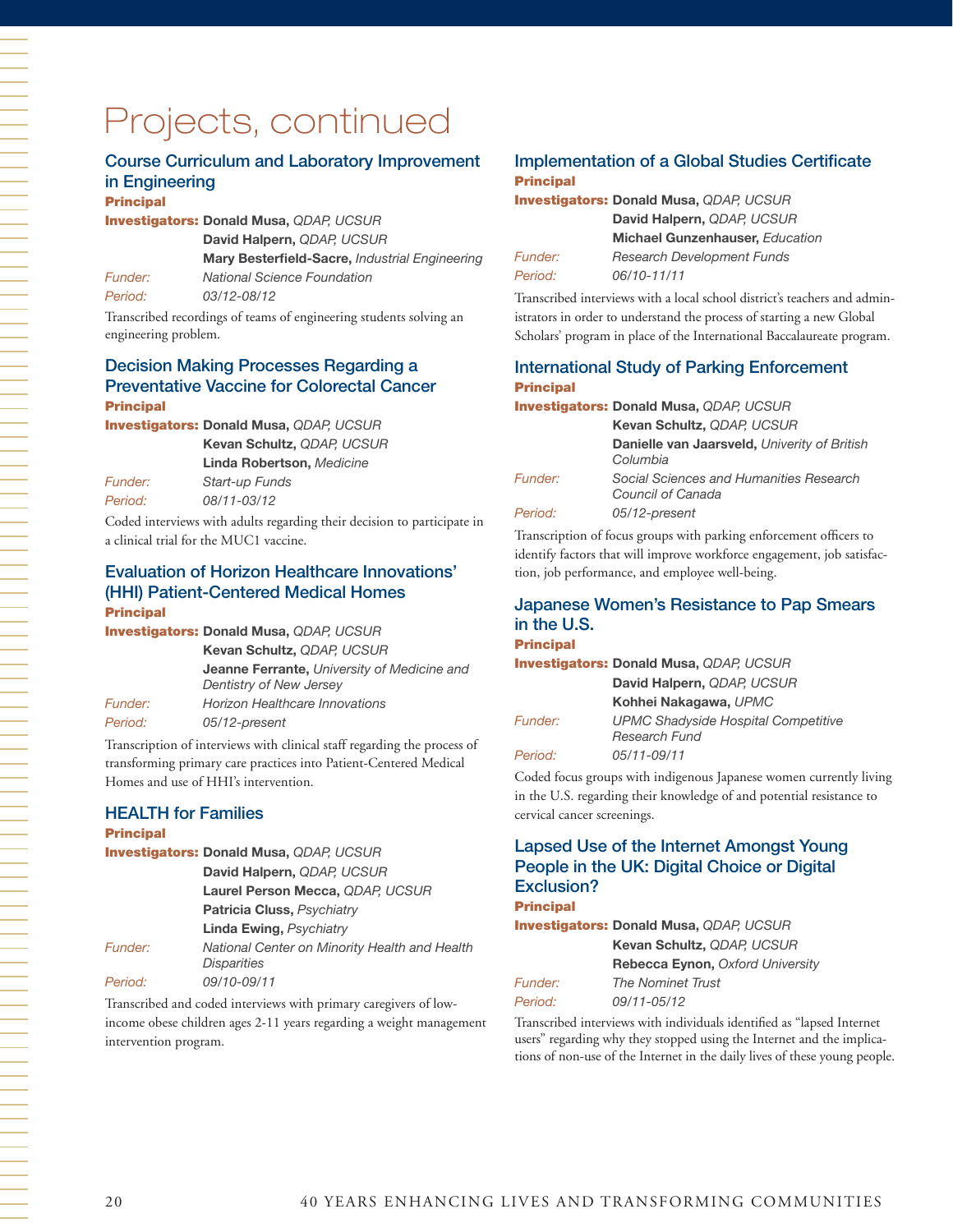#### New Brunswick Hospital – Community Health Assessment Principal

| .                     |                                                                                    |
|-----------------------|------------------------------------------------------------------------------------|
|                       | <b>Investigators: Donald Musa, QDAP, UCSUR</b>                                     |
|                       | Kevan Schultz, QDAP, UCSUR                                                         |
|                       | <b>Jesse Crosson, University of Medicine and</b><br><b>Dentistry of New Jersey</b> |
| <i><b>Funder:</b></i> | Center for State Health Policy, Rutgers<br>University                              |
| Period:               | 06/12-08/12                                                                        |
|                       |                                                                                    |

Transcribed interviews and focus groups to better understand community health needs; gain a firm knowledge of the scope of existing health care resources in the central New Jersey region; create more targeted services that address the top-priority needs identified by the community; and better coordinate services.

## Oxford e-Social Science

### **Principal**

| <b>Investigators: Donald Musa, QDAP, UCSUR</b> |                                             |  |
|------------------------------------------------|---------------------------------------------|--|
|                                                | Kevan Schultz, QDAP, UCSUR                  |  |
|                                                | <b>Eric Meyer, Oxford University</b>        |  |
| Funder:                                        | <b>Economic and Social Research Council</b> |  |
| Period:                                        | 07/10-10/11                                 |  |

Transcribed interviews with researchers across all disciplines regarding the use and impacts of using information and communication technology to conduct scholarly research, or "e-research".

## PARIS Community Electronic Health Record **Principal**

|         | <b>Investigators: Donald Musa, QDAP, UCSUR</b>                |
|---------|---------------------------------------------------------------|
|         | David Halpern, QDAP, UCSUR                                    |
|         | <b>Andrew Burton-Jones, University of British</b><br>Columbia |
| Funder: | Social Science and Humanities Research<br>Council of Canada   |
| Period: | 03/11-06/12                                                   |
|         |                                                               |

Transcribe interviews and focus groups with users of the Primary Access Regional Information System (PARIS) electronic health record system regarding the system's efficacy.

### Pittsburgh Regional Initiative for Diabetes Education (PRIDE) **Principal**

```
Investigators: Donald Musa, QDAP, UCSUR
             David Halpern, QDAP, UCSUR
             Laurel Person Mecca, QDAP, UCSUR
             Kevan Schultz, QDAP, UCSUR
             Barbara Barnes, UPMC
             Luke Ling, UPMC
Funder: U.S. Department of Defense
Period: 07/11-03/12
```
Conduct, transcribe, and code interviews with 18-54 year olds at risk for Type II diabetes regarding a newly developed diabetes educational Web site.

## Preventing Postpartum Weight Retention Among Low-income, Black Women **Principal**

Investigators: **Donald Musa,** *QDAP, UCSUR* **Kevan Schultz,** *QDAP, UCSUR*

|                | SI |
|----------------|----|
| <i>Funder:</i> | N. |
| Period:        | Οť |

**Sharon Herring,** *Temple University Funder: National Institutes of Health Period: 06/11-11/11*

Transcribed interviews with Black mothers' during pregnancy and over the first postpartum year regarding social contextual factors on weightrelated behaviors.

## Public Health System Indicators Project (PHSIP) **Principal**

| <b>Investigators: Donald Musa, QDAP, UCSUR</b> |                                                         |  |
|------------------------------------------------|---------------------------------------------------------|--|
| David Halpern, QDAP, UCSUR                     |                                                         |  |
|                                                | <b>Margaret Potter, Health Policy and</b><br>Management |  |
|                                                | <b>Leslie Fink, Graduate School of Public Health</b>    |  |
| Funder:                                        | Centers for Disease Control and Prevention              |  |
| Period:                                        | 12/11-12/11                                             |  |

Transcribed interviews to inform the development of accurate and reliable metrics for measuring the public health preparedness and response system.

## Robert Wood Johnson Partners: Building an Integrated Delivery System

#### Principal

| <b>Investigators: Donald Musa, QDAP, UCSUR</b> |                                                                      |  |
|------------------------------------------------|----------------------------------------------------------------------|--|
|                                                | David Halpern, QDAP, UCSUR                                           |  |
|                                                | Alfred Tallia, University of Medicine and<br>Dentistry of New Jersey |  |
| Funder:                                        | University of Medicine and Dentistry of New<br>Jersey                |  |
| Period:                                        | 04/12-present                                                        |  |

Transcription of interviews with people who have been involved in the process of trying to start an accountable care organization (ACO). The interviews ask participants to reflect on and describe their involvement in the process as well as to speculate about how they see different aspects of the organization playing out in the future.

## Sensemaking Following a Work-related Trauma **Principal**

Investigators: **Donald Musa,** *QDAP, UCSUR*

|         | David Halpern, QDAP, UCSUR                           |
|---------|------------------------------------------------------|
|         | <b>Sally Maitlis, University of British Columbia</b> |
| Funder: | Social Science and Humanities Research<br>Council    |
| Period: | 03/10-04/12                                          |

Transcribed interviews with professional artists regarding their careers following debilitating injury.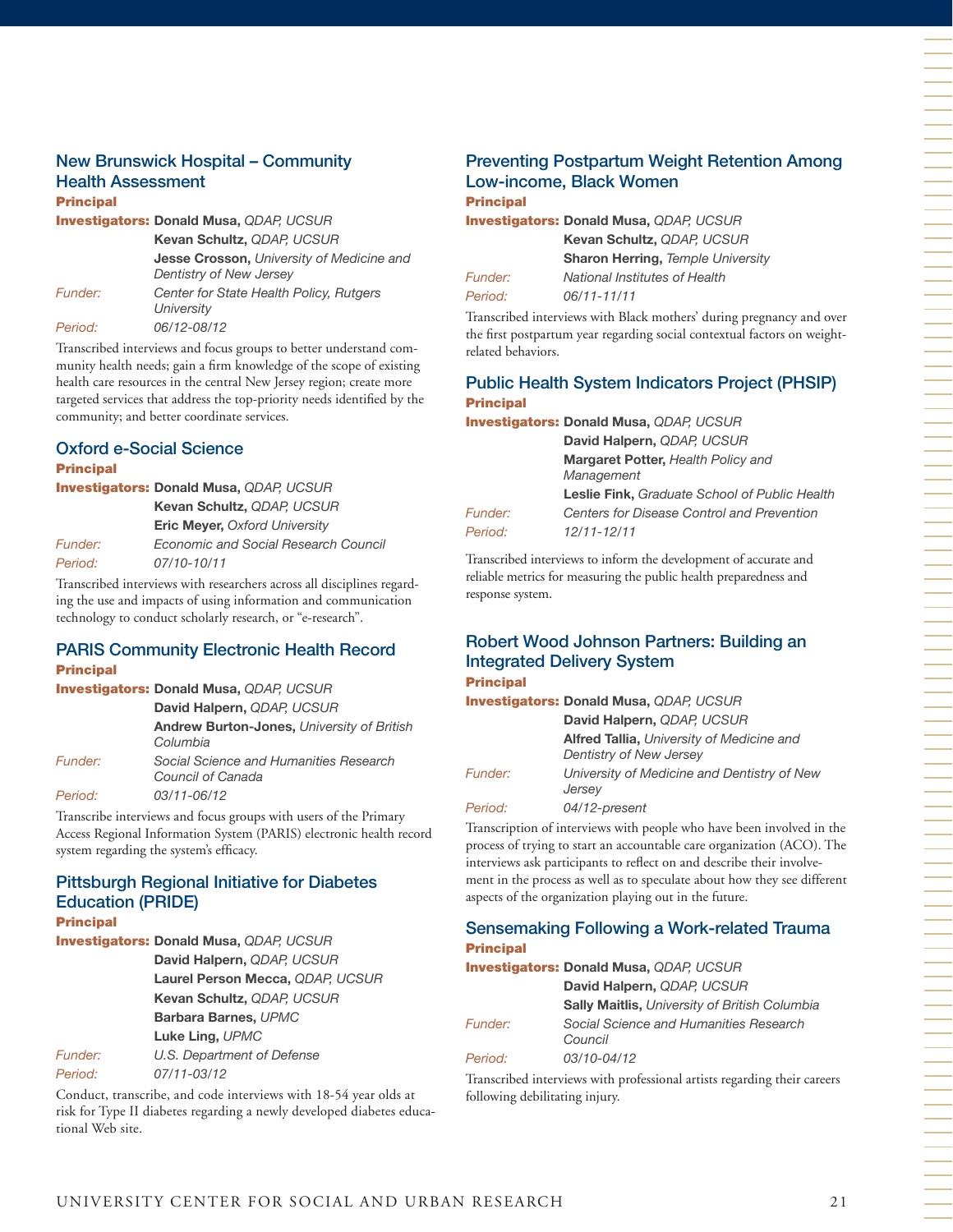## Projects, continued

#### Skin Cancer in Hispanic Communities Principal

Investigators: **Donald Musa,** *QDAP, UCSUR*

**Kevan Schultz,** *QDAP, UCSUR*

**Elliot Coups,** *University of Medicine and Dentistry of New Jersey*

**Marsha Gordon,** *University of Medicine and Dentistry of New Jersey*

*Funder: National Cancer Institute*

*Period: 06/11-07/11*

Transcribed English interviews and translated and transcribed Spanish language interviews with Hispanic adults about their beliefs and behaviors regarding protection from the sun and their perceptions of risk of contracting skin cancer as a result of sun exposure.

## The Functions of Affect in Treatment Decisions of Rising PSA Patients

**David Halpern,** *QDAP, UCSUR*

Principal

Investigators: **Donald Musa,** *QDAP, UCSUR*

*Funder: National Institutes of Health* 

*Period: 02/12-07/12*

Transcribed interviews with subjects with rising PSA levels regarding their treatment decision.

#### The Girlfriends Project **Principal**

Investigators: **Donald Musa,** *QDAP, UCSUR*

**Kevan Schultz,** *QDAP, UCSUR*

**Mary Hawk,** *Behavioral and Community Health Sciences*

**Michael Diefenbach,** *The Mount Sinai Hospital*

*Funder: UPMC Period: 06/12-present*

Transcription of interviews with women regarding participation in The Girlfriends Project, an educational intervention which focuses on HIV prevention for African American women.

## The Use of Mobile Technology in Caseworker Visits to Children in Federally Defined Foster **Care**

Principal

Investigators: **Donald Musa,** *QDAP, UCSUR* **David Halpern,** *QDAP, UCSUR* **Mary Rauktis,** *Social Work Funder: Pennsylvania Department of Public Welfare*

*Period: 06/11-09/11*

Transcribed focus groups with social workers regarding mobile technology use while working in the field.

## ULab: European Laboratory Modeling the Technical Research University of Tomorrow **Principal**

Investigators: **Donald Musa,** *QDAP, UCSUR*

|                | Kevan Schultz, QDAP, UCSUR              |
|----------------|-----------------------------------------|
|                | <b>Monica Bulger, Oxford University</b> |
| <i>Funder:</i> | European Commission                     |
| Period:        | 07/11-08/11                             |

Transcribed interviews with researchers at technical and research-intensive European universities regarding the impact of public outreach and engagement activities to inform understanding of how universities can best develop policies to build "the University of Tomorrow".

## Veteran's Evidence-based Research, Dissemination and Implementation Center (VERDICT): Learning and Relationships in Primary Care Clinical Microsystems Principal

Investigators: **Donald Musa,** *QDAP, UCSUR*

|                | David Halpern, QDAP, UCSUR                                          |
|----------------|---------------------------------------------------------------------|
|                | Michael Parchman, South Texas Veterans<br><b>Health Care System</b> |
| <i>Funder:</i> | U.S. Department of Veterans Affairs                                 |
| Period:        | 07/09-10/11                                                         |

Transcribed interviews with staff at VA clinics in the South Texas area regarding staff working with one another in order to promote learning among VA employees and resolve conflicts.

## Daily Individual and Marital Processes in **Osteoarthritis**

#### **Principal**

Investigators: **Richard Schulz,** *Gerontology, UCSUR*

| Funder: |  |
|---------|--|
| Period: |  |

**National Institute on Aging** *Period: 09/07-08/13*

**Lynn Martire,** *Penn State University*

This study focuses on the effects of spousal social support and control on older osteoarthritis patients' daily functioning, illness cognitions, and physical activity.

## Geriatric Education Center of Pennsylvania (GEC/PA)

### **Principal**

Investigator: **Richard Schulz,** *Gerontology, UCSUR*

*Funder: Health Resources and Services Administration Period: 07/10-06/15*

The GEC/PA is a consortium of the University of Pittsburgh, Penn State University, and UPMC, with Pitt as the lead institution. The GEC/PA focuses on training to enhance geriatric mental health expertise throughout the state.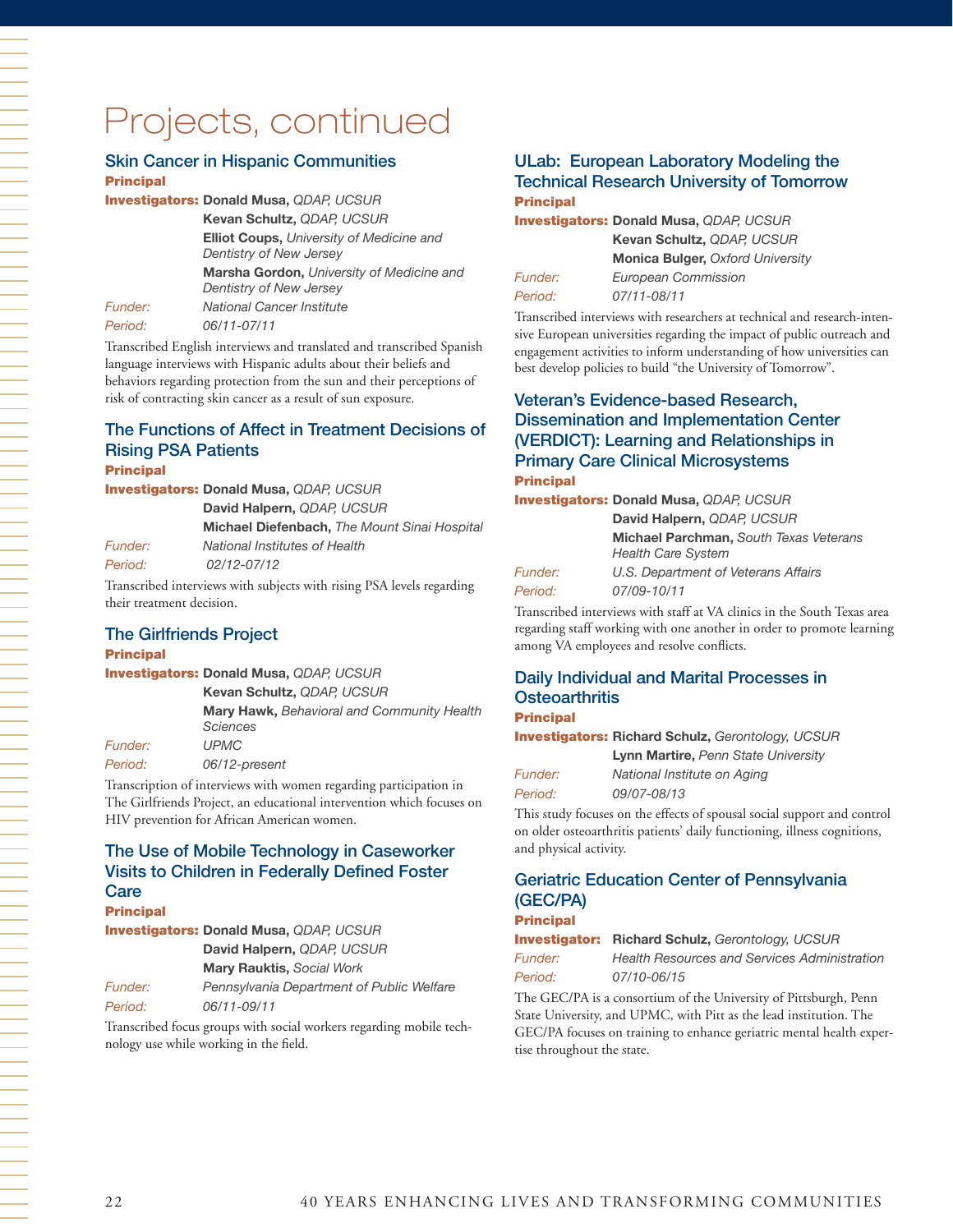## Intervention to Facilitate Family Caregiver Adaptation to Nursing Home Transition **Principal**

Investigator: **Richard Schulz,** *Gerontology, UCSUR Funder: National Institute of Nursing Research Period: 07/07-05/13*

Assess the effects of an intervention designed to enhance health and quality of life of caregivers and their placed relatives by focusing on caregivers who recently placed their relative in a long-term care facility.

## Quality of Life Technology Engineering Research Center (QoLT ERC)

#### **Principal**

Investigators: **Richard Schulz,** *Gerontology, UCSUR* **Takeo Kanade,** *Carnegie Mellon University*

| <i>Funder:</i> | <b>National Science Foundation</b> |
|----------------|------------------------------------|
| Period:        | 06/06-05/13                        |

By integrating information technologies and biomedical innovations, the QoLT ERC will allow people to independently perform valued and necessary activities of daily living so that they can more fully participate in society.

## Social Behaviors and Health in Older Adulthood: A Secure Base from which to Thrive **Principal**

Investigators: **Richard Schulz,** *Gerontology, UCSUR* **Brooke Feeney,** *Carnegie Mellon University Funder: National Institutes of Health Period: 04/10-03/15*

The purpose of this study is to identify specific social behaviors that are responsible for the effects of social relations on health and well-being in older adulthood. In particular, focus on social behaviors that occur within the closest relationships of older adults and involve the support of older adults' exploration, goal strivings, and continued self-growth.

## The Advanced Center for Intervention and Services Research, Research Methods Core **Principal**

Investigators: **Richard Schulz,** *Gerontology, UCSUR* **Charles F. Reynolds III,** *Psychiatry*

| Funder: | N. |
|---------|----|
| Period: | 07 |

*Funder: National Institute of Mental Health Period: 07/11-06/16*

Focus on the social, psychological, and behavioral factors relevant to understanding the interactive nature of physical illness and depression in late life.

## Competiveness Research Principal

|                 | <b>Investigator:</b> Vijai Singh, Office of the Chancellor |
|-----------------|------------------------------------------------------------|
| <b>Funders:</b> | Heinz Endowments.                                          |
|                 | <b>Consolidated Natural Gas</b>                            |
| Period:         | ongoing                                                    |

Projects include analysis of factors which promote regional competiveness of the biotech industry in Pittsburgh. Partner in a research network with Transatlantic Comparison of Continental Innovation Models. Project Director: Professor Ulrich Hilpert, University of Jena, Germany.

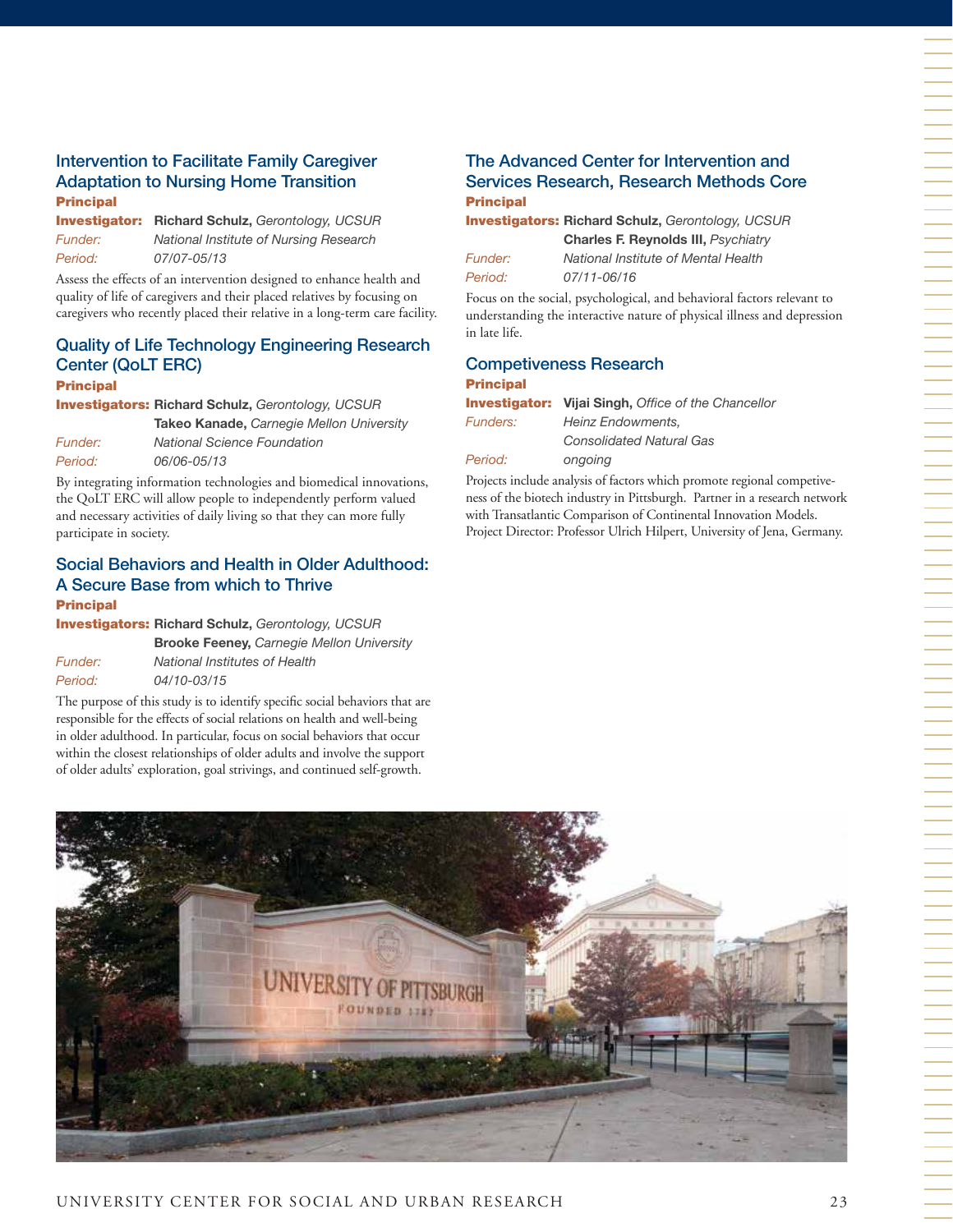# Publications 2011–12

## Journals

Castle, N., & Beach, S. (in press). Elder abuse in assisted living. *Journal of Applied Gerontology.*

#### Choi, C.W., Stone, R.A., Kim, K.H., Ren, D., Schulz, R., Given, B.A., & Sherwood, P.R.

(2012). Group-based trajectory modeling of caregiver psychological distress over time. *Annals of Behavioral Medicine, 44(1), 73-84*. *PMID: 22585179.*

#### Choi, C.W., Sherwood, P.R., Schulz, R., Ren, D., Donahoe, M.P., Given, B., & Hoffman, L.A.

(2012). Patterns of depressive symptoms in caregivers of mechanically ventilated critically ill adults from ICU admission to two months post-ICU discharge: A Pilot Study. *Critical Care Medicine, 40(5), 1546-1553. PMID: 22430242. PMCID: PMC3330166.*

Cooper, R.A., Grindle, G.G., Vazquesz, J.J., Xu, J., Wang, H., Candiotti, B., Salatin, E., Houston, A., Kelleher, A., Cooper, R., Teodorski, E., & Beach, S. (2012). Personal mobility and manipulation appliance–design, development, and initial testing. *Proceedings of the IEEE, 100, 2505-2511.* 

Deitrick, S. and Briem, C. (in press). Employer support for vanpooling and future opportunities: Survey results from south central Pennsylvania. *Pennsylvania Geographer.*

Garand, L., Lingler, J.H., Deardorf, K., Reynolds, C.F. III, DeKosky, S.T., Schulz, R., & Dew, M.A. (2012). Anticipatory grief in new family caregivers of persons with mild cognitive impairment and dementia. *Alzheimer Disease & Associated Disorders, 26, 159-165. PMID: 21946013. PMCID: PMC3251637.*

Groffen, D., Koster, A., Bosma, H., van den Akker, M., Kempen, G., van Eijk, J., van Gool, C., Penninx, B., Harris, T., Rubin, S., Pahor, M., Schulz, R., et al. (in press). Unhealthy lifestyles do not mediate the relationship between socioeconomic status and incident depressive symptoms: The Health ABC study. *American Journal of Geriatric Psychiatry. PMID: 22510729. PMCID: PMC3402597.*

Joling, K.J., Smit, F., van Marwijk, H.W.J., van der Horst, H.E., Scheltens, P., Schulz, R., & van Hout, H.P.J. (2012). Identifying target groups for the prevention of depression among caregivers of dementia patients. *International Psychogeriatrics, 24(2), 298-306. PMID: 21880175* [PubMed - indexed for MEDLINE].

Karmarkar, A. M., DiCianno, B. E., Cooper, R., Collins, D. M., Matthews, J. T., Koontz, A., Teodorski, E. E., & Cooper, R. A. (2011). Demographic profile of older adults using wheeled mobility devices. *Journal of Aging Research, Article 560358, 11 pages, doi:10.4061/2011/560358.*

Kondziolka, D., Nawn, D., Zimmerman, B., & Sochats, K. (2012). Knowledge network for authoring, reviewing, editing, searching, and using scientific or other credible information. *Disruptive Science and Technology, 1(1), 3-10.*

Kumar, S., Quinn, S.C., Kim, K.H., Musa, D., Hilyard, K.M., & Freimuth, V.S. (2012). The social ecological model as a framework for determinants of 2009 H1N1 Influenza vaccine uptake in the United States. *Health Education and Behavior, 39(2), 229-243.* 

Martire, L.M., Stephens, M.A.P., Mogle, J.A., Schulz, R., Brach, J., & Keefe, F.J. (in press). Daily spousal influence on physical activity in knee osteoarthritis. *Annals of Behavioral Medicine.*

#### Martire, L.M., Stephens, M.A., & Schulz, R.

(2011). Independence centrality as a moderator of the effects of spousal support on patient well-being and physical functioning. *Health Psychology, 30(5), 651-655. PMID: 21534676* [PubMed - indexed for MEDLINE].

Monin, J., Feeney, B., & Schulz, R. (2012). Attachment orientation and reactions to anxiety expression in close relationships. *Personal Relationships, 19, 535-550.*

Monin, J.K., Schulz, R., Lemay, E.P., Jr., & Cook, T.B. (in press). Linguistic markers of emotion regulation and cardiovascular reactivity among older caregiving spouses. *Psychology and Aging. PMID: 22369634.*

Monk, T.H., Buysse, D.J., Billy, B.D., Fletcher, M.E., Kennedy, K.S., Begley, A.E., Schlarb, J.E., & Beach, S.R. (in press). Shiftworkers report worse sleep than day workers, even in retirement. *Journal of Sleep Research.* 

Monk, T.H., Buysse, D.J., Billy, B.D., Fletcher, M.E., Kennedy, K.S., Schlarb, J.E., & Beach, S.R. (2011). Circadian type and bed-timing regularity in 654 retired seniors: Effects on subjective sleep measures. *Sleep, 34, 235-239.* 

Morse, J.Q., Shaffer, D.R., Williamson, G.M., Dooley, W.K., & Schulz, R. (2012). Models of self and others and their relation to positive and negative caregiving responses. *Psychology and Aging, 27(1), 211-218. PMID: 21604890. PMCID: PMC3192310.*

Myaskovsky, L., Posluszny, D.M., Schulz, R., DiMartini, A.F., Switzer, G.E., Dabbs, A.D., McNulty, M.L., Kormos, R.L., Toyoda, Y., & Dew, M.A. (in press). Predictors and outcomes of health related quality of life in caregivers of cardiothoracic transplant recipients. *American Journal of Transplantation. PMID: 22958758.*

Narumoto, K., Schultz, K., & Merenstein, J.H. (2012). Outpatient precepting of international medical graduates in family medicine. *Family Medicine, 44(7), 478-485.*

Newberry, A., Choi, C.J., Donovan, H., Schulz, R., Bender, C. Given, B., & Sherwood, P. (in press). Exploring spirituality in family caregivers of patients with primary malignant brain tumors across the disease trajectory. *Oncology Nursing Forum.*

Newberry, A., Kuo, J., Donovan, H., Given, B., Given, C.W., Schulz, R., & Sherwood, P. (2012). Identifying family members who are likely to perceive benefits from providing care to a person with a primary malignant brain tumor. *Oncology Nursing Forum, 39(3), E226-232. PMID: 22543393. PMCID: PMC3384490.*

Newman, S., Hatton-Yeo, A., & Thang, L.L. (Eds.). (2012). *Journal of Intergenerational Relationships, 10(1-4)*. Philadelphia, PA: Taylor & Francis Group, LLC.

Newman, S. and Sanchez, M. (Eds). (2011). *The Journal of Intergenerational Relationships, 9(1-4)*. Philadelphia, PA: Taylor & Francis Group, LLC.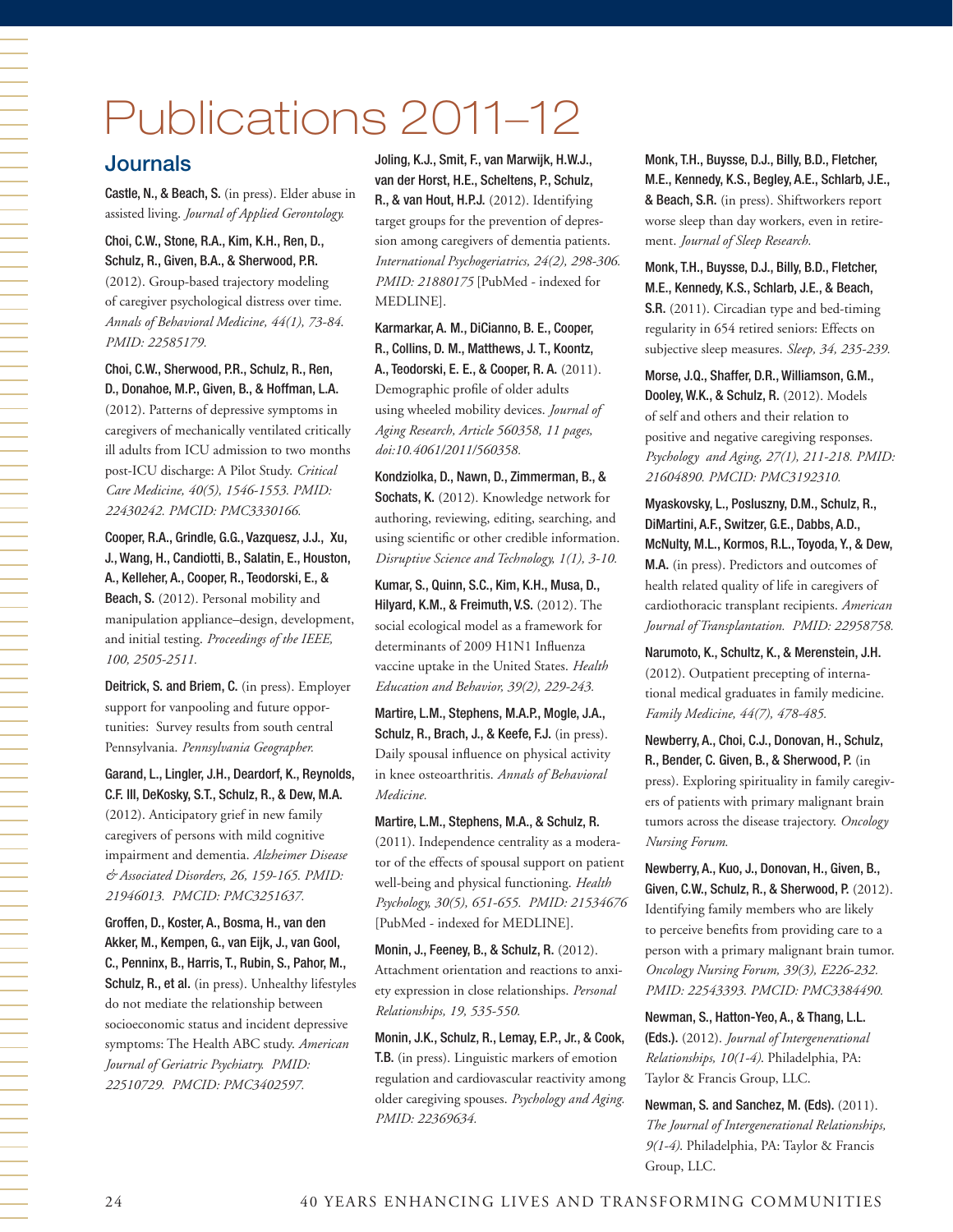Quinn, S.C., Kumar, S., Freimuth, V.S., Musa, D., Casteneda-Angarita, N, & Kidwell, K. (2011). Racial disparities in exposure, susceptibility, and access to health care in the US H1N1 Influenza pandemic. *American Journal of Public Health, 101(21), 285-293.*

Rodakowski, J., Skidmore, E.R., Rogers, J.C., & Schulz, R. (in press). Does social support impact depression in caregivers of adults ageing with spinal cord injuries? *Clinical Rehabilitation.*

Rodakowski, J., Skidmore, E.R., Rogers, J.C., & Schulz, R. (in press). Role of social support in predicting caregiver burden. *Archives of Physical Medicine and Rehabilitation. PMID: 22824248.*

Saunders, C.L., Landis, A.E., Mecca, L.P., Jones, A.K., Schaefer, L.A., & Bilec, M.M. (in press). Analyzing the practice of life cycle assessment: Focus on the Building Sector. *Journal of Industrial Ecology.*

Scharp, V.L. & Tompkins, C.A. (in press). Suppression and narrative time shifts in right hemisphere brain damage. *American Journal of Speech-Language Pathology.*

Schulz, R., Beach, S.R., Cook, T.B., Martire, L.M., Tomlinson, J.M., & Monin, J.K. (2012). Predictors and consequences of perceived lack of choice in becoming an informal caregiver. *Journal of Aging and Mental Health, 16(6), 712-721. PMID: 22360296. PMCID: PMC3371285.*

Schulz, R., Beach, S.R., Matthews, J.T., Courtney, K.L., & De Vito Dabbs, A.J. (2012). Designing and evaluating quality of life technologies: An interdisciplinary approach. *Proceedings of the IEEE, 100(8), 2397-2409.*

Schulz, R., Cook, T.B., Beach, S.R., Lingler, J.H., Martire, L.M., Monin, J.K., & Czaja, S.J. (in press). Magnitude and causes of bias among family caregivers rating Alzheimer's Disease patients. *American Journal of Geriatric Psychiatry. PMID: 22237250. PMCID: PMC3330137.*

Smith, G.R., Williamson, G.M., Miller, L. S., & Schulz, R. (2011). Depression and quality of informal care: A longitudinal investigation of caregiving stressors. *Psychology and Aging, 26(3), 584-591. PMID: 21417536. PMCID: PMC3168695.* 

Steel, J.L., Geller, D.A., Tsung, A., Marsh, J.W., Dew, M.A., Spring, M., Grady, J., Likumahuwa, S., Dunlavy, A., Youssef, M., Antoni, M., Butterfield, L.H., Schulz, R., Day, R., Helgeson, V., Kim, K.H., & Gamblin, T.C. (2011). Randomized controlled trial of a collaborative care intervention to manage cancer-related symptoms: Lessons learned. *Clinical Trials, 8, 298-310. PMID: 2130078. PMCID: PMC3404514.*

Thorpe, J.M., Thorpe, C.T., Kennelty, K.A., Gellad, W.A., & Schulz, R. (2012). The impact of family caregivers on potentially inappropriate medication use in non-institutionalized older adults with dementia. *The American Journal of Geriatric Pharmacotherapy, 10(4), 230-241. PMID: 22683399. PMCID: PMC3413778.*

Tompkins, C.A. (2012). Rehabilitation for cognitive-communication disorders in right hemisphere brain damage. *Archives of Physical Medicine and Rehabilitation, 93(1 Suppl), S61-69.* 

Tompkins, C.A., Blake, M.L., Meigh, K.M., & Wambaugh, J. (2011). A novel, implicit treatment for language comprehension processes in right hemisphere brain damage: Phase I data. *Aphasiology, 25, 789-799.* 

Wallace, M.L., Dombrovski, A.Y., Morse, J.Q., Houck, P.R., Frank, E., Alexopoulos, G.S., Reynolds III, C.F., & Schulz, R. (2012). Coping with health stresses and remission from latelife depression in primary care: A two-year prospective study. *International Journal of Geriatric Psychiatry, 27(2), 178-186. PMID: 21452177. PMCID: PMC3184468.*

Wang, J., Sereika, S.M., Chasens, E.R., Ewing, L. E., Matthews, J.T., & Burke, L.E. (2012). Effect of adherence to self-monitoring of diet and physical activity on weight loss in a technology supported behavioral intervention. *Patient Preference and Adherence, 6, 221-226.*

Wang, J., Zgibor, J., Matthews, J., Charron-Prochownik, D., Sereika, S. M., & Siminerio, L. M. (2012). Self-monitoring of blood glucose

is associated with problem-solving skills in hyperglycemia and hypoglycemia. *Diabetes Educator, 38(2), 207-218.*

Yang, K., Woomer, G.R., & Matthews, J.T. (2012). Collaborative learning among undergraduate students in community health nursing. *Nursing Education in Practice, 12(2), 72-76.*

## Books/Book Chapters/ Other Publications

Deitrick, S. (2012). Pittsburgh goes high tech. In A. Mallach (Ed.), *Rebuilding America's Legacy Cities: New Directions for the Industrial Heartland.* New York: The American Assembly, Columbia University.

Deitrick, S. and Collins, K. (2011). Social return on investment: Measuring social impact on nonprofit organizations. Briefing No. 1, Johnson Institute for Responsible Leadership, Graduate School of Public and International Affairs, University of Pittsburgh.

Gitlin, L.N. and Schulz, R. (2012). Family caregiving of older adults. In T.R. Prohaska, L.A. Anderson, & R.H. Binstock (Eds.), *Public Health for an Aging Society.* Baltimore, MD: The Johns Hopkins University Press.

Martire, L.M., and Schulz, R. (2012). Caregiving and care receiving in later life: Health effects and promising interventions. In A. Baum, T. Revenson, & J. Singer (Eds.), *Handbook of Health Psychology, 2nd ed*. New York, NY: Psychology Press/Taylor and Francis.

Matthews, J.T. (National Research Council Committee Member). (2011). Health care comes home: The human factors. Committee on the Role of Human Factors in Home Health Care, Committee on Human-Systems Integration. Division of Behavioral and Social Sciences and Education. Washington, DC: The National Academies Press.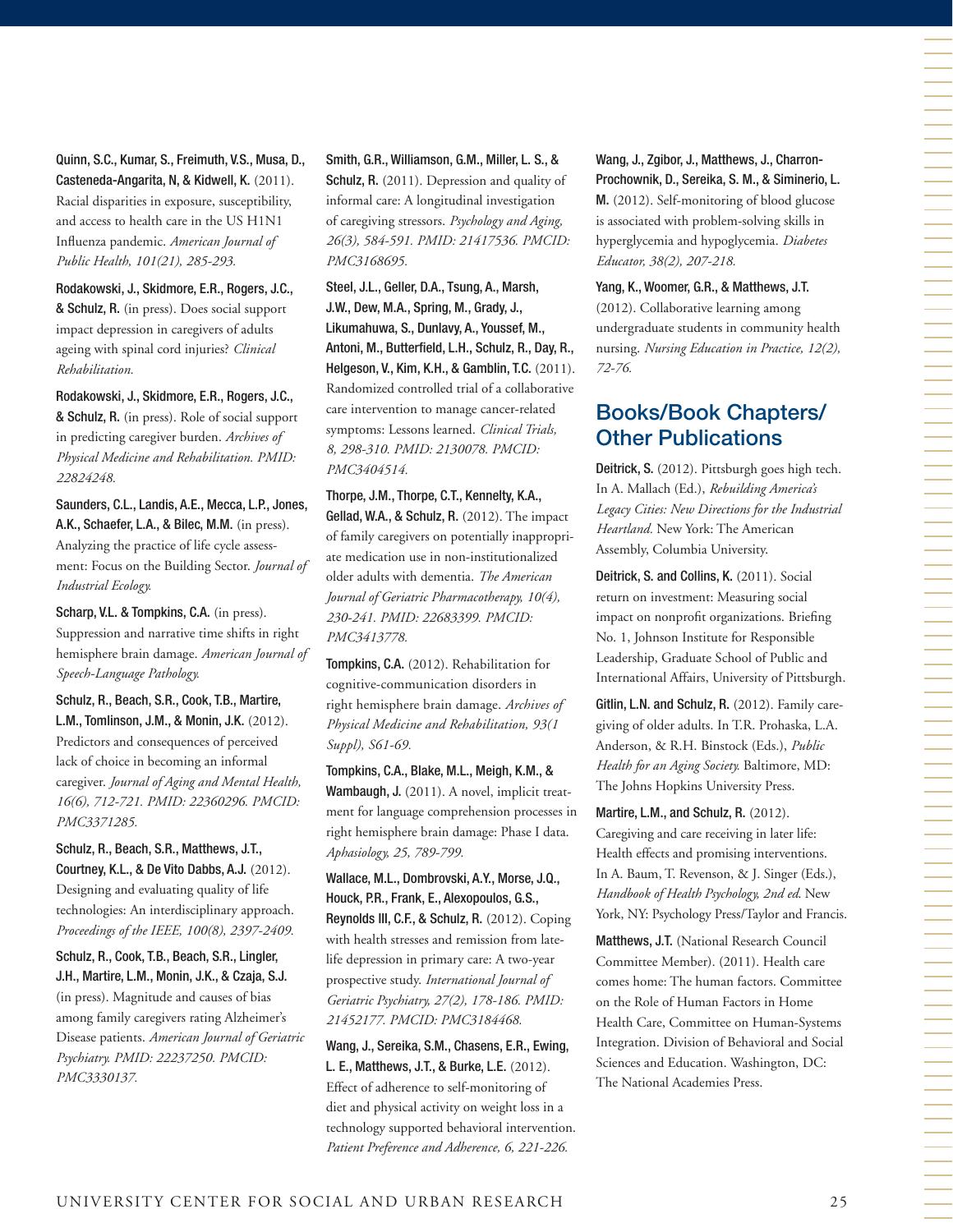## Publications 2011–12, continued

Newman, S. (Chair), Kopera-Frye, K. (Co-Chair), Donorfio, L.K.M., Haslem, H., Manning, L.K., McMullen, T., and Rodzwicz, C.A. (2012). Association for Gerontology in Higher Education's Intergenerational Learning and Research Initiative: Interactive Intergenerational Online Bibliography. Retrieved from http:// www.aghe.org/templates/System/details. asp?id=40634&PID=908080.

Schulz, R. (in press). Current issues in informal caregiving research: Prevalence, health effects, and intervention strategies. In H. Lavretsky, M. Sajatovic, & C.F. Reynolds III (Eds.), *Late-life Mood Disorders, 2nd ed.* New York, NY: Oxford University Press.

Schulz, R. and Monin, J.K. (2011) The costs and benefits of informal caregiving. In S. Brown, R. Brown, & L. Penner (Eds.), *Moving Beyond Self-interest: Perspectives from Evolutionary Biology, Neuroscience, and the Social Sciences.* Oxford, England: Oxford University Press.

Schulz, R. and Morycz, R. (in press). Psychosocial factors, health, and quality of life. In M.D. Miller & L.K. Solai (Eds.), *Geriatric Psychiatry*. New York, NY: Oxford University Press.

Singh, V. and Briem, C. (2012). Metropolitan area migration patterns of the scientific and engineering workforce within the United States. In U. Hilpert and H.L. Smith (Eds.), *Networking Regionalised Innovative Labour Markets*. London: Routledge.

Tompkins, C.A., Klepousniotou, E., and Scott, A.G. (2012). Nature and assessment of right hemisphere disorders. In I. Papathanasiou, P. Coppens, & C. Potagas (Eds.), *Aphasia and Related Neurogenic Communication Disorders (pp. 297-343)*. Sudbury, MA: Jones & Bartlett.

## Tompkins, C.A. and Scott, A.G. (2012).

Treatment of right hemisphere disorders. In I. Papathanasiou, P. Coppens, & C. Potagas (Eds.), *Aphasia and Related Neurogenic Communication Disorders (pp. 345-364)*. Sudbury, MA: Jones & Bartlett.

## Technical Reports

Allegheny County Health in Black and White. (2011). R. Bangs, E. Bush, A. Robins, & K. Thompson (Eds.). University Center for Social and Urban Research, University of Pittsburgh, in cooperation with the Urban League of Greater Pittsburgh and the Allegheny County Health Department.

Briem, C. (2011). City of Pittsburgh neighborhood profiles: American Community Survey five-year estimates, 2005-2009 data. University Center for Social and Urban Research, University of Pittsburgh.

Briem, C. (2011). Migration trends in the Pittsburgh Region: Update through 2010. University Center for Social and Urban Research, University of Pittsburgh.

Deitrick, S. and Gradeck, R. (2011). Anatomy of a neighborhood: Homewood in the 21st Century. University Center for Social and Urban Research, University of Pittsburgh.

Deitrick, S., Lafe, W., and Briem, C. (2011). Economic and community impacts of small colleges and Universities in Western Pennsylvania. University Center for Social and Urban Research, University of Pittsburgh.

Deitrick, S., Reynolds, A., Briem, C., Gradeck, R., & Ashcraft, L. (2011). Estimating the supply and demand of affordable housing in Allegheny County. Report for the Housing Alliance of Pennsylvania. University Center for Social and Urban Research, University of Pittsburgh.

Gradeck, R. (2011). Foreclosure in South Pittsburgh's Hilltop and effective responses. University Center for Social and Urban Research, University of Pittsburgh.

Gradeck, R. (2011). Incorporating Mt. Oliver Borough's data in the Pittsburgh Neighborhood and Community Information System: Project summary and lessons learned. University Center for Social and Urban Research, University of Pittsburgh.

Gradeck, R. (2012). The Hazelwood Neighborhood, 2010. University Center for Social and Urban Research, University of Pittsburgh.

Gradeck, R. (2012). Who moves to Lawrenceville and why? University Center for Social and Urban Research, University of Pittsburgh.

Lovering, D. (2012). Venture city series. PittsburghTODAY.org, University Center for Social and Urban Research, University of Pittsburgh.

McGraw, S. (2012). Marcellus Shale series. PittsburghTODAY.org, University Center for Social and Urban Research, University of Pittsburgh.

O'Toole, C. (2012). Pittsburgh's new immigrants. PittsburghTODAY.org, University Center for Social and Urban Research, University of Pittsburgh.

Pittsburgh Economic Quarterly (PEQ).

(Ongoing). Publication of the Urban and Regional Analysis Program at the University Center for Social and Urban Research covering economic conditions/changes in the Pittsburgh region.

The Regional Indicators, PittsburghTODAY.org. (2011). Nobody home: The rise of vacancy. University Center for Social and Urban Research, University of Pittsburgh.

The Regional Indicators, PittsburghTODAY.org. (2012). Young adult report 2012, University Center for Social and Urban Research, University of Pittsburgh.

University Center for Social and Urban Research. (2012). The Pittsburgh Regional Quality of Life Survey, University Center for Social and Urban Research, University of Pittsburgh.

一个人的事情,我们就是一个人的事情。""我们,我们就是一个人的事情,我们就是一个人的事情。""我们,我们就是一个人的事情,我们就是一个人的事情。""我们,我们就是